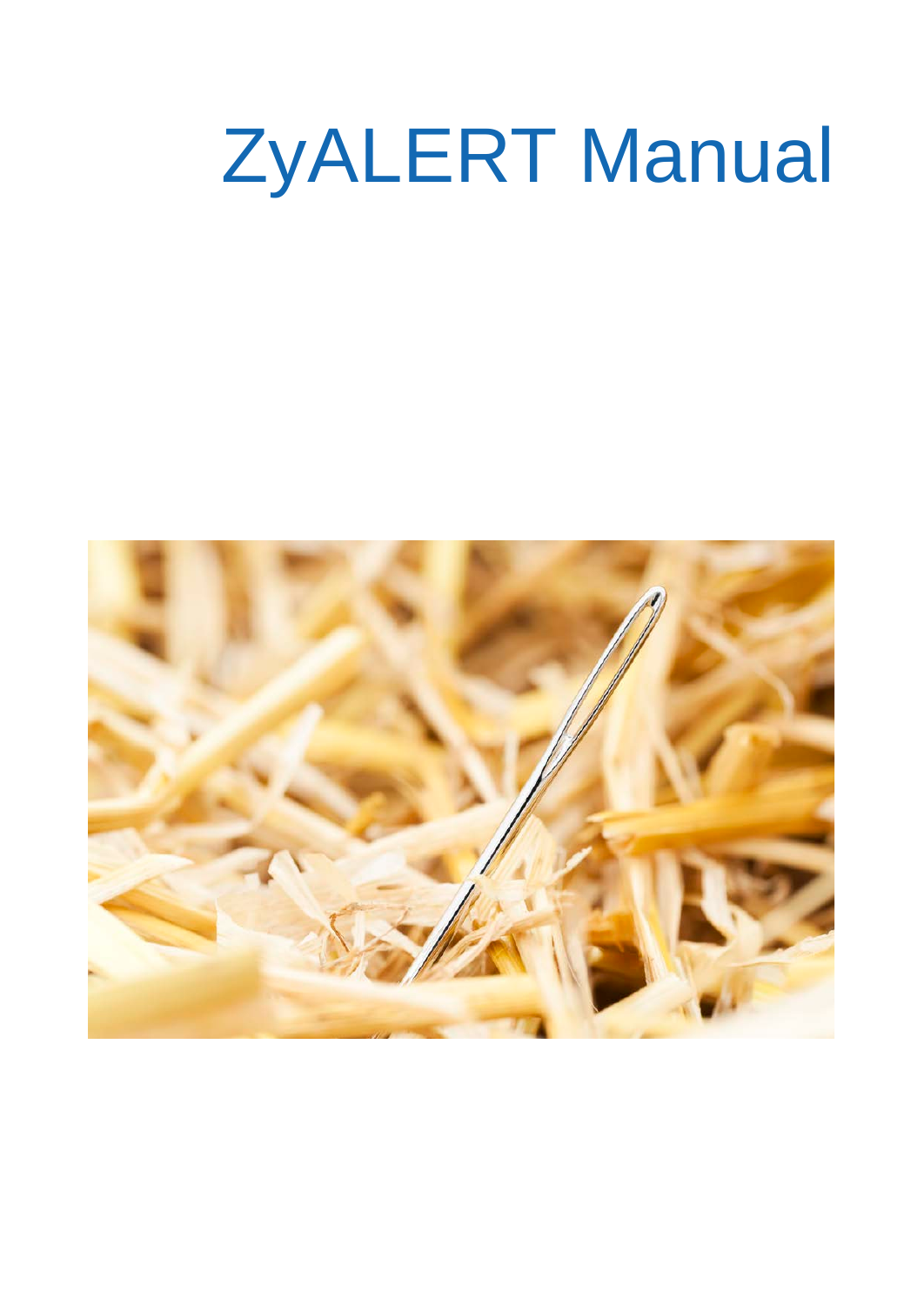### Contact Us

For full contact details, visit the ZyLAB website - [http://www.zylab.com](http://www.zylab.com/) For support, visit our ZyLAB support website - [http://support.zylab.com](http://support.zylab.com/)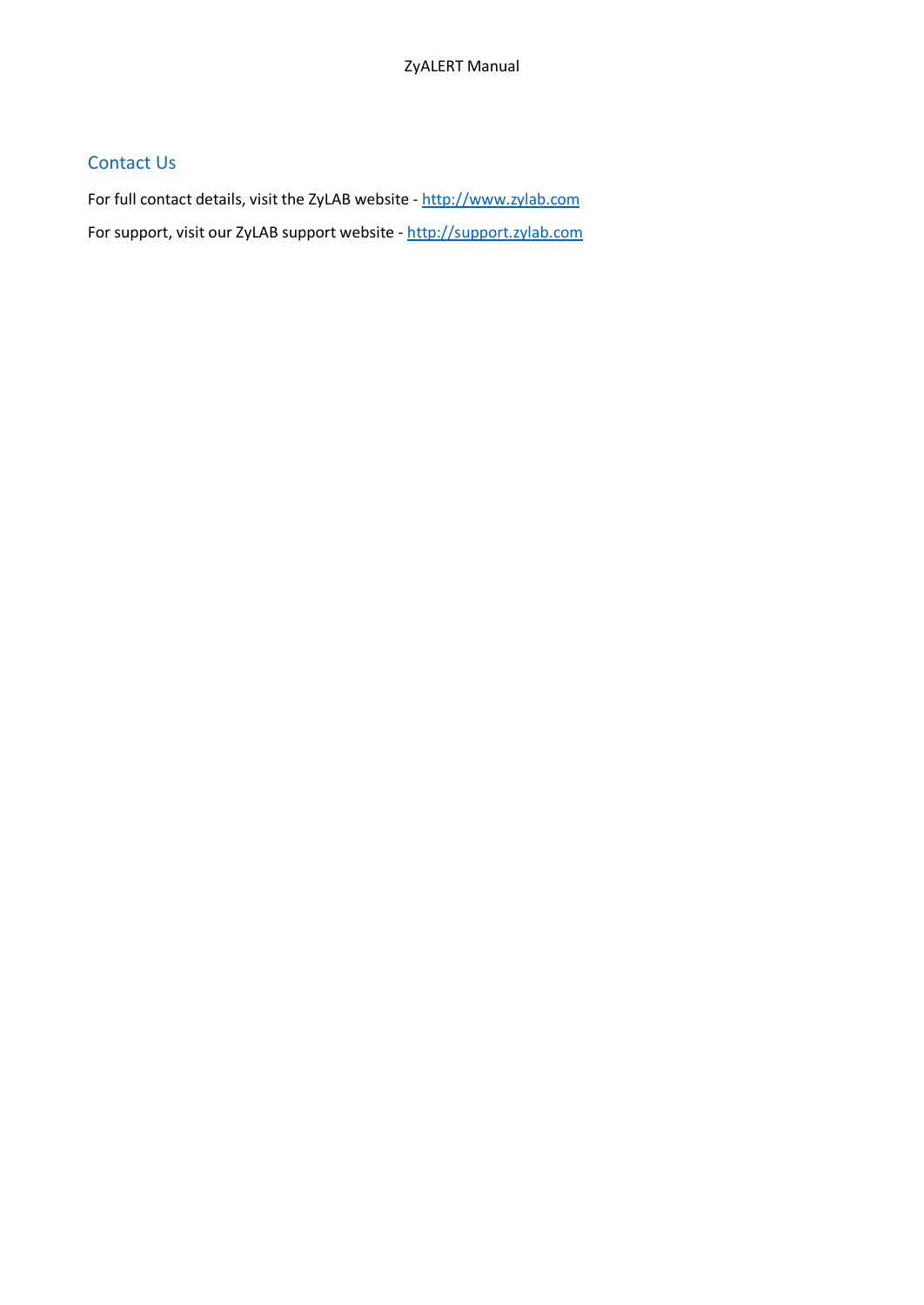## **Contents**

| ZyINDEX/Security: Add Logged On User to Administrator group 8 |
|---------------------------------------------------------------|
|                                                               |
|                                                               |
|                                                               |
|                                                               |
|                                                               |
|                                                               |
|                                                               |
|                                                               |
|                                                               |
|                                                               |
|                                                               |
|                                                               |
|                                                               |
|                                                               |
|                                                               |
|                                                               |
|                                                               |
|                                                               |
|                                                               |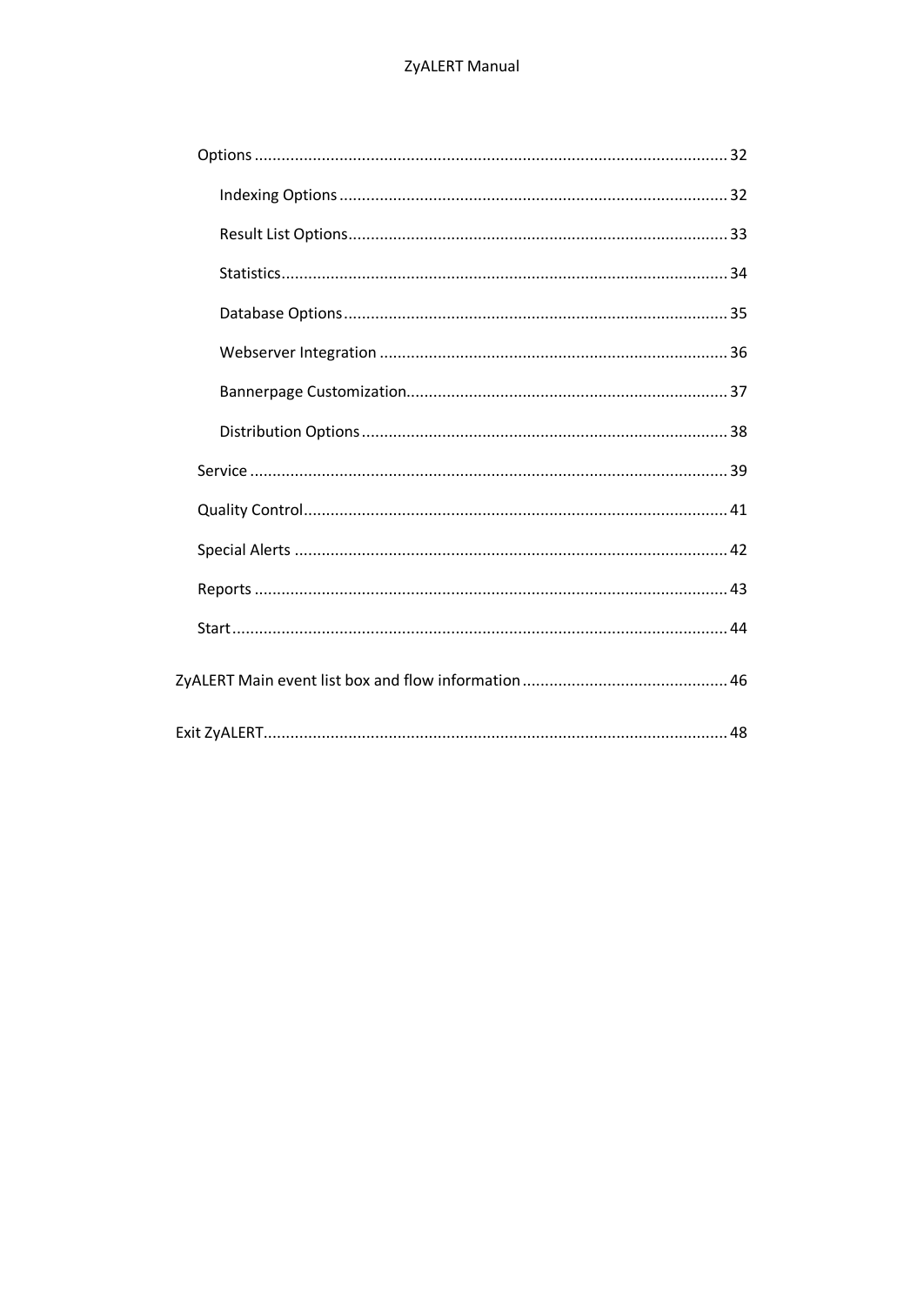## <span id="page-4-0"></span>About ZyALERT: Automatic searches

ZyALERT is an SDI (Selective Dissemination of Information) module that may be used to automatically detect relevant information in huge archives. ZyALERT acts as an information agent which searches the data at set times based on user-defined profiles. The information found is then distributed by fax, e-mail, disk, or may be directed to a printer.

Principally, ZyALERT automates the searching and the distribution of information via e-mail. Users can get information automatically delivered by subscribing to an index. Such a subscription is based on a subscription profile or alert and a time schedule specifying what information should be delivered and how frequently it should be delivered. The subscription profile is in fact a ZyLAB query that is repeatedly executed against all new and modified documents in an index.

We can imagine that you are not entirely familiar with the concepts of SDI (Selective Dissemination of Information) or other subjects concerning information retrieval. Therefore, we have added this section on information retrieval and filtering.

### Filtering information

With the increasing availability of information in electronic form, it becomes more important and feasible to have automatic methods to filter information. Most organizations generate large amounts of information, which can include incoming faxes and letters, departmental and technical memoranda, announcements of meetings and conferences, and minutes of meetings. This volume of information makes it difficult to keep employees apprised of all relevant documents.

If you are part of an organization that has a lot of different interests, only a small fraction of the available information will actually be relevant to you and this information probably differs from information that your colleagues are interested in. The supervisor will have to address the problem and determine what information is of interest to any employee, while minimizing the amount of searching through irrelevant information.

People need to decide what information is important to them and, hence, they are constantly filtering the information they are exposed to. Most people read a paper by scanning the headlines to see which articles are of interest. In this way you filter out some of the large amount of information to which you have access. With more and more documents presented to us in digital form, part of the filtering can be handled by a system that presents the information. ZyALERT is such a system. It can filter all digital information and show you only those documents that are of interest to you.

Information filtering can work on behalf of the users as well as on behalf of the sources. For both of these cases you can use ZyALERT. In the first case, a filtering program assists users in finding relevant information. Users specify their information needs and define their profiles.

In the second case, filters can be used by sources to "target" information to potentially interested users. The source presents some descriptions of the information to the filter, and the filter forwards to the individual users a subset of the items it selected based on advance knowledge stored as users' profiles or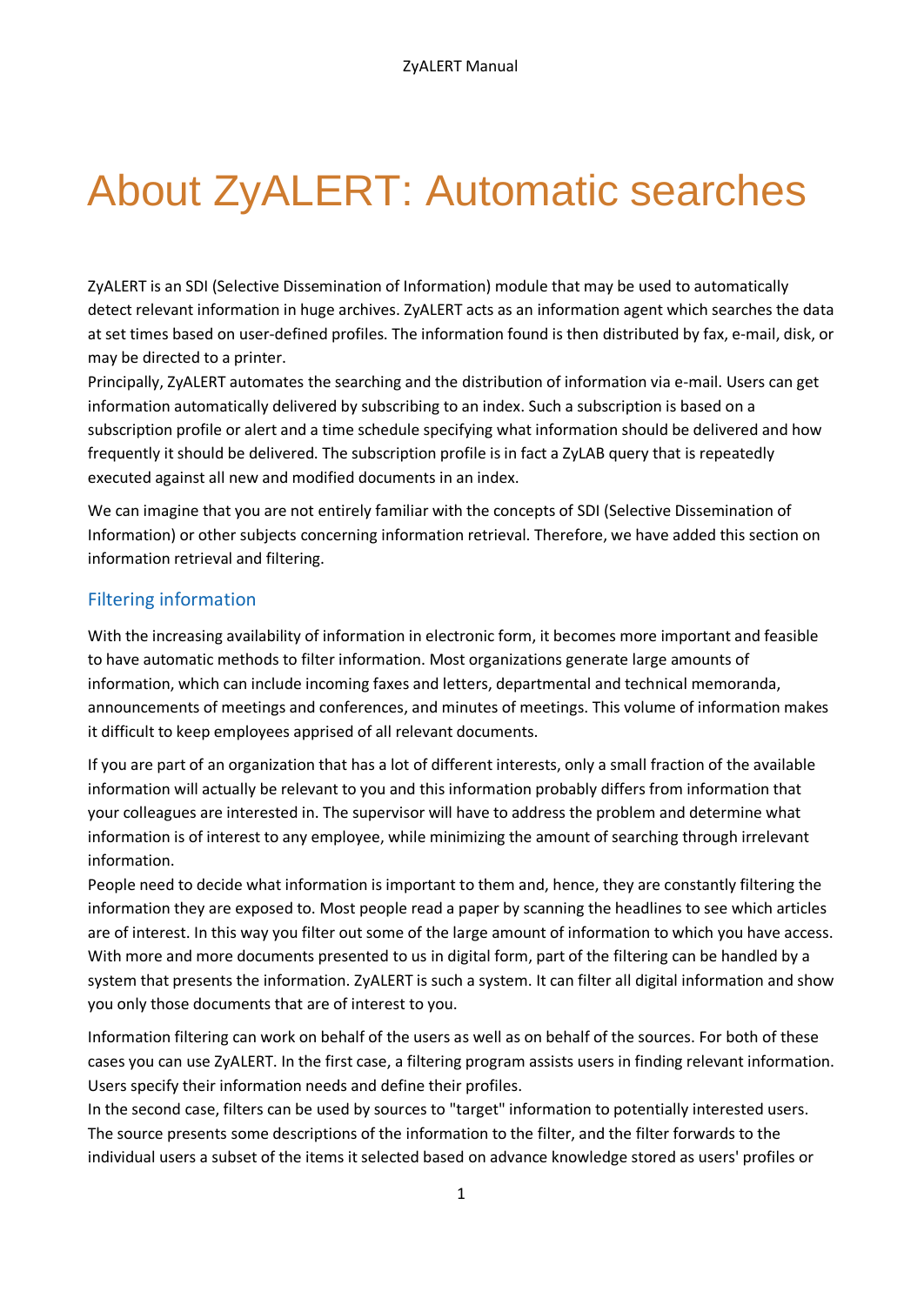queries.

In both cases users can have the option of providing the filter with feedback indicating the extent to which the selection met their current information needs. The feedback may be provided explicitly, through a feedback possibility towards the system administrator, or implicitly, by skipping over unwanted items. Especially after the installation of ZyALERT it is important that users provide the system administrator with feedback about the accuracy of the user profiles.

### Features of filtering

The term filtering is used for a variety of processes involving the delivery of information to people who need it.

An information filtering system is an information system designed for unstructured or semi-structured data. This means that you can use ZyALERT to filter most incoming information, not restricted by questions regarding format or style.

Information filtering deals primarily with textual information. ZyALERT searches the incoming text documents to see if they match with particular queries. However, it can also handle other types of data such as images and video that are part of multimedia information systems.

Filtering systems can easily deal with large amounts of data. ZyALERT is only limited by the storage capacity of your system. Filtering applications typically involve flows of incoming data, either being broadcast by remote sources like newswire services, or sent directly by local sources like mail.

Filtering is based on descriptions of individual or group information preferences called profiles. Usually the system administrator will define the profiles and distribute them among users. As a result a user will only receive information that is of interest to him or that he should be aware of.

Filtering is meant to imply the removal of data from an incoming flow, rather than finding data in that flow. Users therefore see what is left after obsolete data is removed, whereas in text retrieval systems they see the data that is extracted. The system administrator can e.g. specify the removal of incoming "junk" electronic mail or faxes. Note that this means that profiles may not only express what people want, but also what they do not want.

### Notes concerning Profiles

Information filtering begins with users, who have relatively stable, long-term goals. Additionally, you can define profiles that display short-term goals. The description of what information is of interest and needs to be retrieved is called the user profile.

Groups as well as individuals have to be kept informed about certain topics. Such information interests lead users to engage in relatively passive forms of information-seeking behavior, such as having texts brought to their attention. In ZyALERT this is accomplished by representation of the information interests as profiles, in other words queries, which can be put to the filtering system.

To ensure delivery of proper information to the users, it is important that the system administrator has a good overview of what information is needed, and which users have to be kept informed about what topics. Profiles must reflect the current information interests and needs. Acquiring accurate descriptions of information needs is essential in a retrieval system, and also in a filtering system.

The system administrator who is responsible for defining profiles should discuss information needs with the users before defining the profiles. It is important to realize that some words can have more than one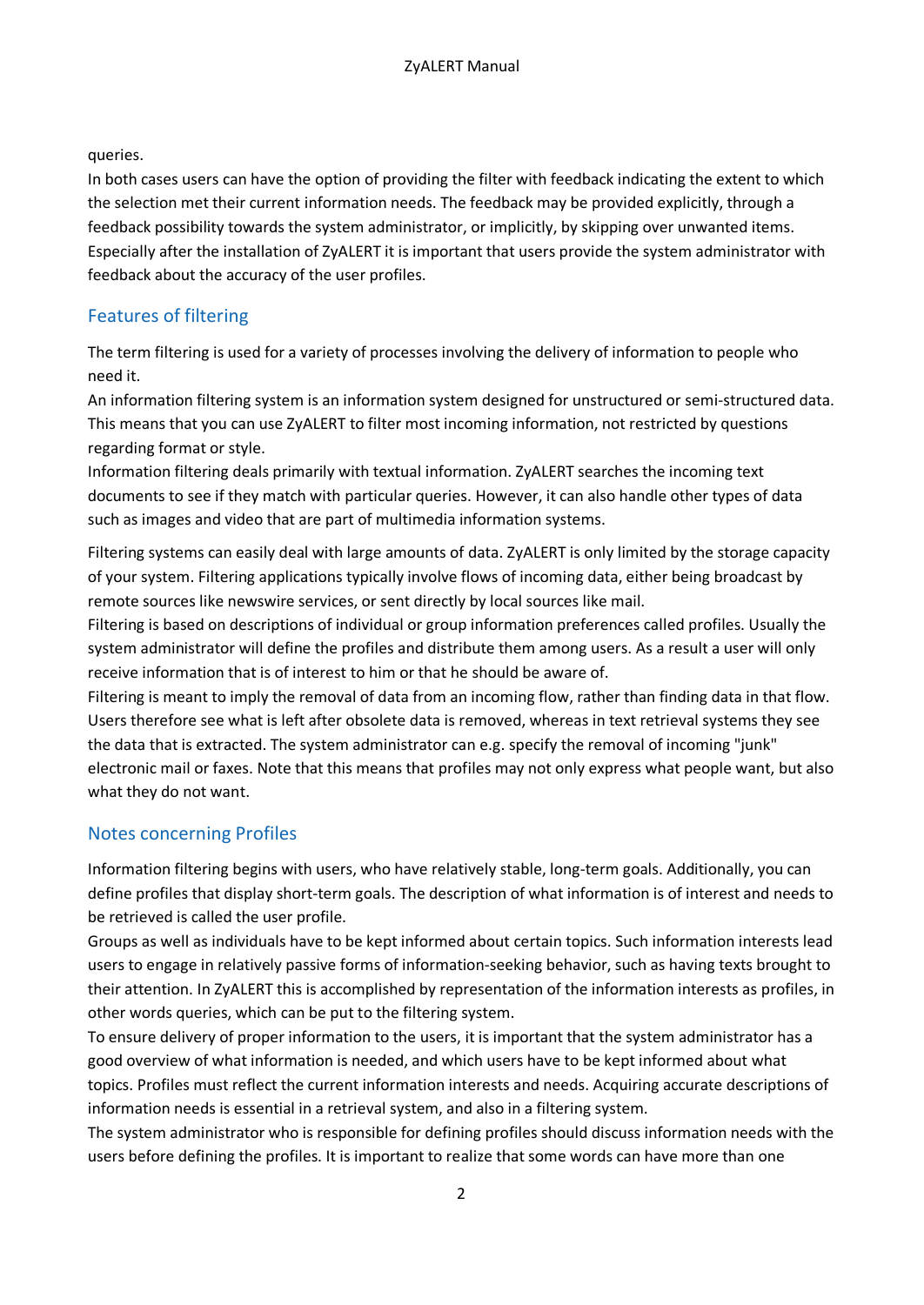meaning (e.g., the word bank) and that the same concept can be described by various words. The goal is to develop a query that filters the information that a user wants, represents his interests without a lot of overhead, and does not leave important information out.

As you are becoming more acquainted with all aspects of ZyALERT, you will get insight in what can be seen as a good query and what query will deliver unimportant or even wrong feedback. The only way this can be accomplished is by setting up an extensive discussion with end users, thus ensuring that the system administrator is kept informed about the value of the retrieved and distributed information and can change profiles and flows if necessary.

### Questions regarding Security

The ability to personalize the delivery of information depends on the availability of personal information about the users and their needs and wants. Since a significant portion of the users may be concerned with privacy questions, protection of privacy was an important consideration during the development of ZyALERT.

We can distinguish three levels of privacy concerns: protection of user profiles and queries, protection of usage history and protection of the actual information if the delivery takes place over networks. The third concern may be shared by the information sources as well, since it is in the best interest of information providers that the information is delivered exclusively to users who are legal subscribers. These privacy concerns may also be addressed by the introduction of various levels of encryption on the communication lines.

Access rights are controlled by the constraints of the network that you are using. If you are a network administrator and you are installing ZyALERT on a network, keep in mind that all users who have read and write access to this directory can use ZyALERT to make changes to profiles and flows. We recommend that you install ZyALERT in a directory where all users rights are limited to read-only, to avoid users making changes.

If privacy concerns have a high priority you can also decide to install ZyALERT Index Server and Set-up in a directory where only the system administrator has access. This means that no one will be able to change or even view the contents of the Set-up and the Index Server except the system administrator.

### The Process of Filtering

Incoming data, such as faxes, news lines, mail, etc. must be brought to the users' attention. To accomplish this, texts are filtered and then distributed among users (being retrieved). These texts are read (or not) and are evaluated in terms of how well they respond to the information needs and interests. The evaluation may lead to modification of the profiles and information interests. The modified profiles are used in subsequent comparison processes.

Information filters must examine information items or some description of them before it can be decided whether they are relevant for any given user. The success of a filtering program such as ZyALERT is very strongly affected by the types of descriptions of the information that is available. Since, in general, administrators are not and cannot be familiar with all incoming information items that are being filtered; you will have to develop queries that are "broad" enough to handle all types of incoming information and "narrow" enough to give users exactly the information that they search for.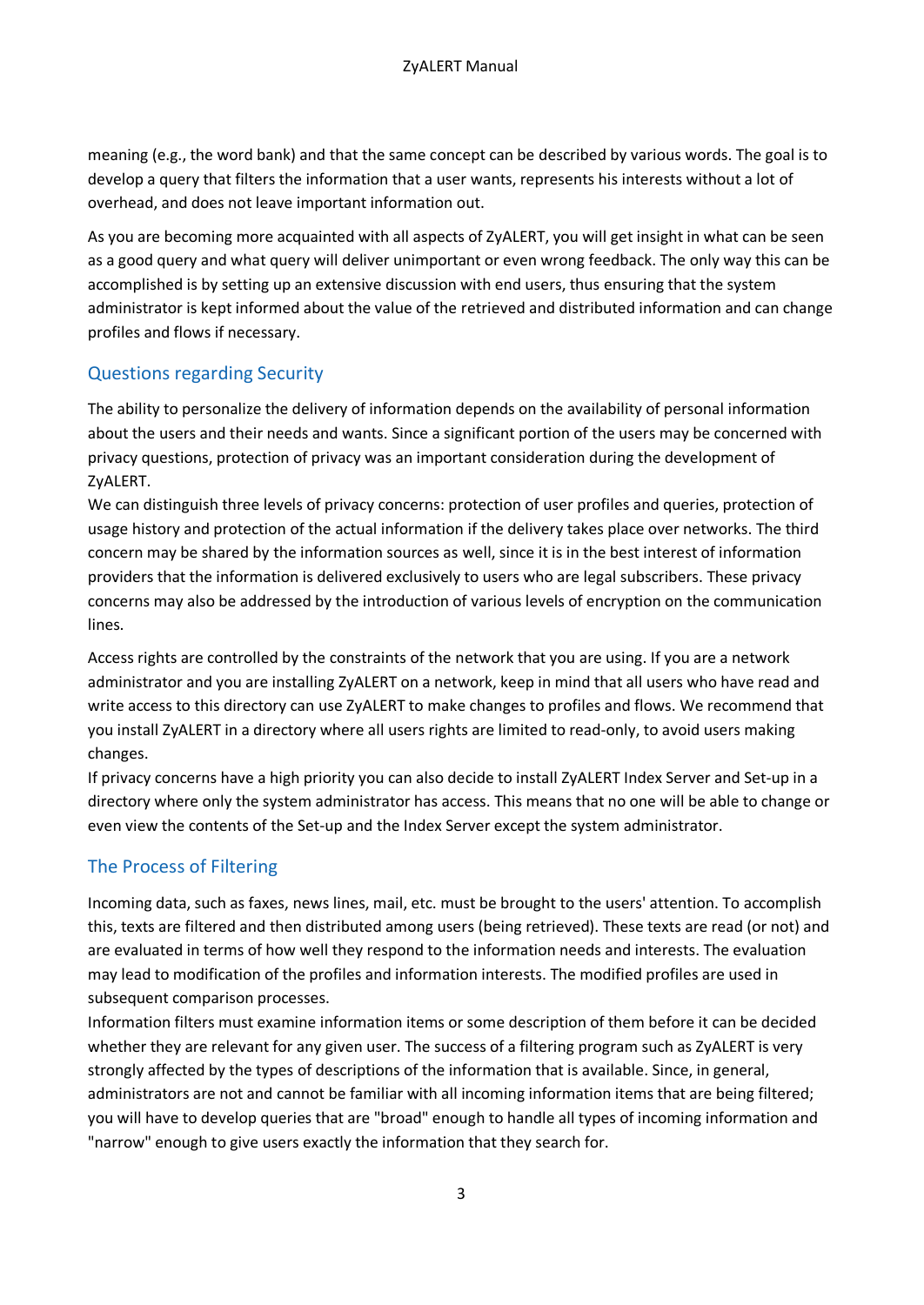In ZyALERT each profile is a query. As soon as you connect a profile to a flow, all incoming data is compared with the query that is specified in the profile. After comparison, ZyALERT will decide whether or not this information is relevant and distribute it to users. At this point the program uses the retrieval techniques of ZyINDEX.

You can find extensive information regarding text retrieval and the definition of queries in the Standard User Manual.

### Automatic notification of search query results with ZyALERT

ZyALERT and ZyWEBSERVER are integrated closely. You can now send out an Alert message, which is linked to files in the ZyLAB Webserver.

When applied in the business environment, ZyALERT offers many advantages for applications such as personnel recruiting, business intelligence, media clipping services, and many other applications where timely and automatic notification of important documents results in higher productivity.

ZyALERT is easy to set up and administer. Any number of "ALERTS" can be set up to apply predefined queries that monitor selected indexes (document collections) at specified intervals. The system can be set to automatically deliver a notification (ZyRESULTS) or it can be set to e-mail the entire document to the user. It can even be set to output results from various ALERTs to different disk directories from where other external processes may be applied.

ZyALERT uses e-mail for routing and delivery and doesn't require the recipient to have any special viewing software. It is an excellent tool for filtering unstructured correspondence in order to generate input for a structured ERP or Workflow system. Since it can sort documents based on content, the most appropriate form of output can be applied for the specific document type, leveraging the value of your corporate intranet, e-mail or a ZyLAB Web Server.

A common application is for filtering customer correspondence and sorting it by categories like "complaints", "product information requests", "credit applications", or any other category that can be identified by content analysis. Once sorted, a variety of dissemination tools can be used to deliver timely information by the most effective method.

By automating the delivery of relevant information (Push technology), ZyALERT significantly increases the use of electronic information beyond what is typically possible with Pull technology. Users don't have to remember to routinely search the system every day in order to find important information. Instead, they simply check their e-mail.

Since version 5.0 it is possible to change your alerts via the ZyLAB webserver. So in case your interests are changing you have the possibility to change the search query online. A link on the bottom of the result list that is sent to you directs you to the subscription pages.

### Scenarios with ZyALERT

There are many methods of using ZyALERT, depending on your company and what, where, when and how you want the information to be filtered. Some example scenarios are listed below:

• Mr. Blob is an insurance consultant, you are interested in everything he is reporting; the incoming data is filtered, and the Alert is for all files relating to Mr. Blob. The found data is distributed and the data is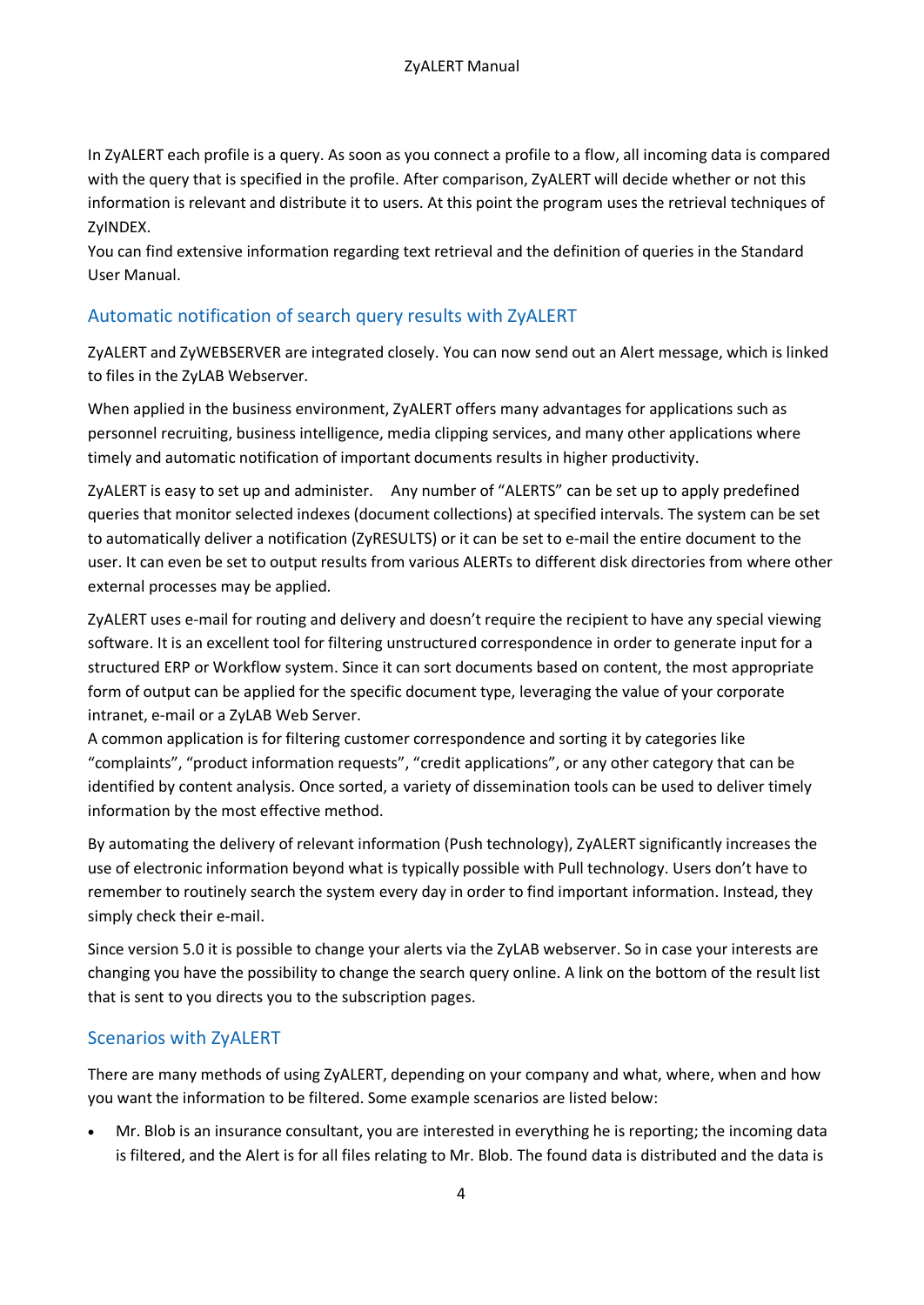left in the same condition.

The data can also be sent to more than one directory if for example you wish to share Mr. Blob's information with your accounting department.

- Mr. Stork owns a hotel. He wants a list of all the guests in his hotel filtered to him daily, but guest list that are 24 hours old he would like deleted so as not to confuse himself or his staff. He will use the function Clean-up so that these files will automatically be deleted after 24 hours.
- Data is coming into small data repository, Alerts on data, if a file is found, data is moved to archive depository. Catch Alerts is used to distribute data that is not distributed based on Full Text Retrieval. After distribute, all data is moved to an archive. Data can be distributed from the first repository only once. Alerts running on Archive can be sent to more then one user.
- Mr. Roy and Mr. Krazt are owners of a shoe business. They want all information filtered which is related to Mr. Dunn, who is there wholesaler. Mr. Right wants to receive information only related to 'New Orders' and Mr. Left wants to receive information about 'delivery dates'. This is possible by using the Catch-alerts function again and this time have the files distributed to different directories.

The data is arriving into a small repository, Alerts on data, if the files are found; data is moved to different directories. This is known as a topic analyzer.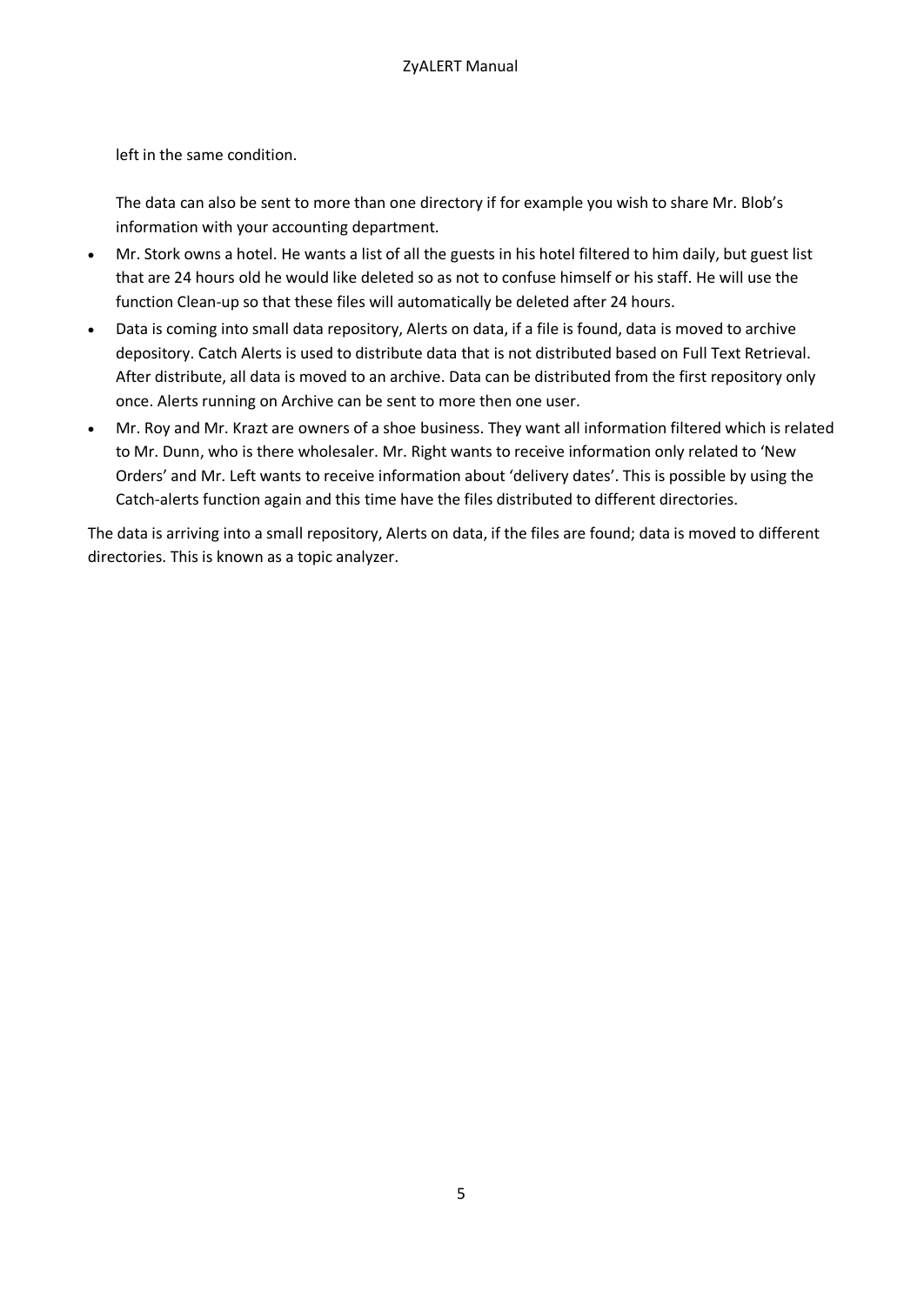## <span id="page-9-0"></span>**Preparations**

Before you start working with ZyALERT, it is advised to create a ZyALERT Web Client, add the Logged On user to the Administrator group and define some options. Once these steps are completed, you can start creating Alerts.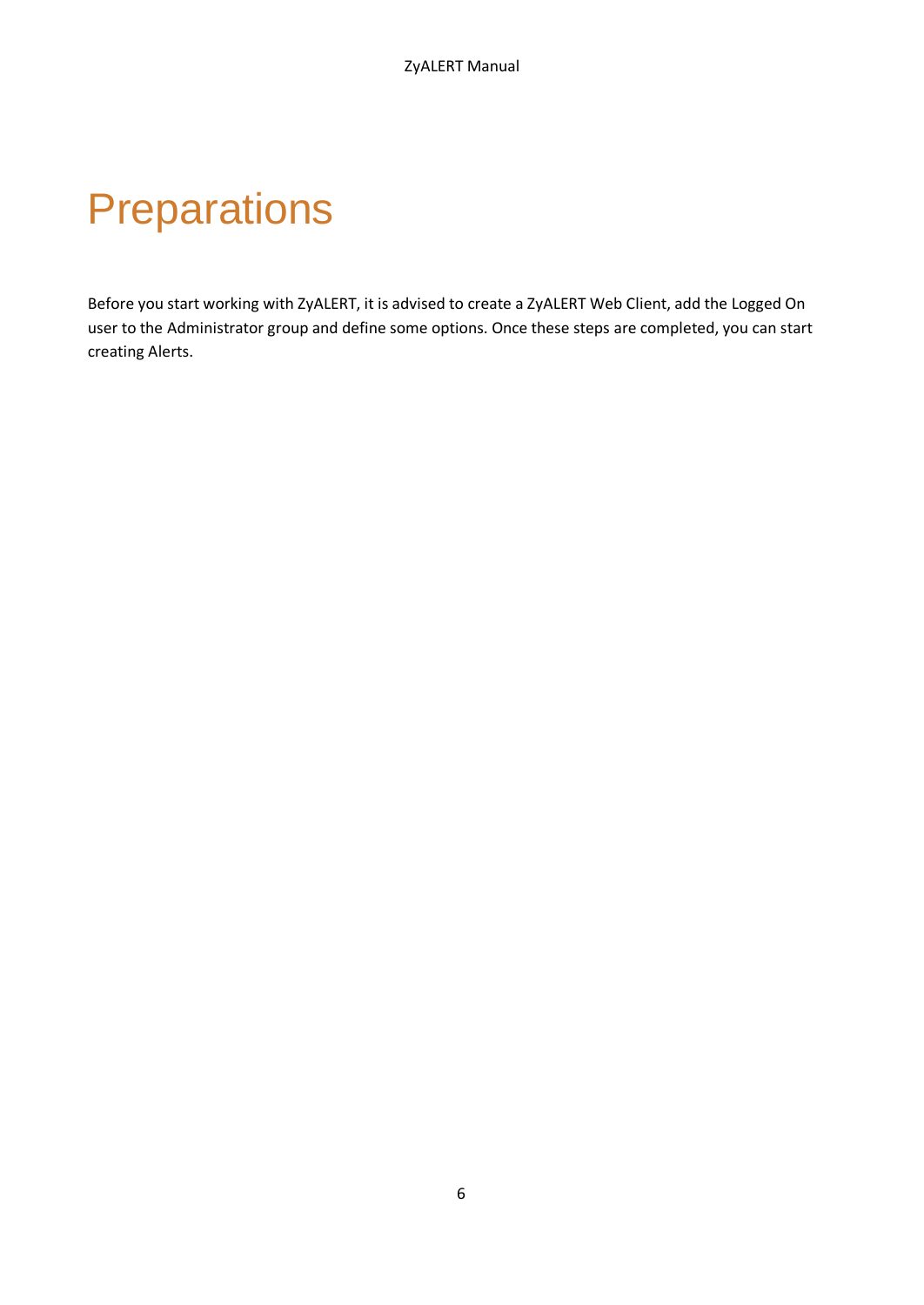## <span id="page-10-0"></span>ZyINDEX/Web Client: Create a ZyALERT Web Client

### **Conditions**

ZyINDEX is open.

### Instructions

- 1. Select the Web Client icon: Web Client.
- 2. Go to File > New.
- 3. Enter a Long client name.
- 4. Enter a HTTP alias. This alias will be used to access the Web Client via a web browser.
- 5. Enter an existing Client Email Address, to be used as senders account for the email distribution.
- 6. Click OK.
- 7. Select Indexes.
- 8. Click Select.
- 9. Select an index.
- 10. Click OK.

### Result

You created a Web Client that is ready to be used in combination with ZyALERT.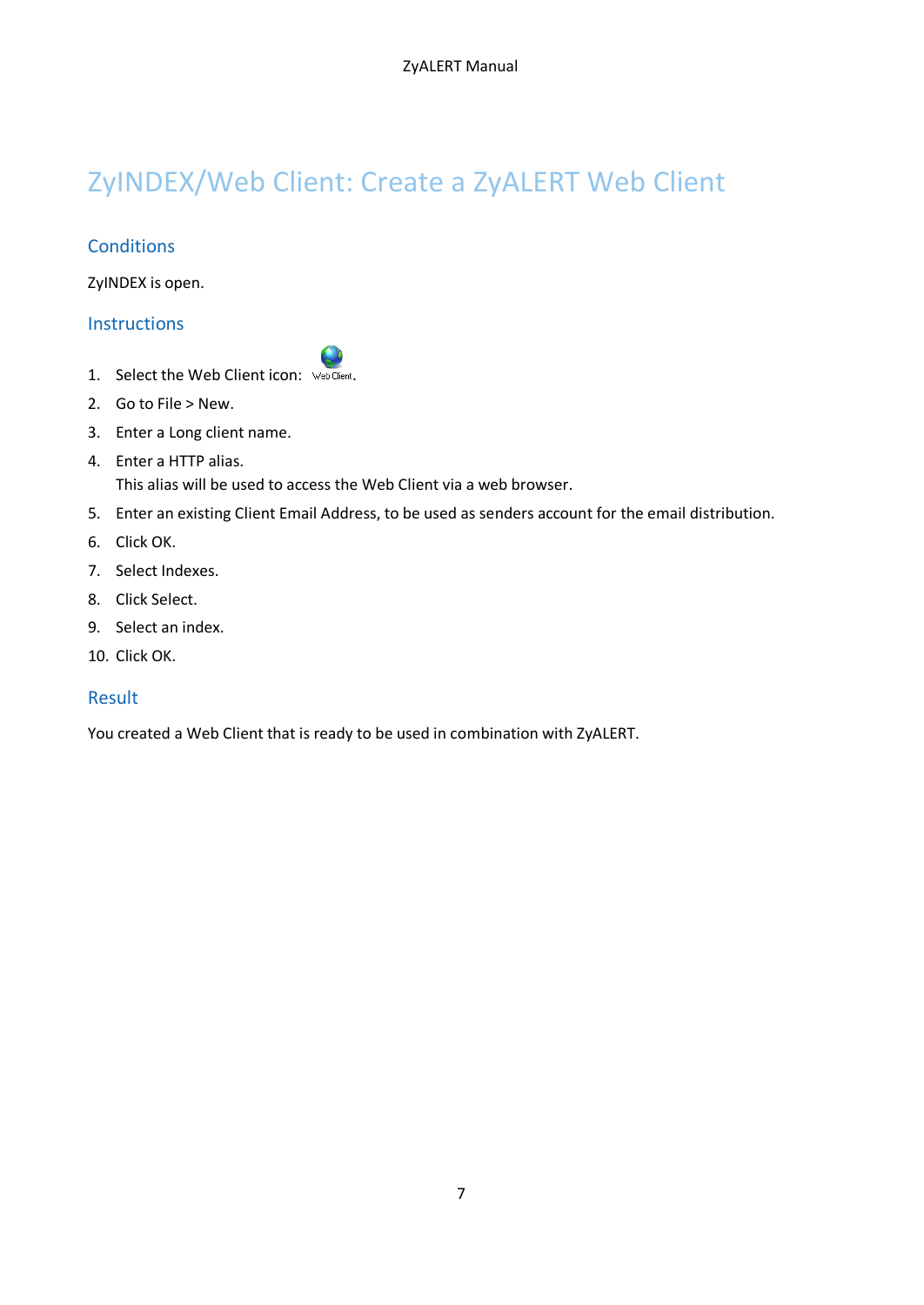## <span id="page-11-0"></span>ZyINDEX/Security: Add Logged On User to Administrator

### group

### **Conditions**

ZyINDEX is open.

### Instructions

1. Select the Security icon: Security.

- 2. Click Users.
- 3. Click Import Users.
- 4. Select a Source (Windows NT) from the dropdown listbox.
- 5. Select a Domain from the dropdown listbox.
- 6. Select the Logged On user.
- 7. Click Import.
- 8. Click Groups > Available Groups.
- 9. Select the ZyLAB\_Administrators group.
- 10. Click Select users to be members of this group.
- 11. Select the Logged On user.
- 12. Click OK.
- 13. Click Users > Available Users.
- 14. Select the Logged On user.
- 15. Click Edit user fields.
- 16. Enter the Logged On users email address (to sent the Alert to), and other relevant information.
- 17. Click OK.

### Result

You added the Logged On user to the Administrator group, and defined the User fields (especially the email address). ZyINDEX/Security is ready to be used in combination with ZyALERT.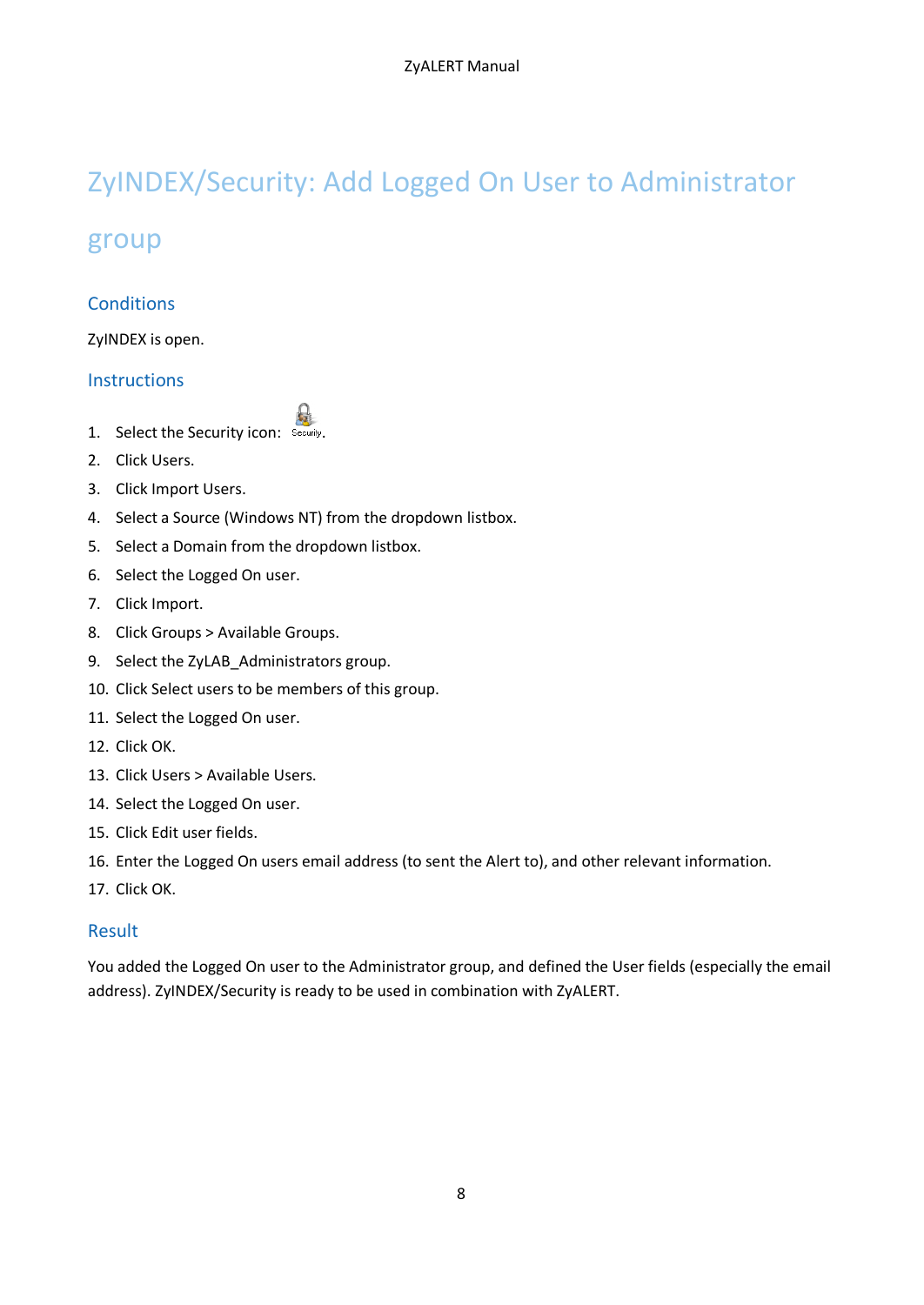## <span id="page-12-0"></span>ZyALERT: Important Options

### **Conditions**

A ZyALERT Web Client is created, and the Logged On user is added to the Administrator group in ZyINDEX. Now, before you can add Alerts, some options have to be defined in ZyALERT.

### **Instructions**

- 1. Open ZyALERT.
- 2. Click the Options button, at the bottom of the dialog.
- 3. Make sure the Indexing Options tab is selected.
- 4. Deselect the option 'Enable index-synchronization'.

**Important**: If selected, this option will trigger a Build action at the moment the Alert is executed based on the schedule. When ZyTIMER/ZyTIMERService is maintaining the indexes, enabling this option will cause conflicts!

- 5. Select the Webserver Integration tab.
- 6. Enter your computer name in the field Default Hostname.

This computer is running the Internet Service Manager containing the web client, you created in ZyINDEX > Web Client.

7. Click OK.

### Result

Some important options, necessary for the proper functioning of Alerts, are defined. For more information about the other options, see **Options** (page **[32](#page-35-0)**).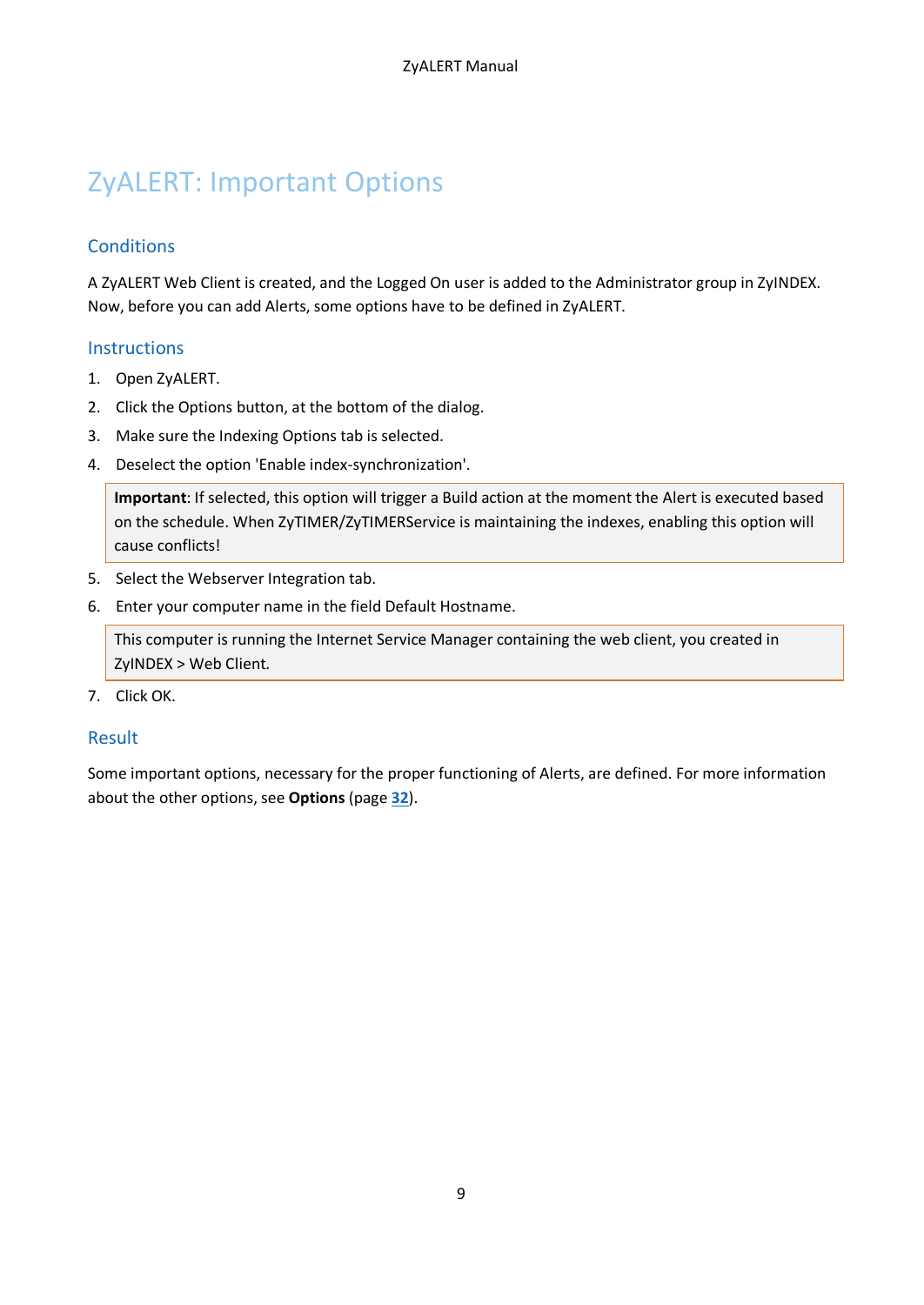## <span id="page-13-0"></span>Add, Edit or Delete a New Alert

## (profile)

ZyALERT will guide you through an Alert Wizard. For each participating user a profile (Alert) is created.

### **Conditions**

- One or more indexes are created with ZyINDEX. These indexes are maintained with ZyTIMERService.
- You are logged on as a Domain user, and you are a member of the Local Administrator group.
- In ZyINDEX/Security/User Identities, the email address of all participating users must be filled in (the Alert will be sent to that address). Also, all other relevant (user) information is defined here.
- If you want to generate HTML email messages, you have created a Web Client. SMPT Mail protocol is active.

### **Instructions**

- 1. Open ZyALERT.
- 2. Click New Alert.
- 3. Click Users. The User dialog appears.
- 4. Select a user. If no users are available, click Add. For more information, see **Add, Edit and Delete Users** (page **[13](#page-16-0)**).
- 5. Click Select.
- 6. Click Next.

The Index dialog appears.

- 7. Click Indexes.
- 8. Select an index. If no indexes are available, click Add. For more information, see **Add or Delete Indexes** (page **[15](#page-18-0)**).
- 9. Click Select.
- 10. Click Next.

The Query dialog appears.

11. Define the query you want to execute at specific intervals. You can use all ZyFIND advanced search methods, like Fields or Concepts. Click Test (replaces the Search button), to test if the query has any results.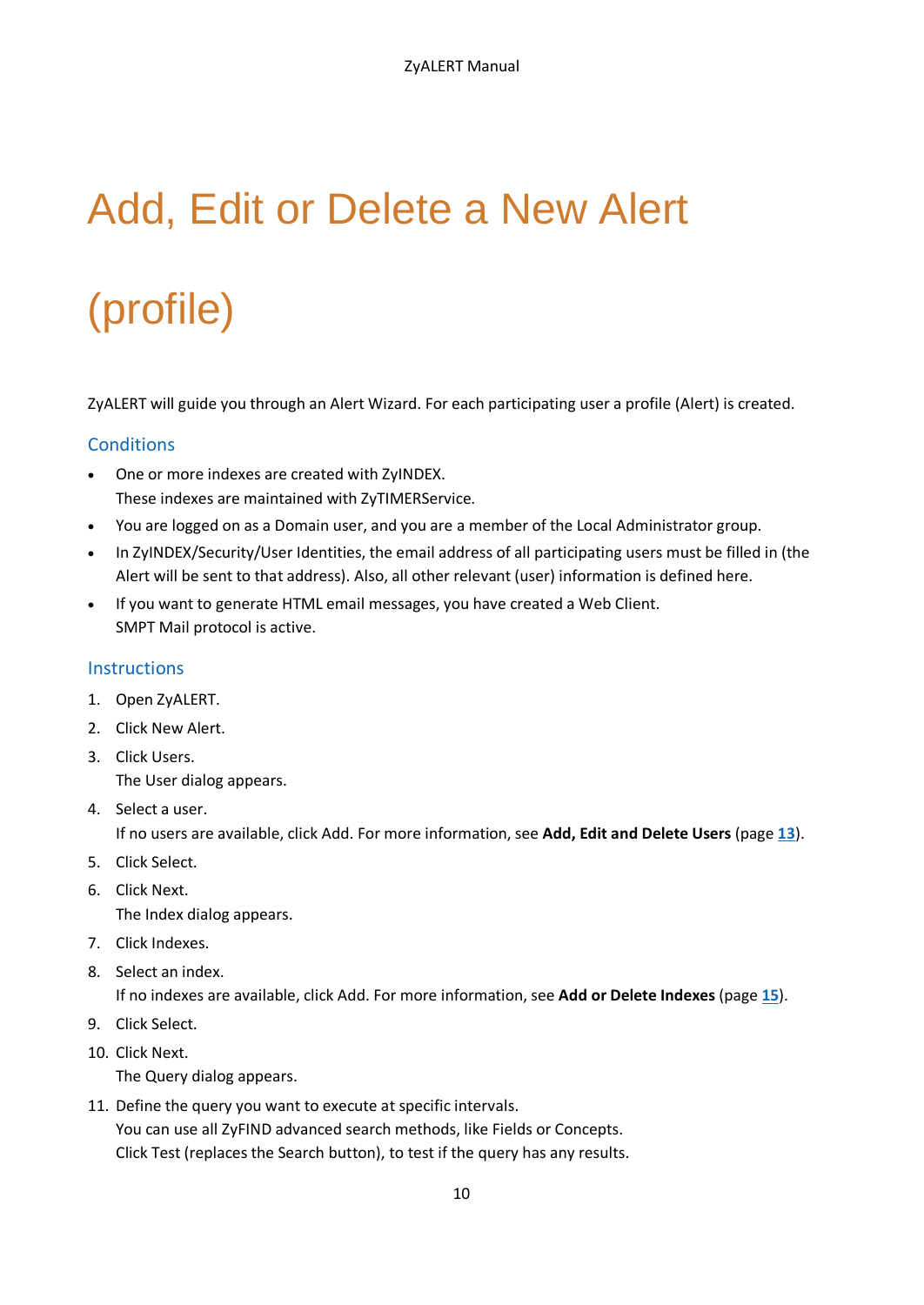If you want to execute a (full-text or field value) search query, looking for files with the current date (or a few days more or less), use the macro *@@today*. For more information, see **ZyALERT macro: @@today** (page **[23](#page-26-0)**)

12. Click Next.

The Distribution dialog appears.

- 13. If you want to sent an email to the user, select the option E-mail. Alternatively, you can choose Disk, Printer, or Database as the Distribution method.
- 14. Select E-mail Distribution Settings. (Or, if you choose another Distribution method, **Disk** (page **[18](#page-21-0)**) or **Print Distribution Settings**(page **[19](#page-22-0)**))
- 15. If you want to sent a result list (resulting from the query defined earlier) to the user, select that option. For the other options, see **E-mail Distribution Settings**(page **[17](#page-20-0)**).
- 16. Select a format from the dropdown listbox. For more information, see **E-mail Distribution Settings**(page **[17](#page-20-0)**).
- 17. Click OK.
- 18. Click Advanced.
- 19. If you are using a Field query, do not sort on Hit density! For more information on the Advanced Distribution Settings, see **Advanced** (page **[21](#page-24-0)**).
- 20. Click OK.
- 21. Click Next.

The Options dialog appears.

22. If you want this user to be able to change his Alert settings via the Web Interface, select the option Private.

With this option enabled, the user gets a reference at the bottom of his HMTL email that states that he can edit his subscriptions. If the Alert contains a user group, it is not wise to select this option: Everybody from that group will be able to change the subscription.

23. Click Next.

The Schedule dialog appears.

- 24. Define the Alert frequency in minute(s), hour(s), day(s), or week(s). In most cases a daily alert will be most appropriate.
- 25. Define the Alert Period Boundaries. By default the start and end time are set on a daily interval. The start and end time limit your search query as a time frame. When you want to search all available documents in the index without any time frame, you have to put the end time in front of the start time.
- 26. Click Finish.

### Result

You added a new Alert.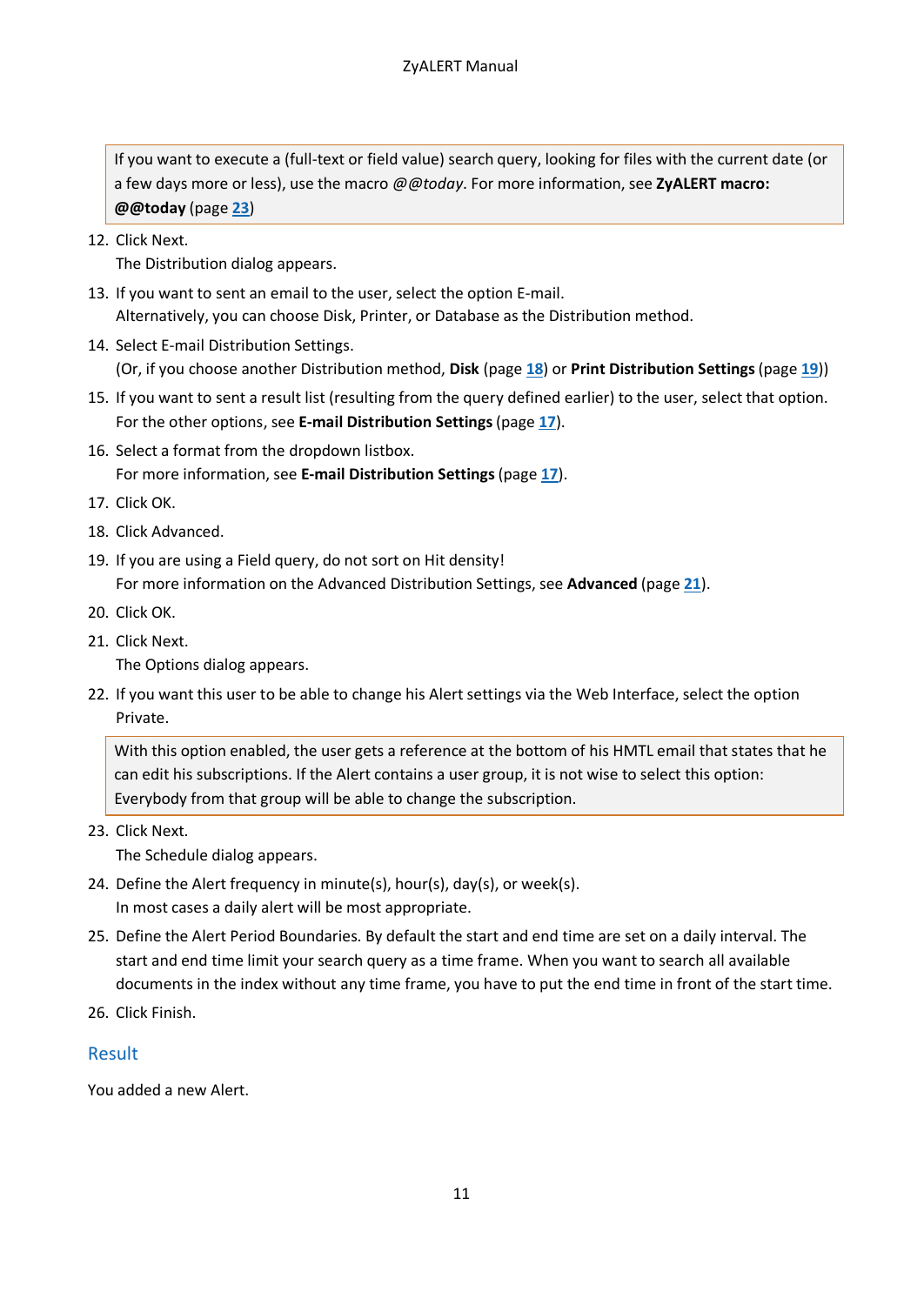### **Note**

- **Delete Alert**: With the delete button you can remove a profile, when a user is no longer interested in receiving information. Note this action only deletes the profile from the ZyALERT main window.
- **Edit Alert**: In the Edit Alert dialog the user has the option to Edit Current User; Add and Select a New User; or list all Users in the ZyALERT program.
	- *Edit Current User*: From the main window of ZyALERT, highlight the profile you would like to edit. Select the Edit Alert button. If this is the profile you wish to change, then select the tab where you want to change something (user, index, query, distribution, options and schedule). If you edit an alert ZyALERT has to be stopped. After editing ZyALERT can be started again.
	- Add and Select: This button is used to add new profiles to the ZyALERT program and follows the same procedure as New Alert in the main window.
	- Users: List all of the Users in the ZyALERT database. In this screen the User can choose from five buttons and update the database where appropriate.
	- To reinstate a deleted profile: If the Delete Alert button is accidentally used on the main screen, then highlight any profile and use the New Alert button. On this screen select Users button, highlight the User that was deleted. Use the Select button to reinstate the profile again.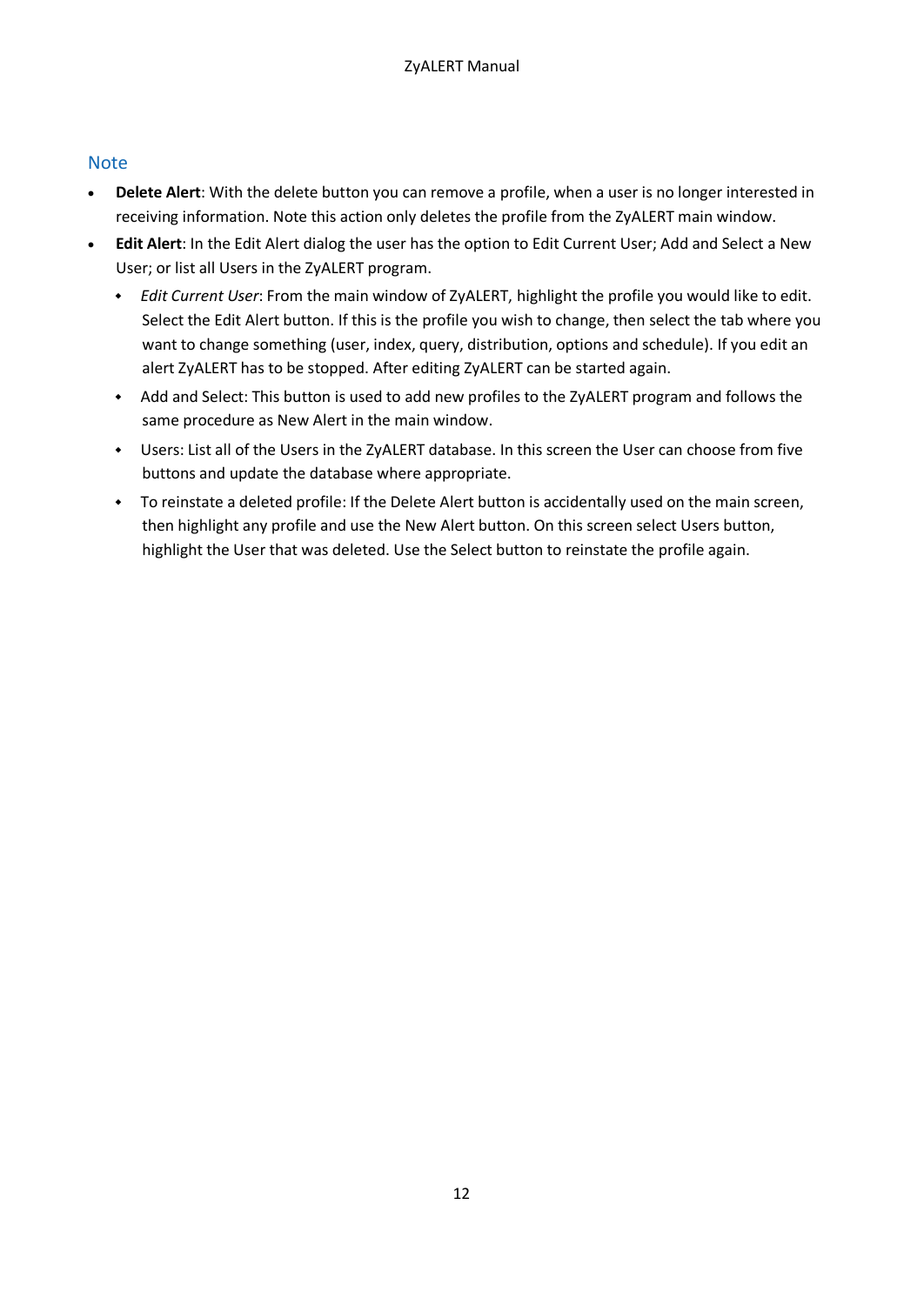## <span id="page-16-0"></span>Add, Edit or Delete Users

### **Conditions**

ZyALERT is open.

#### **Instructions**

- 1. Click the Users button.
- 2. Click Add.
- 3. In the field Name, enter the user name.
- 4. Depending on whether the logged on user is Domain user and member of the Local Administrator group (for more information, see **Add Logged on User to Administrator Group** (page **[8](#page-11-0)**)), you have the following options:
	- If you are the logged on Domain user, the Account field and other defining fields like Company, Department, etc. are disabled. Since ZyALERT and ZyINDEX/Security are linked with each other, you only need to click Select, and select the correct (imported) user. Click OK. The ZyLAB User Id field is filled automatically, as are the other fields which are defined in ZyINDEX > Security > User Identities.
	- If you are **not** the logged on Domain user, and want to keep track of the number of matches and sent files per user, specify in the field Account an identifying number for every user. Define the other available fields. If the user wants to receive the results via email, fill out the E-mail address. This feature only works in combination with MAPI related programs, and the ZyALERT Distribution Server with e-mail. If the user wants to receive the results via fax, fill out the fax number. If the user wants to receive the results on his hard disk, fill out the Distribution Directory.
- 5. If the new user, does not have Administrator Rights, deselect that option.

The first user always has to be an administrator to be able to get access to the ZyALERT tables.

- 6. You may want to adjust the E-mail maximum size.
- 7. Browse for the Default Distribution Directory.
- 8. Enter the correct Web Client name in the field Default Web Client. For more information about the proper Web Client settings, see **Create a ZyALERT Web Client** (page **[7](#page-10-0)**).
- 9. Click OK.

The user is saved.

10. Click Close.

The ZyALERT User database is saved.

### Result

You added a user to the ZyALERT User database.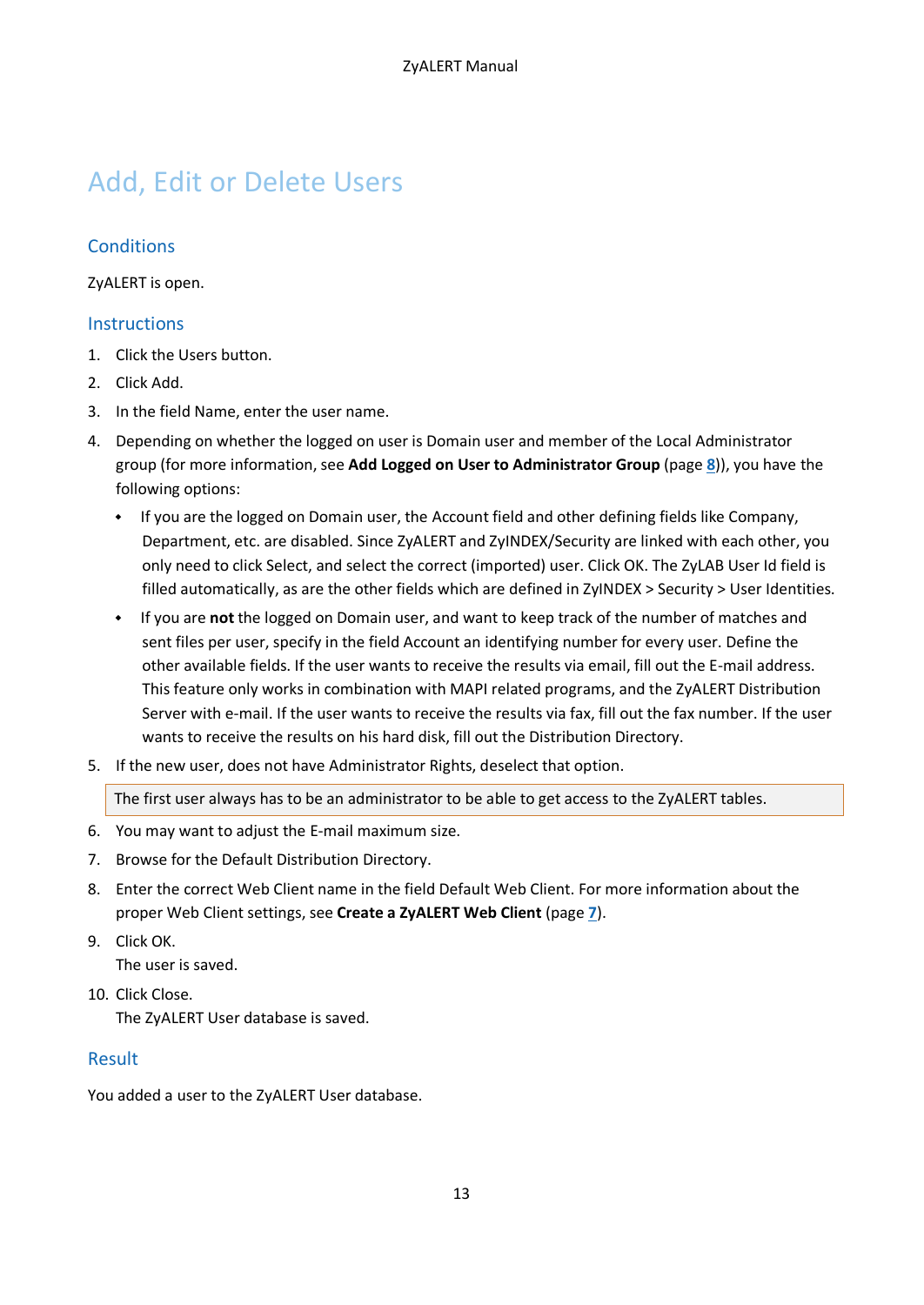### Note

- To edit a user, select one, and click Edit. Make the necessary adjustments, and click OK. To save the user in the ZyALERT User database, click Close.
- To delete a user, select one, and click Delete. Click Close.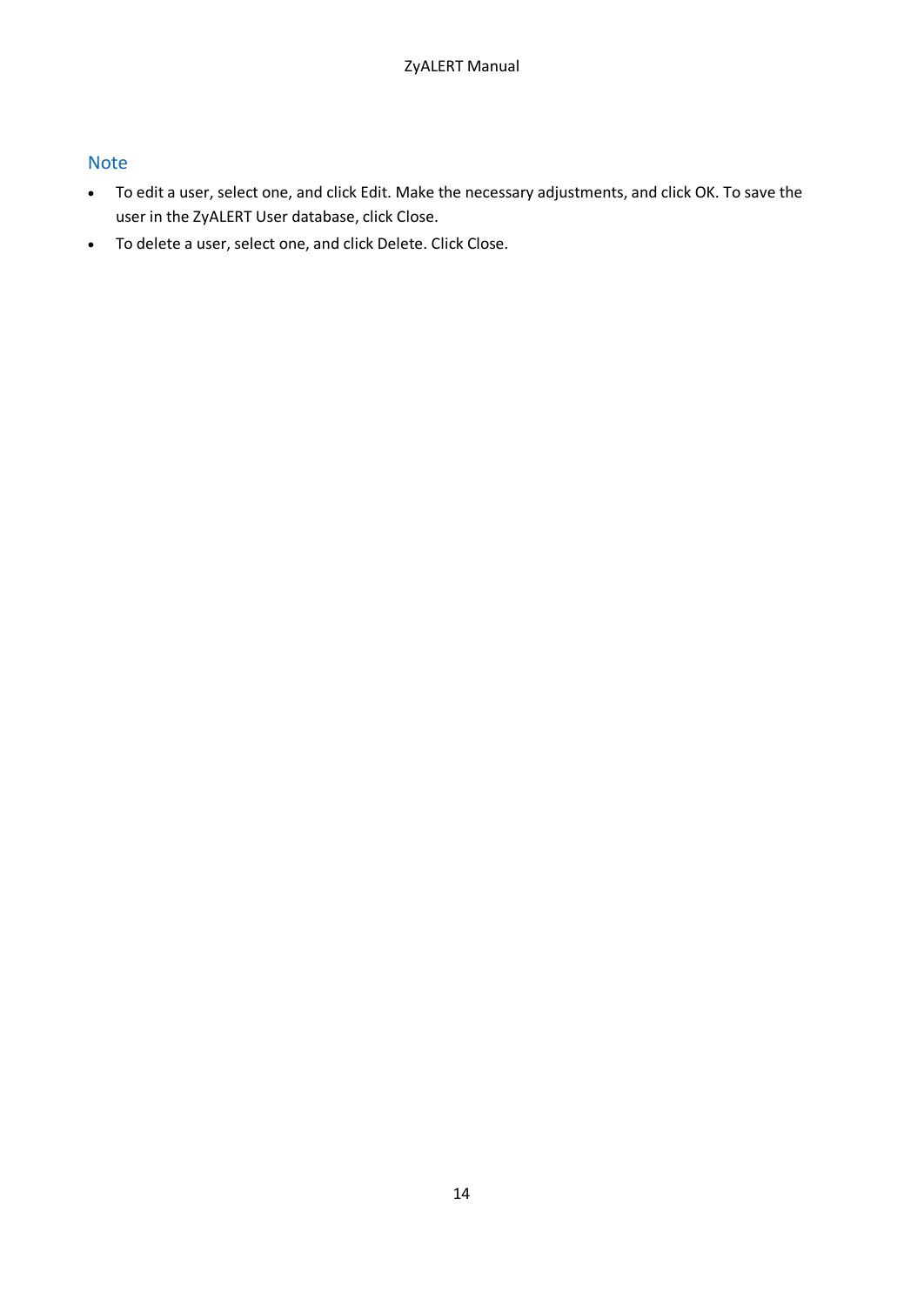## <span id="page-18-0"></span>Add or Delete Indexes

### **Conditions**

ZyALERT is open.

### **Instructions**

- 1. Select the Indexes button. The Indexes dialog appears.
- 2. Select Add.
- 3. Select an index.
- 4. Click OK. The index is added to the ZyALERT Indexes database.
- 5. Click Close. The index is saved in the ZyALERT Indexes database.

### Result

You added an index to the ZyALERT Indexes database.

### Note

• To delete an index, select it, and click Delete.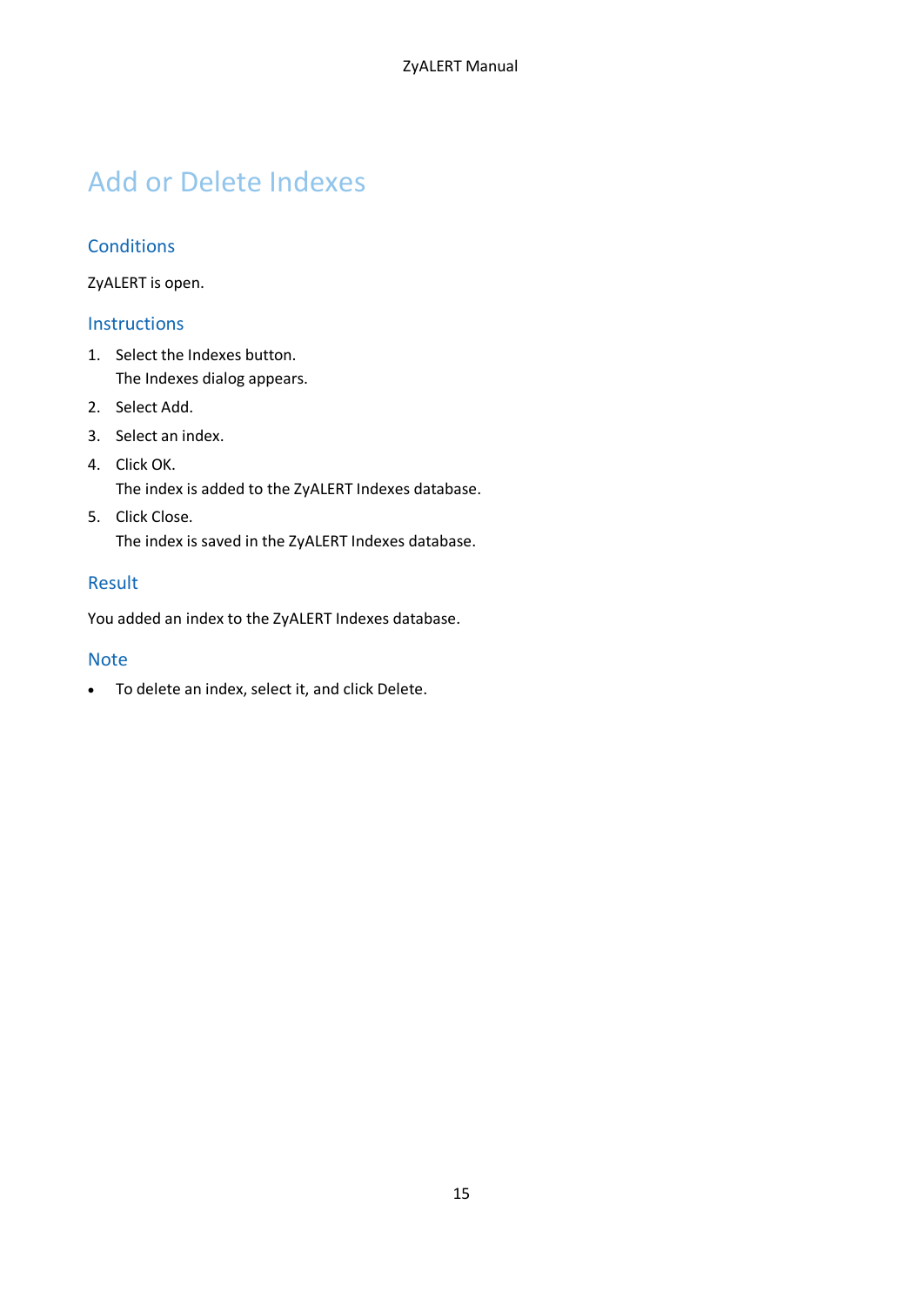### <span id="page-19-0"></span>Distribution

In the Distribution dialog of the ZyALERT Wizard, you can select a method for data distribution. You can choose from:

- E-mail
- Disk
- Printer
- Database

Select the appropriate option, and define the settings.

Click the Advanced button, to define the Advanced Distributions Options (Distribution, Distributed Files, and Quality Control).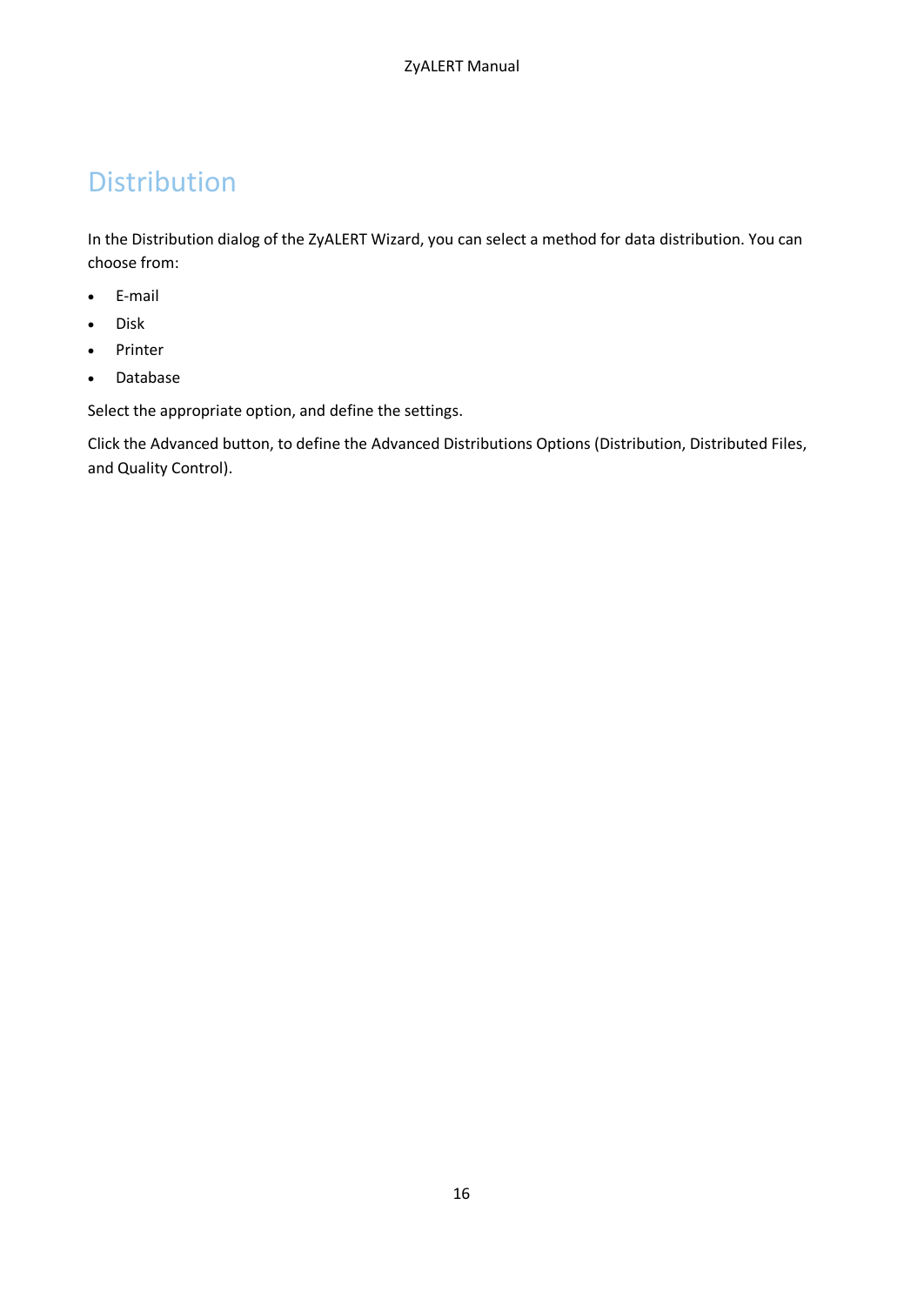### <span id="page-20-0"></span>Email Distribution Settings

### **Conditions**

### You selected E-mail as the distribution method.

### **Instructions**

- 1. Select the E-mail Distribution Settings button.
- 2. If you want to sent a result list to the user, select the option Result list. Select one of the following formats:
	- ZyLAB format
	- ASCII (unformatted)
	- HTML with links to ZyLAB Webserver
	- HTML attachments with links to ZyLAB Webserver
	- HTML no links
	- HTML attachment no links

The choice will depend on the information being filtered, and the users security structure. The HTML options mean that you will be using SMTP as your mail protocol. The host name and web client name are automatically entered, based on the previously defined variables.

**Note**: If you selected HTML (attachments) with links, and do not want users to adjust their subscriptions, select the option "Suppress links to subscription pages".

3. Select the format in which the contents should be delivered, via the Contents dropdown listbox.

If you selected "HTML with links to ZyLAB Webserver", or "HTML - no links", Contents cannot be defined (since only links are sent to the user, and no contents).

- 4. If you want users to receive one message for each retrieved item, select that option.
- 5. Click OK.

### Result

You defined the Email Distribution Settings.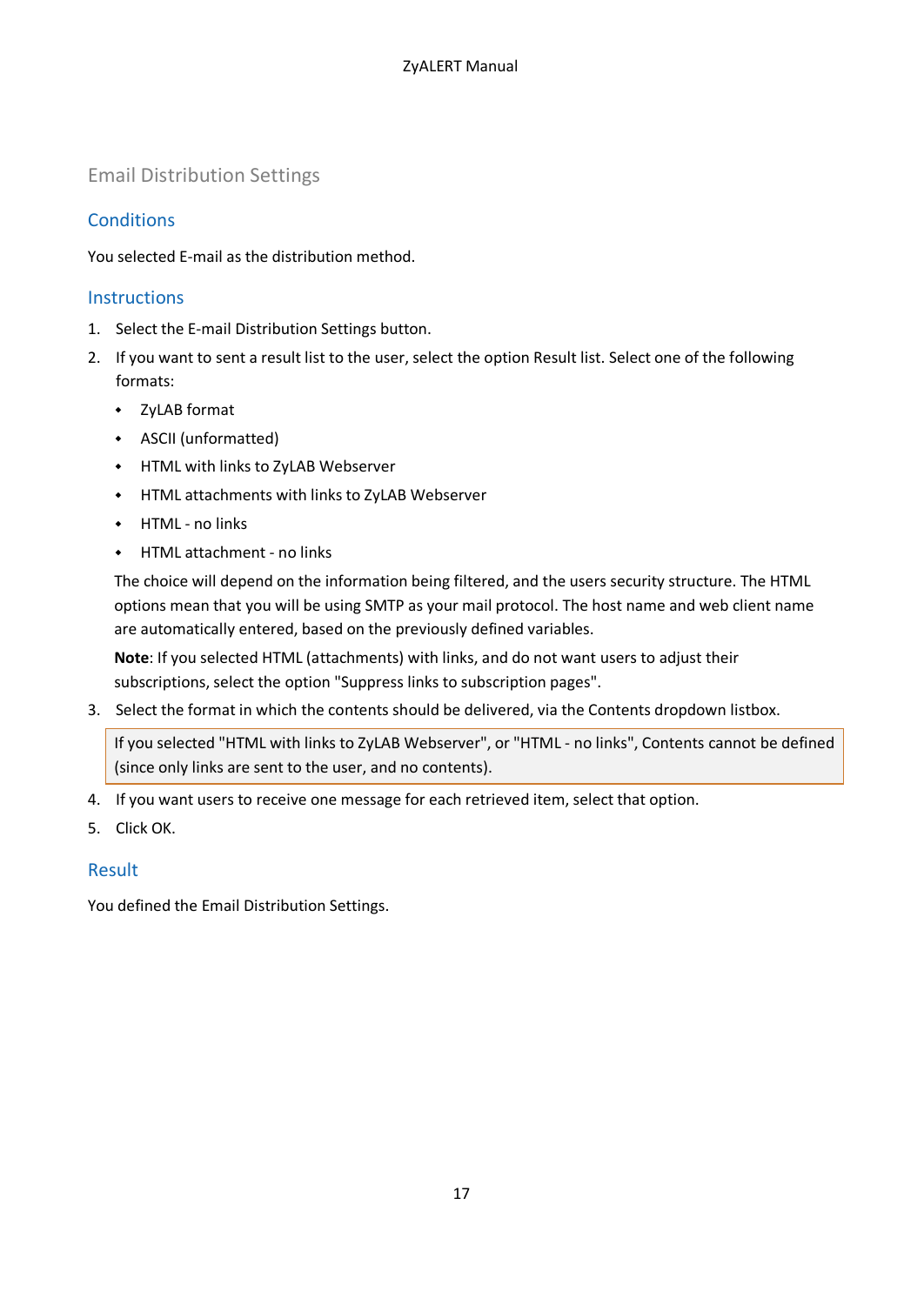### <span id="page-21-0"></span>Disk Distribution Settings

The distribution to disk can be done in separate folders for tiff and text files. In the earlier versions the documents will be exported into the same folder. Now an index can be immediately made over the different data folders without first copying the documents over to a text and tiff folder.

### Disk distribution to a specific index

This feature allows you to move results from one index to another and at the same time send an email to the users with a link to the new results from the new index.

### **Conditions**

You selected Disk as the distribution method.

### **Instructions**

- 1. Select the Disk Distribution Settings button. The Export Settings dialog appears.
- 2. If you want to sent a result list to the user, select the option Result list. Select one of the following formats:
	- ZyLAB format
	- ASCII (unformatted)
	- HTML with links to ZyLAB Webserver
	- HTML no links
- 3. Select Contents to select the Contents Export Settings.
- 4. Select the format in which the contents should be delivered, via
	- Standard > select a format from the dropdown listbox.
	- Advanced > Settings.

A second Export Settings dialog appears. For more information about this dialog, see ZyFIND > Working with documents > Share > Export document(s).

- 5. If you selected a Standard format, click OK.
- 6. If you defined the Advanced settings, depending on those settings, you can:
	- Change the export destination every day/week/month/quarter or year.
	- Sent the resultlist as html with links to export index
	- Include an HTML page as attachment

### Result

You defined the Disk Distribution Settings.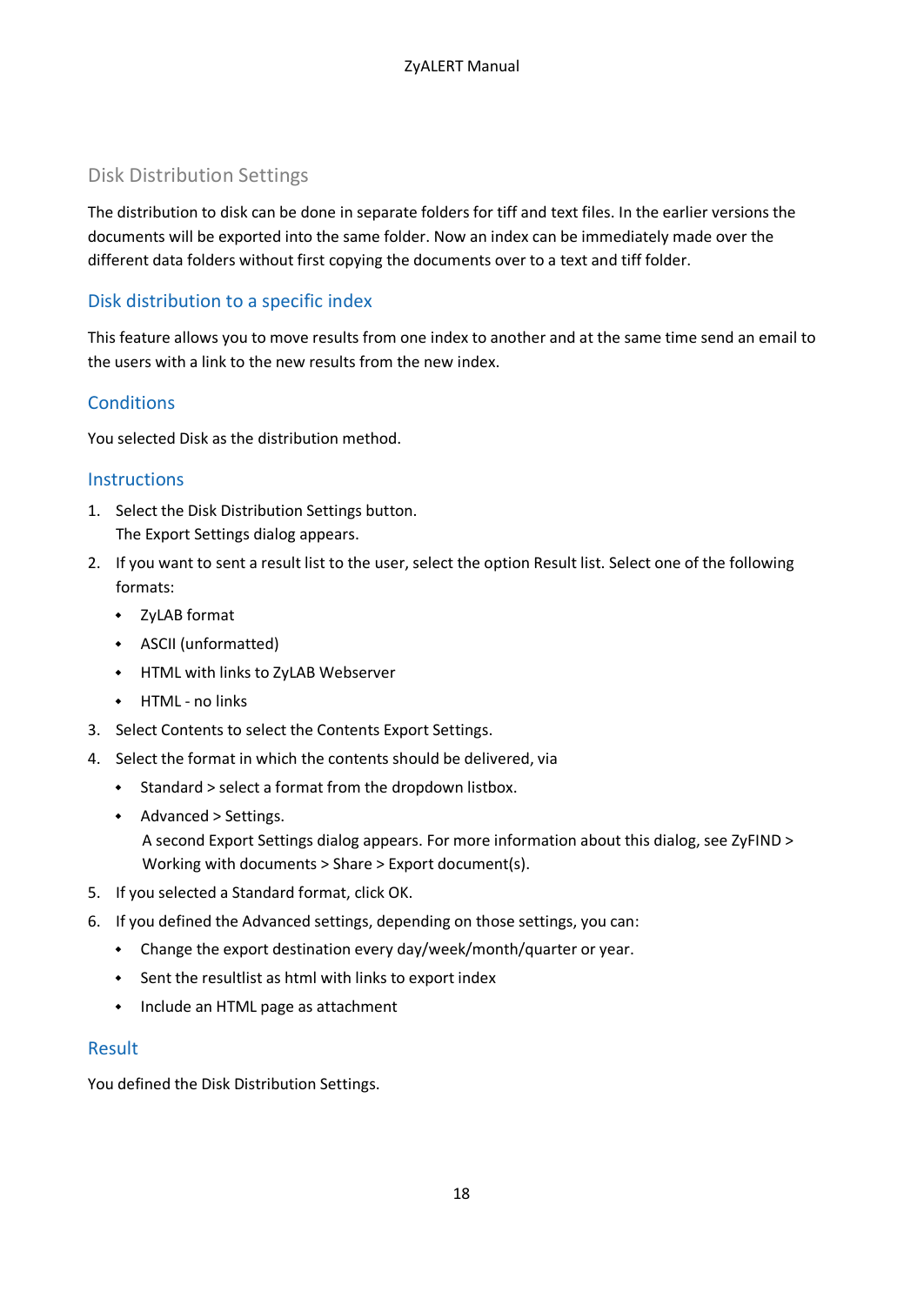### <span id="page-22-0"></span>Print Distribution Settings

### **Conditions**

You selected Print as the distribution method.

### **Instructions**

- 1. Select the Print Distribution Settings button. The Print Job Configuration dialog appears.
- 2. Define the Printer, Job Settings, and Document Settings. For more information, see ZyFIND > Working with documents > Share > Print > Print Document(s).
- 3. Click OK.

### Result

You defined the Print Distribution Settings.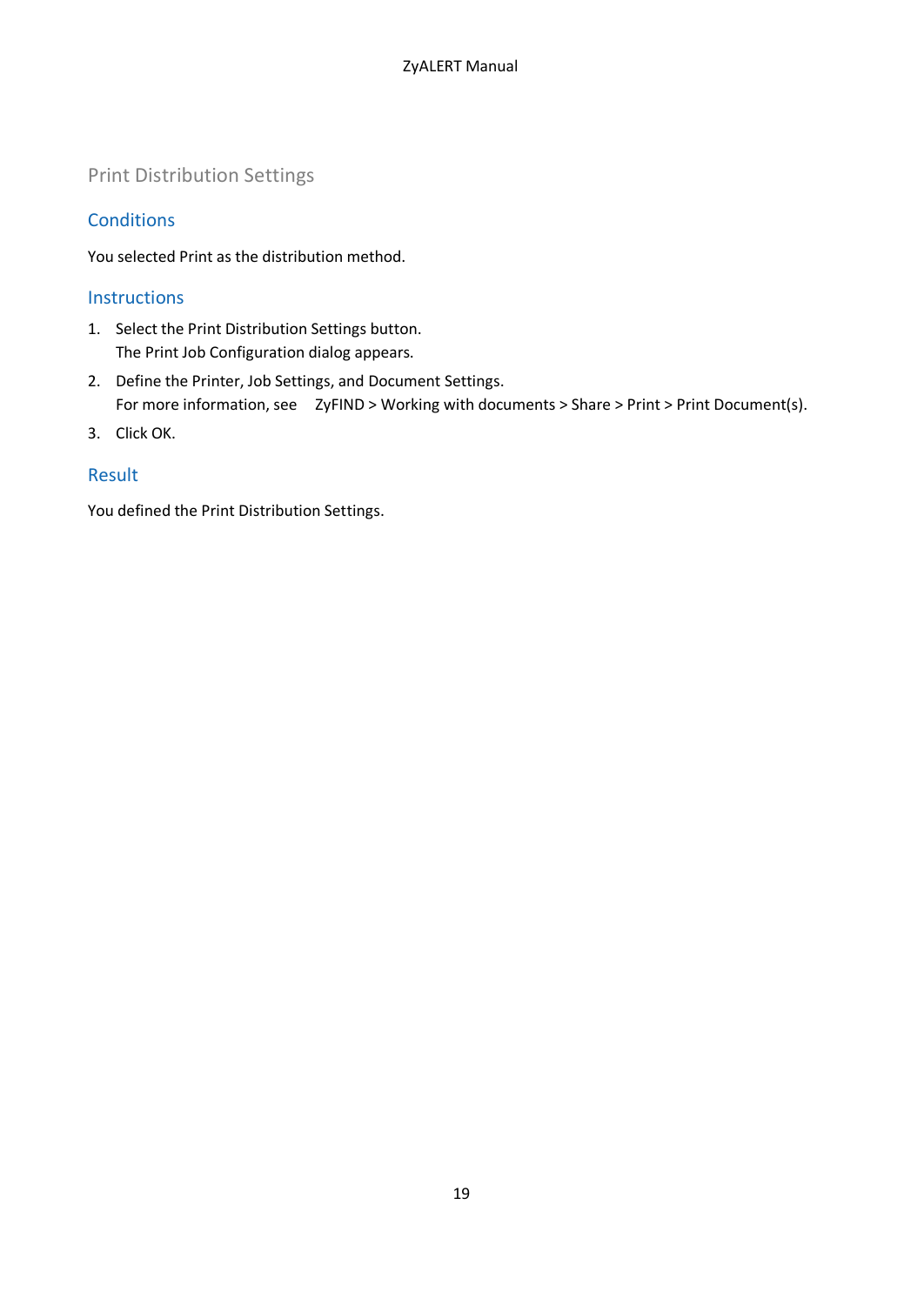### <span id="page-23-0"></span>Database

All information about the alerts (ID, user, schedule, selected indexes, QC, etc.) and their distribution can be stored in a database. This can be very handy because you can report who received what kind of information and maybe more important how much information (think of the advantages for, for example, clipping agencies). This Fox Pro database can also be opened in another database format like Microsoft Excel.

The tables can be found in Program files > ZyLAB > Information Management Platform > ZyALERT > DistributionDatabase, here you see the QC, the indexes, the Alerts, the AlertID.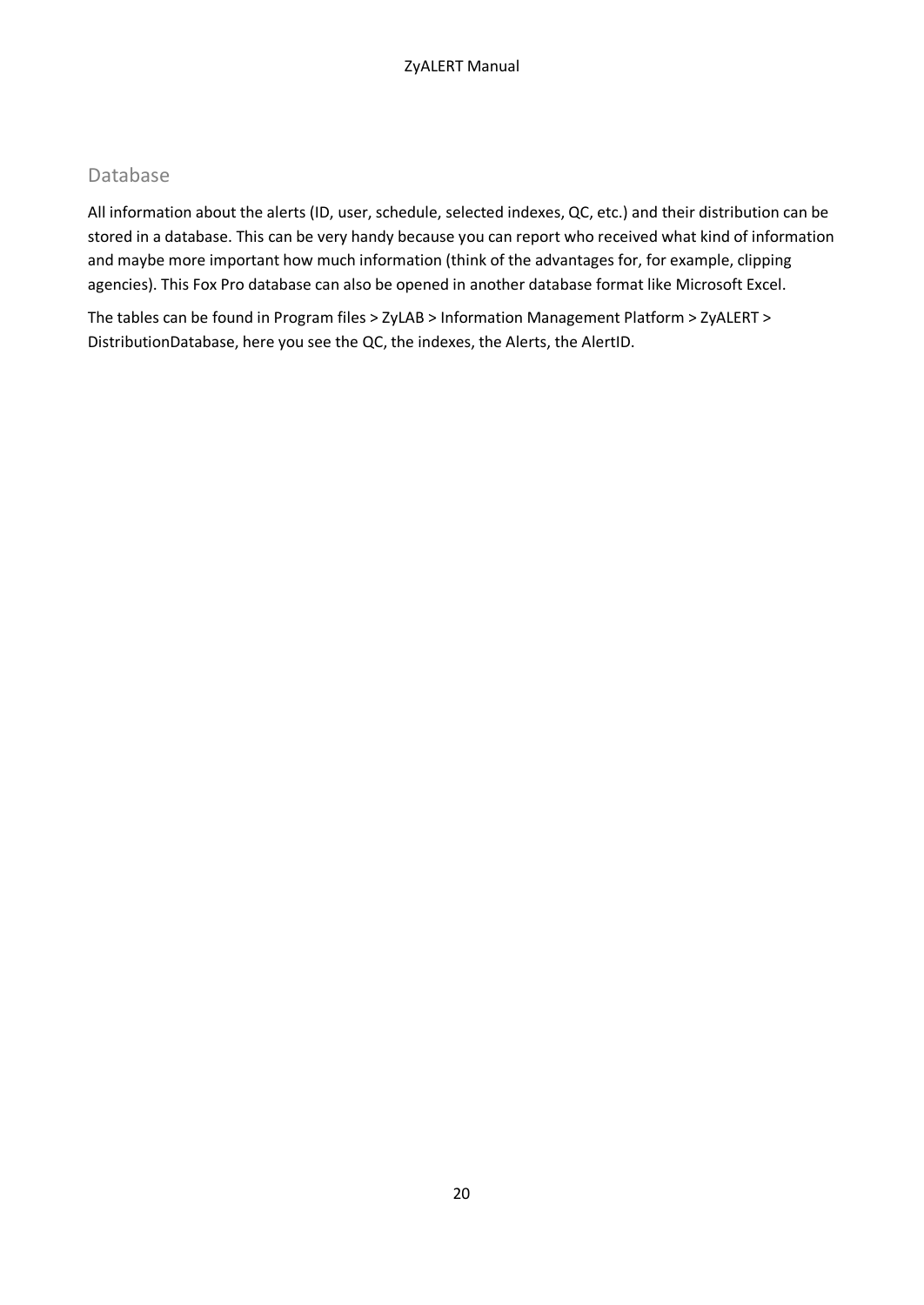### <span id="page-24-0"></span>Advanced

The Advanced Distribution Options allow you to specify the distribution in more detail.

### **Distribution**

- Results may be sorted on
	- Hit density (descending)
	- Number of Hits (descending)
	- Date/Time (ascending)
	- Filename (ascending)
	- Pathname (ascending)
	- Comment (ascending)
- Define the Minimum Hit Density (Hit Density is the relative density of hits in a file).
- Define the Maximum Number of Documents you want to sent.
- If you do not want to distribute if no hits are found, select that option.

### Distributed files

- Define what you want to do with the distributed files:
	- Keep files after distribution;
	- Delete files after distribution; or It is advised to keep the option "Update index automatically after file move or delete" selected.
	- Move files after distribution.
		- Browse for a location.
			- Define the Maximum number of files per directory.
			- It is advised to keep the option "Update index automatically after file move or delete" selected.

### Quality Control

- If you want to check the standard of the filtered information being distributed, select Quality Control before Distribution.
- Browse for a directory where you want to store the result lists that have to wait for the QC. The folders that you specify here, will be listed in the QC activity on the main ZyALERT screen. It is possible to store this on the network so this list is editable by different users on different workstations (in case they have ZyALERT installed).
- If you start the Alerts, you will see that they will be monitored, updated and queried. The Alerts will not be distributed but a new Alert will be made. This Alert will be of the Quality Control-type. It will be distributed **after** acceptation of the result list.
- If you are working with only one ZyALERT station. the QC can only be done after you stopped the ZyALERT process. This is also necessary for everything you edit in an Alert.

To review the results of an Alert, before distribution, select Quality Control in the ZyALERT Main Window. For more information, see **Quality Control** (page **[41](#page-44-0)**).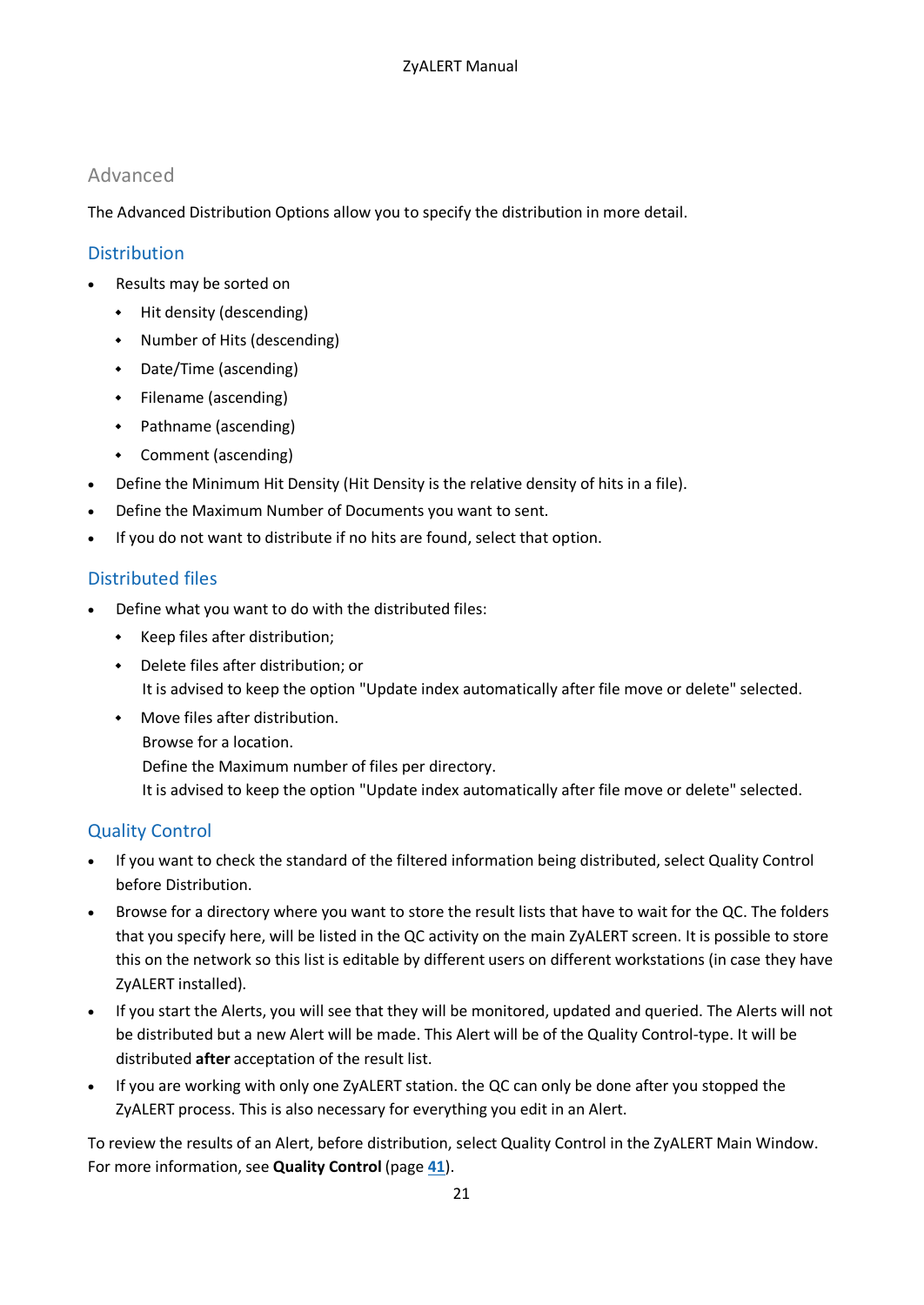## <span id="page-25-0"></span>Schedule

You can determine how often information needs to be checked for changes (varying from once per minute to once in over a year). The first time a data flow is compared with a user profile, the whole flow is checked. After that only the files that changed since the last comparison are filtered and distributed.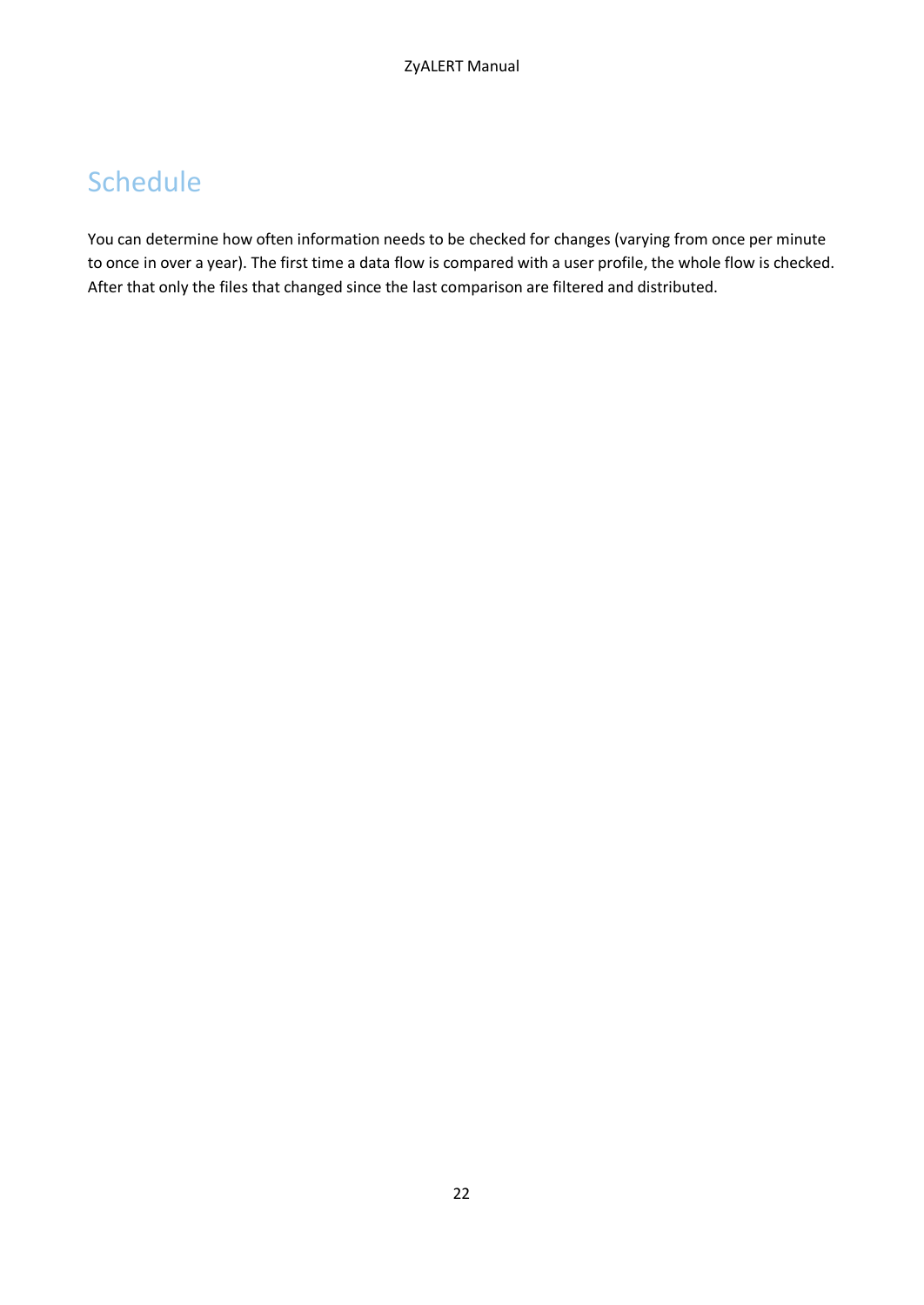## <span id="page-26-0"></span>ZyALERT macro: @@today

If you want to execute a (full-text or field value) search query, looking for files with the current date (or a few days more or less), use the macro *@@today*.

UTC is used to determine the current date. The macro is case-insensitive, and the same for all languages.

| Macro used in search query | <b>Explanation</b>                                                                               |
|----------------------------|--------------------------------------------------------------------------------------------------|
| @@today                    | Search is executed for the current date<br>(yyyymmdd).<br>For example: 20050920.                 |
| @@today(+5)                | Search is executed for the current date, plus 5 more<br>days. For example, 20050920 to 20050925. |
| $@@$ today(-5)             | Search is executed for the current date, plus 5 days<br>less. For example, 20050920 to 20050915. |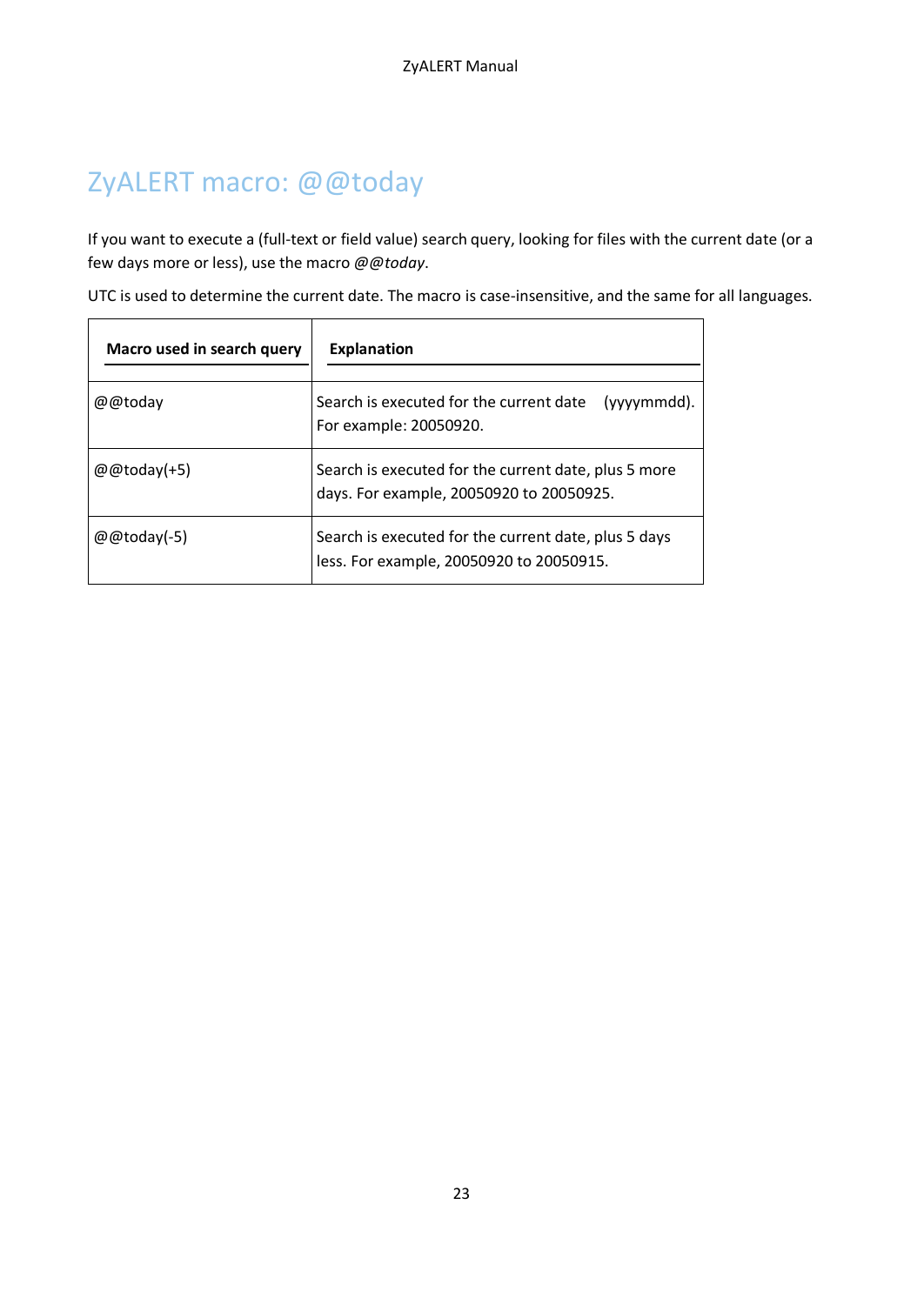## <span id="page-27-0"></span>Process Alerts...

### <span id="page-27-1"></span>...Manually

### **Conditions**

Alerts are added to the list.

#### **Instructions**

- 1. Select an Alert.
- 2. Click Start.
- 3. Read the warning carefully:

You have selected not to automatically synchronize the index contents. Please be aware that in this case, you should not start the ZyALERT process before you have copied the new data and have rebuilt the index.

- 4. If you do not want to see this warning again, select the option 'Don't show this warning again'.
- 5. Click Continue.
- 6. If you want to execute ZyALERT, click 'Continue, don't reschedule'.
	- To stop processing, click Cancel.
	- To reschedule all unprocessed Alerts, click Reschedule only.
	- To reschedule all unprocessed Alerts and continue processing after that, click Reschedule and continue.

### Result

ZyALERT has monitored your index.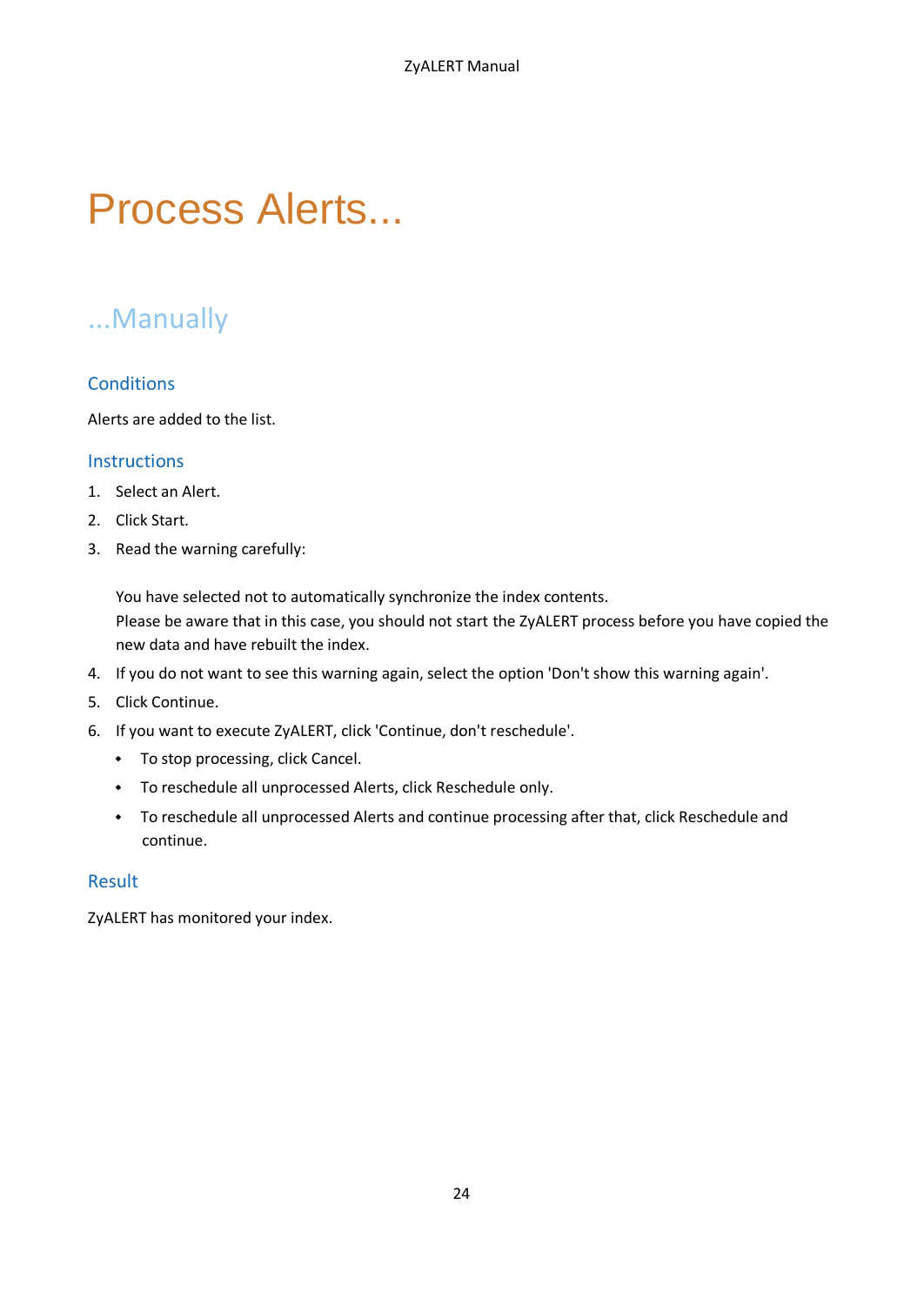### <span id="page-28-0"></span>...As a Service

### **Conditions**

Alerts are added to the list.

#### **Instructions**

- 1. Select the Service button, at the bottom of the dialog.
- 2. Enter the Account name: domain name\user name.
- 3. Enter the Account password.
- 4. Browse for the Temporary directory.
- 5. Define the Process priority.
- 6. Click OK.

#### Result

You installed the ZyALERT Service. Alerts will be processed automatically.

#### Note

- Start/Stop the Service, via Start > Settings > Control Panel > (Administrative Tools >) Services.
- To remove the service, click the Service button again, and select Remove Service.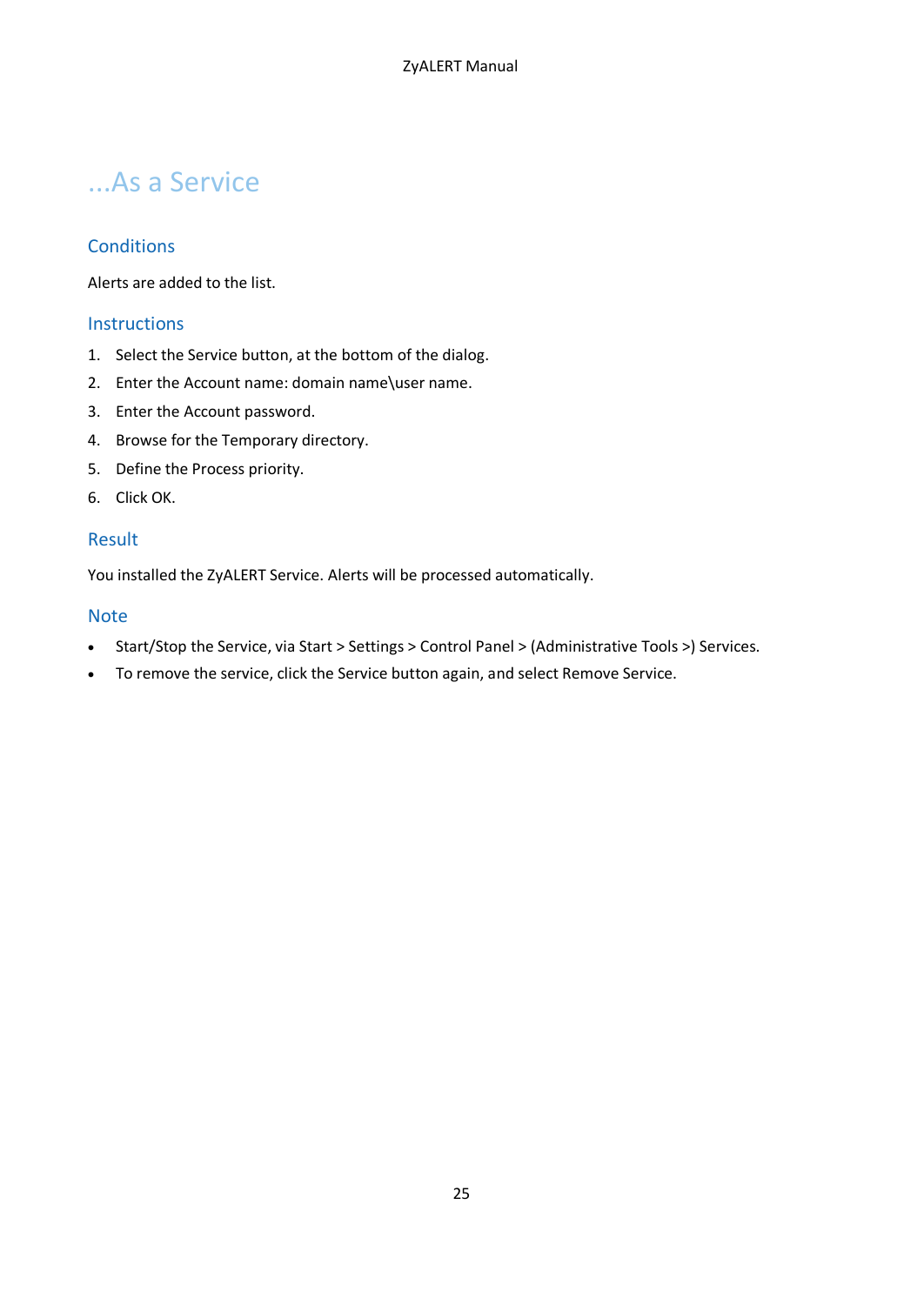## <span id="page-29-0"></span>Subscriptions to Alerts (create / edit /

## delete)

To determine what kind of information will be sent to you, use the register pages from ZyALERT. These pages allow people who receive alerts to edit their alerts. The search queries can be adapted so the information sent to the users will be the information they long for at the moment. It is also possible to subscribe to new alerts and configure them via the web client.

### **Conditions**

A Web Client is created. You are logged in as a user with an account in ZyALERT. **Attention**: Without an account in ZyALERT you cannot create new subscriptions! For more information on creating an account in ZyALERT, see the ZyALERT Manual > **Add, Edit or Delete Users** (page **[13](#page-16-0)**).

### **Instructions**

- 1. Open the correct Web Client.
- 2. Select Subscriptions **following** from the menu.
- 3. To delete a subscription, click  $\Box$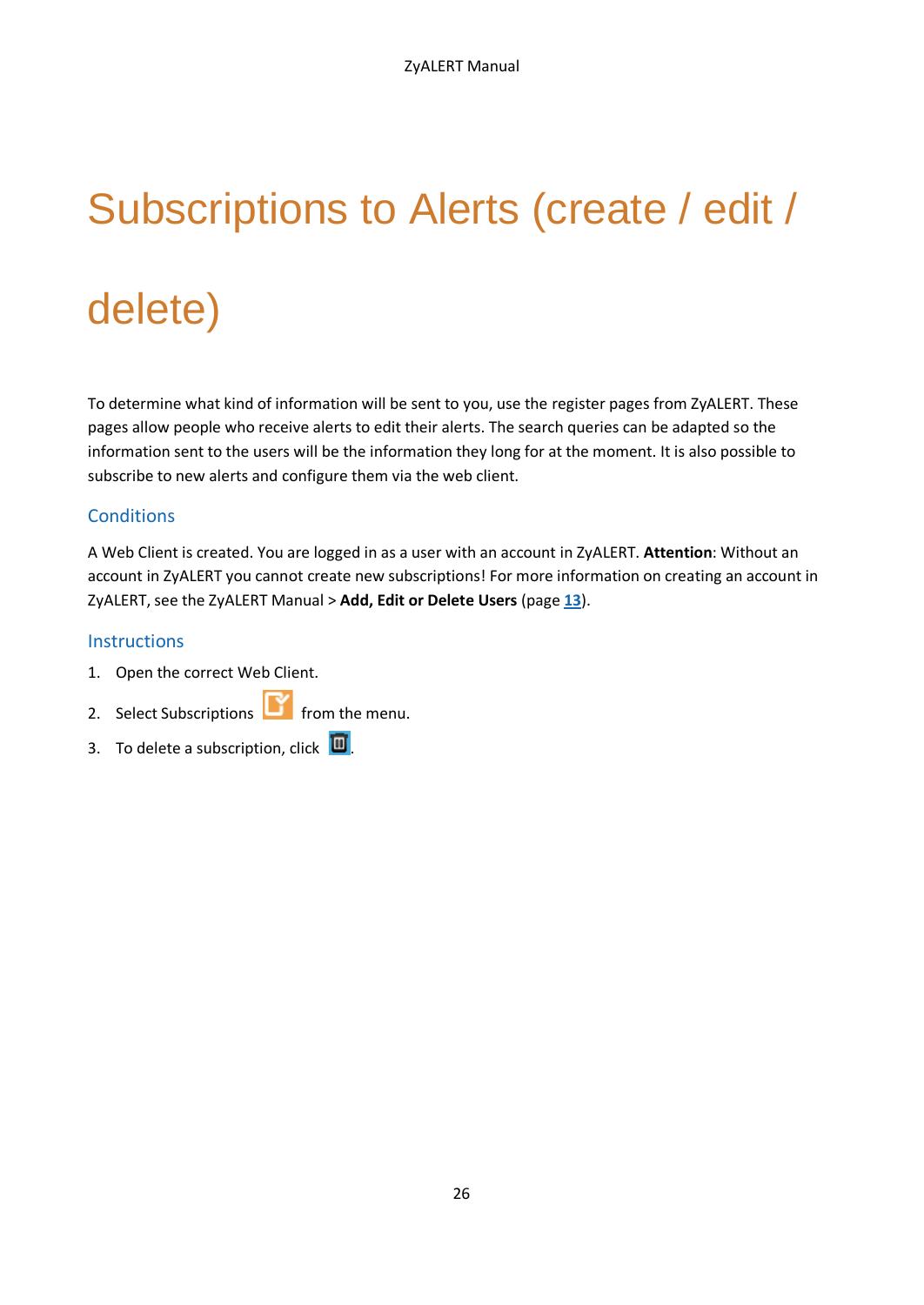- 4. To edit a subscription, click  $\blacksquare$
- 5. To create a new subscription (for a specific index), select the index and click New Subscription.

| Subscription - Windows Internet Explorer provided by ZyLAB                                                             | - 1                                                                                                                                             |
|------------------------------------------------------------------------------------------------------------------------|-------------------------------------------------------------------------------------------------------------------------------------------------|
| <b>NEW SUBSCRIPTION</b>                                                                                                |                                                                                                                                                 |
|                                                                                                                        | <b>Search</b>                                                                                                                                   |
| What do you want to search for?                                                                                        |                                                                                                                                                 |
| What method do you want to use for searching?                                                                          | Show fields<br><b>Hide fields</b><br>ZyLAB query<br>$\checkmark$                                                                                |
| What degree of fuzzy do you want to use?                                                                               | $0\vert\mathbf{v}\vert$                                                                                                                         |
| In which archive do you want to search?                                                                                | Test $\vee$                                                                                                                                     |
|                                                                                                                        | <b>Schedule</b>                                                                                                                                 |
| How often do you want to receive your subscription?                                                                    | week(s)                                                                                                                                         |
| At what day and time do you want to receive your<br>subscription?                                                      | 2010 $\vee$ 12 $\vee$ 20 $\vee$<br>May<br>$\checkmark$                                                                                          |
| I want to receive information related to new or<br>changed documents only. The subscription should be<br>backdated to: | day-month-year-hour-minute<br>$ 12 $ $\vee$<br>$29 \times$<br>April<br>$20 \vee$<br>$\checkmark$<br>$2010 \times$<br>day-month-year-hour-minute |
| Cancel 4                                                                                                               | Update                                                                                                                                          |

- 6. Define the Search and Schedule options.
- 7. Click Update.

### Result

You have created a new subscription (or edited/deleted one).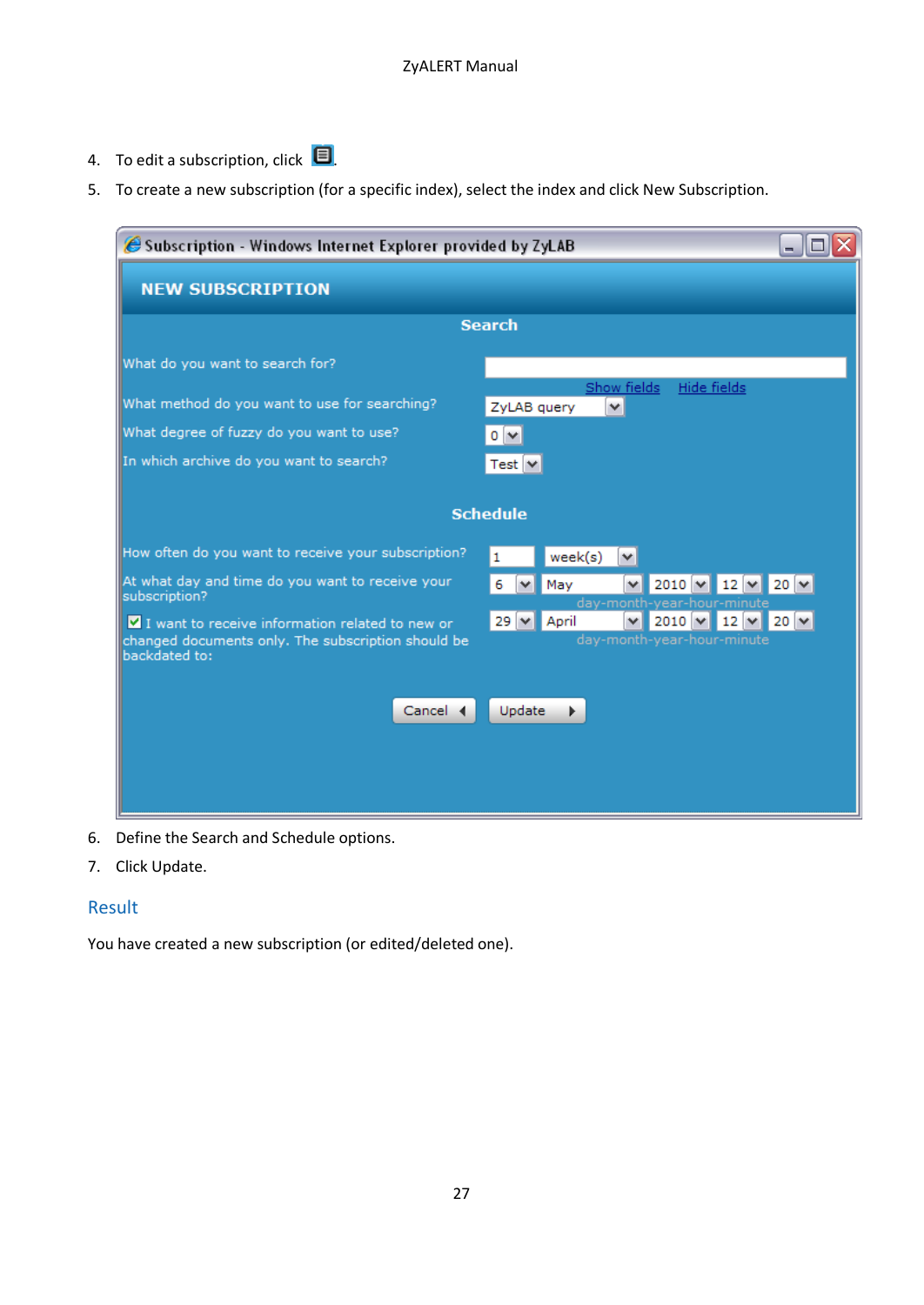#### Note

The email below is based on the template "mailing" and contains not only links to the information you subscribed to, but it also contains links to the web pages "subscriptions" and "subscriptionedit". The web page "subscriptions" gives the user the possibility to maintain all subscriptions in his or her name.



The query g<sup>\*</sup> in Index Test resulted in 1 hits in 1 files The search results page contains the files ranked 1 to 1, sorted on **Hit density (descending)**.

| Info                                                                                                                       |
|----------------------------------------------------------------------------------------------------------------------------|
| C:\PROGRAM FILES\ZYLAB\TEST\TXT\New Text<br>Document.txt: 30000 relevance, 39 bytes, 39 hit(s), in index<br>ZyDOCDATABASE. |

 $1 - 1$ 

Click here to edit this alert.

Click here to manage all your alerts.

Copyright @ 1995-2002 ZyLAB Technologies B.V.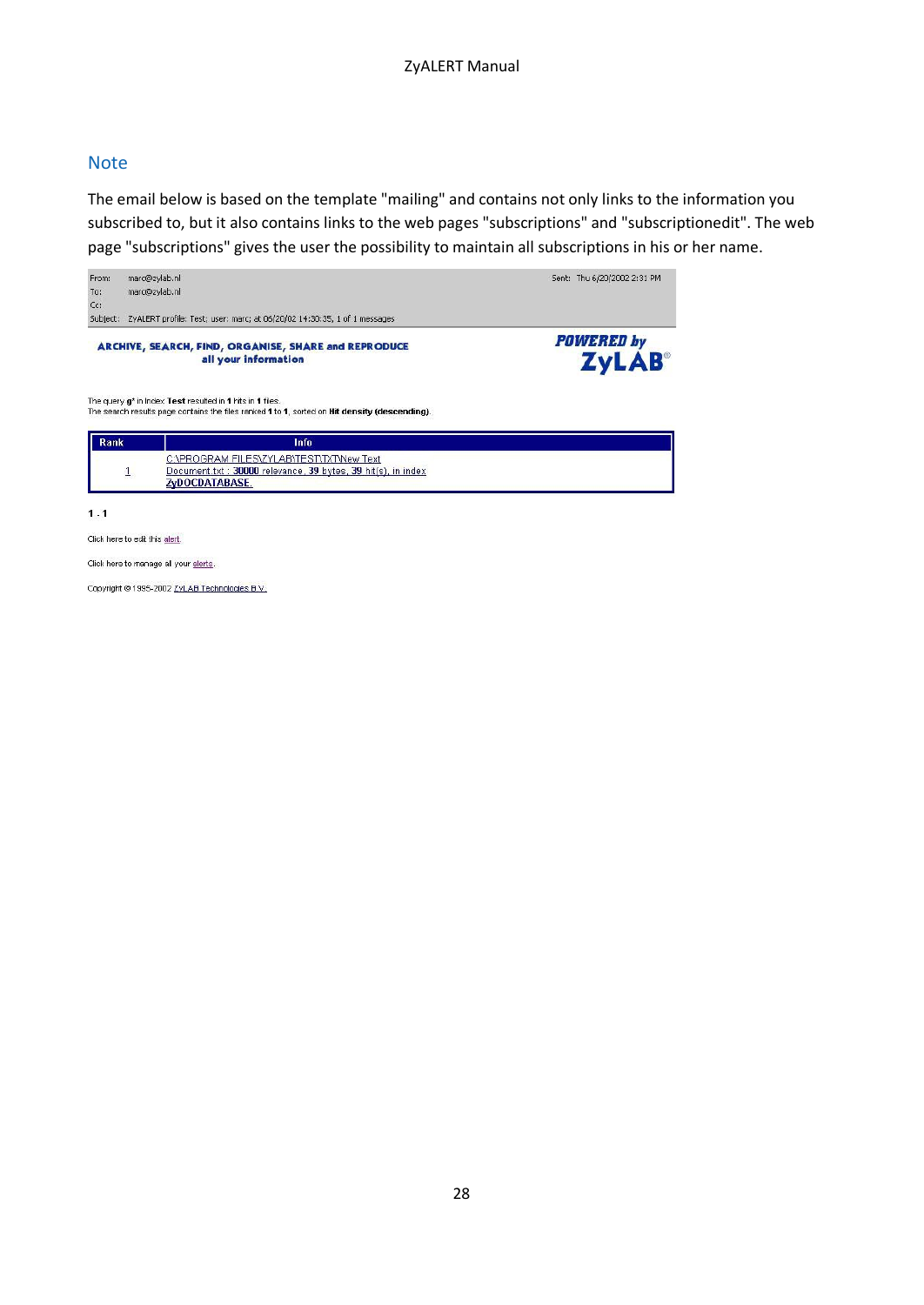## <span id="page-32-0"></span>ZyALERT Main Window

The ZyALERT Index Server only works as long as the program is open. This means that for ZyALERT to work properly, you need to make specifications in this window and then minimize it on the desktop. As soon as you use Exit to terminate the program, no more indexing and updating of information flows and matching of profiles will take place.

It is possible to determine the actual times for updating and data comparison in such a way that the program will make optimal use of system resources. You can set ZyALERT as a **service** (page **[39](#page-42-0)**).

ZyALERT keeps an *extended log file*. This file keeps track of all activities of the program (indexed data flows, number of hits per profile, etc.).

**Note**: ZyALERT uses the system's date and time to decide when it should start updating indexes. If for some reason, e.g., a power break, ZyALERT cannot start the update of an index at the specified time, it will automatically update the Next Indexing column with the time specified in the Interval column as soon as you restart your system. For example:

An index on your system is scheduled to be updated at 1:00 p.m. on 02/05/99 with an interval of 24 hours. On this day you have a power break from 12:45 p.m. until 1:15 p.m. When you reboot your system ZyALERT knows that the update time has passed and will use the time set in the Interval column to set the time in the Next Indexing column to 1:00 p.m. on 03/05/99. In the Last Indexing column you will see the correct setting: 01/05/99 1:00 p.m., the time of the last update.

With ZyALERT activated the User can still use ZyINDEX > BUILD manually to update your indexes. ZyALERT only recognizes the instances where it gave the index command itself.

The functionalities New Alert, Delete Alert, Edit Alert, Users and Indexes, which can be found in the upper right corner of the main window, are explained in the following topics:

- **Add, Edit or Delete a New Alert (profile)** (page **[10](#page-13-0)**)
- **Add, Edit or Delete Users** (page **[13](#page-16-0)**)
- **Add or Delete Indexes** (page **[15](#page-18-0)**)

All other functionalities are explained in this section.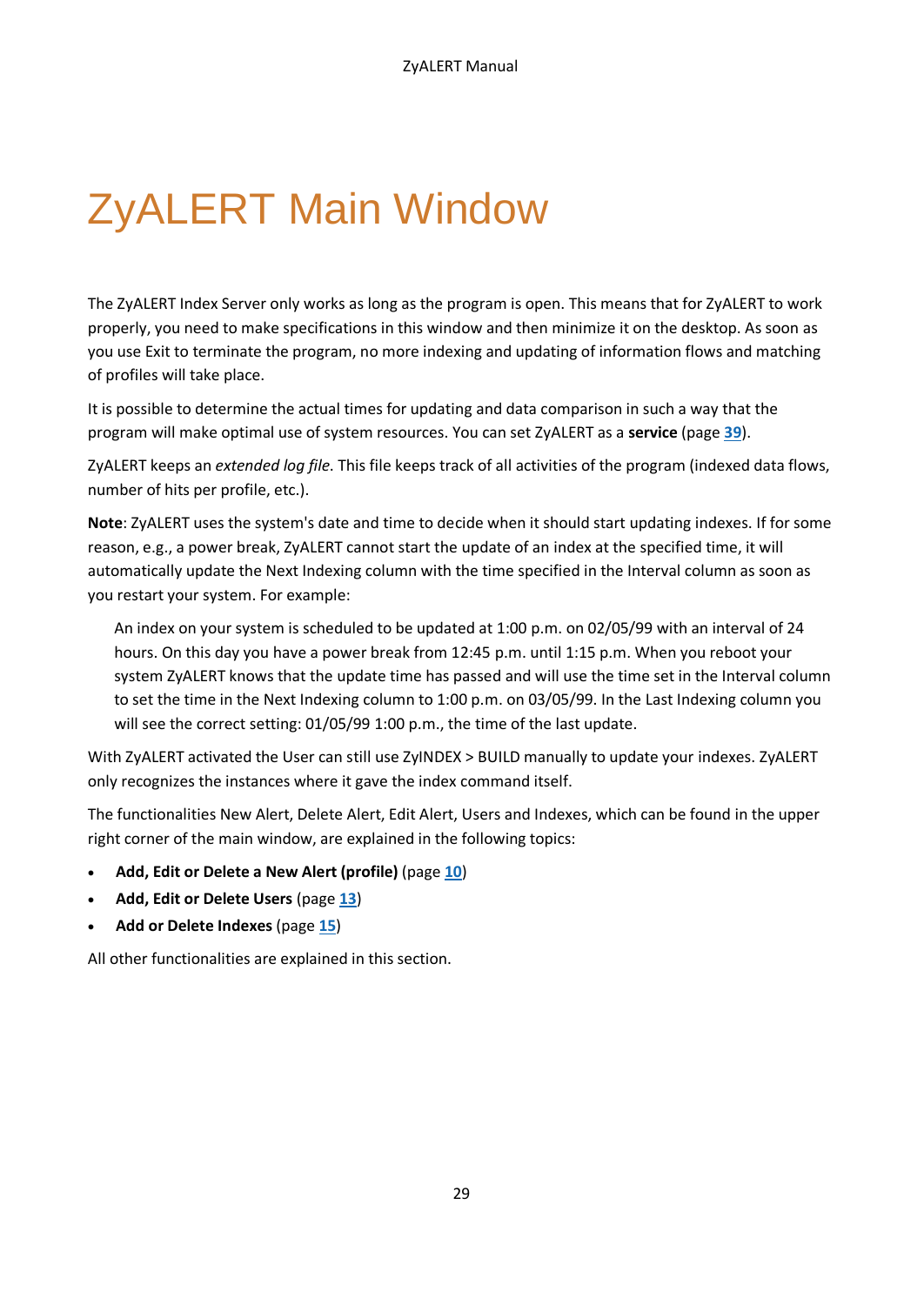### <span id="page-33-0"></span>Tables

With tables we mean the different tables from the Fox Pro databases. In these tables the following information is stored: The alerts, the selected indexes, the Quality Control, UserID and Users. When you make a lot of changes or distribute a lot of alerts, we advice to pack and rebuild the indexes on a regular bases. If you have a lot of alerts and change the tables often pack and rebuild them every two weeks.

| <b>Tables</b>     |                       |
|-------------------|-----------------------|
| Table Data        |                       |
| Load Table Data   | Save Table Data       |
| Table Maintenance |                       |
| Pack              | Rebuild Table-indexes |
|                   |                       |
|                   | Close<br>             |

- Load Table Data: Will load the Table with information about the Alerts, the selected indexes, the Quality Control, UserID and Users.
- Save Table Data: Will save the data.
- Pack: Will delete the deleted files in the different database. Make sure a back up is provided if using this function. The records for the database that are deleted, are the records that are already deleted in ZyALERT. By deleting users, alerts etc. from the ZyALERT window the records in the Fox Pro database are not deleted yet, but marked as 'to be deleted'. With 'Pack' the records are really deleted from the database.
- Rebuild Table-indexes: Rebuild index(es). Searching in the database becomes faster. (working with information that comes from the databases becomes faster)
- Close: The Tables dialog will be closed.

### Note

- The tables of your system can be found underneath Program files > ZyLAB > Information Management Platform > ZyALERT > Tables. The tables can be opened in Fox Pro. In case you don't have Fox Pro installed, you can use Microsoft Excel to open the different tables. When packing your tables the warning "It is strongly recommended to make a back up of the tables before packing or reindexing. Do you wish to continue?" will pop up. The above-mentioned 'Tables' folder contains all tables, so this folder has to be backed up.
- If you are upgrading from ZyIMAGE 4.0, your old tables are detected. Click Yes to automatically upgrade. A MODE and a GUID is added to the Users.dbf tables. In the Alerts.dbf tables a MODE, HOSTNAME, Web Client and EXPORTCFG are added. All Users will be Administrators.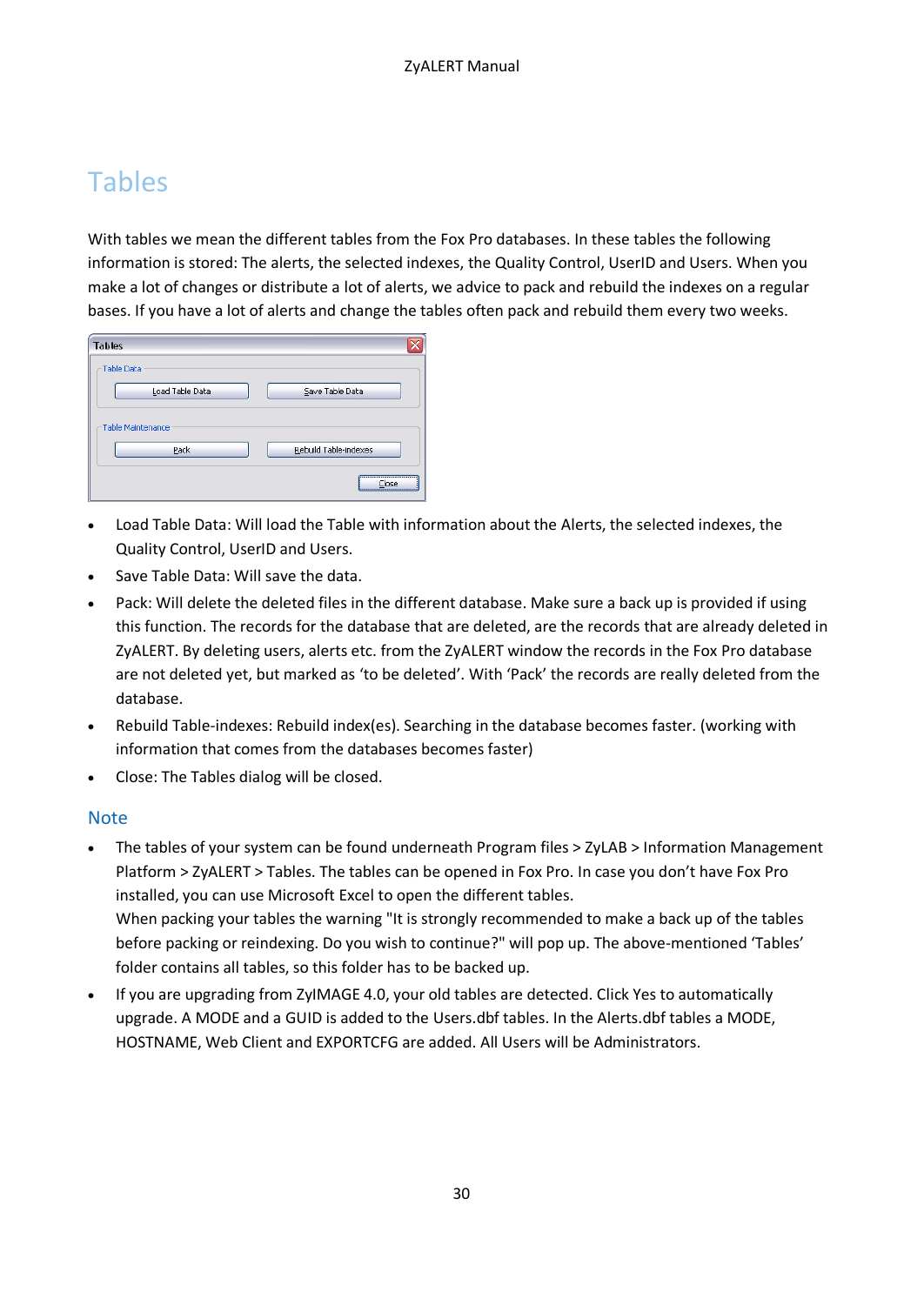### <span id="page-34-0"></span>View Logfile

As soon as ZyALERT updates an index, the program creates a file to hold the names of the indexes and the date and time they were updated. If you choose this option, you will receive an overview of the updates that occurred during e.g. a month. ZyALERT will add the name of the index to the Log file whenever an index is updated.

If for some reason an index was not updated at the specified time, there will be no entry in the Log file for that index. By checking Catch Alerts a list will be given of indexes that were not caught. By viewing the Log file you can make sure that ZyALERT works correctly.

If the log file gets too large, a scroll bar appears on the right side so you can view all contents. Of course you can always save the contents of the log file in a different place.

To delete the entire contents of the file, highlight the text and use the Delete key on the keyboard.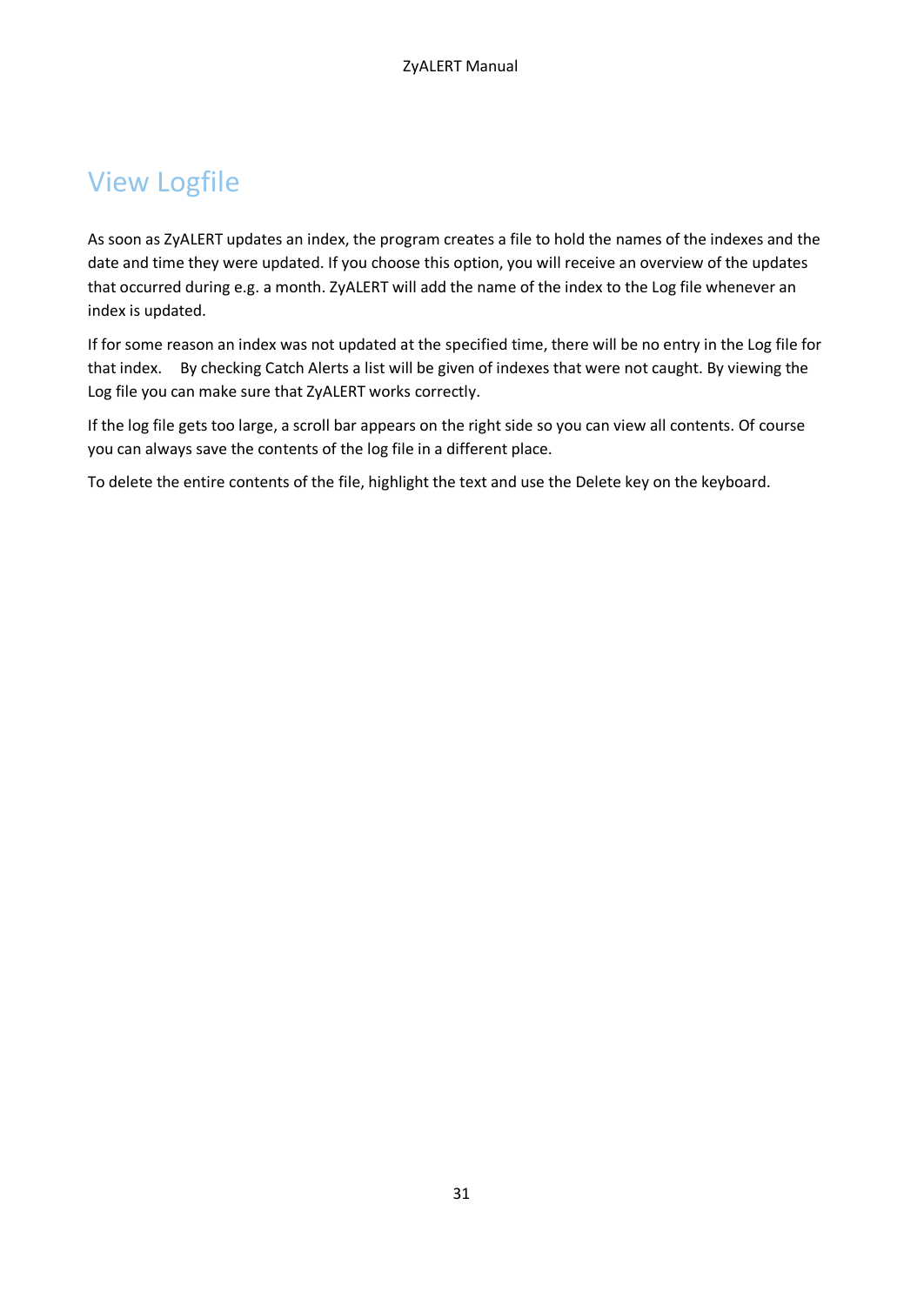## <span id="page-35-0"></span>**Options**

<span id="page-35-1"></span>Indexing Options

### Enable index-synchronization

By checking the box to allow index-synchronization, the user will have the choice to select Update and Optimize. This is necessary if changes are made to the indexes in ZyINDEX > BUILD. Quick build can be used as well.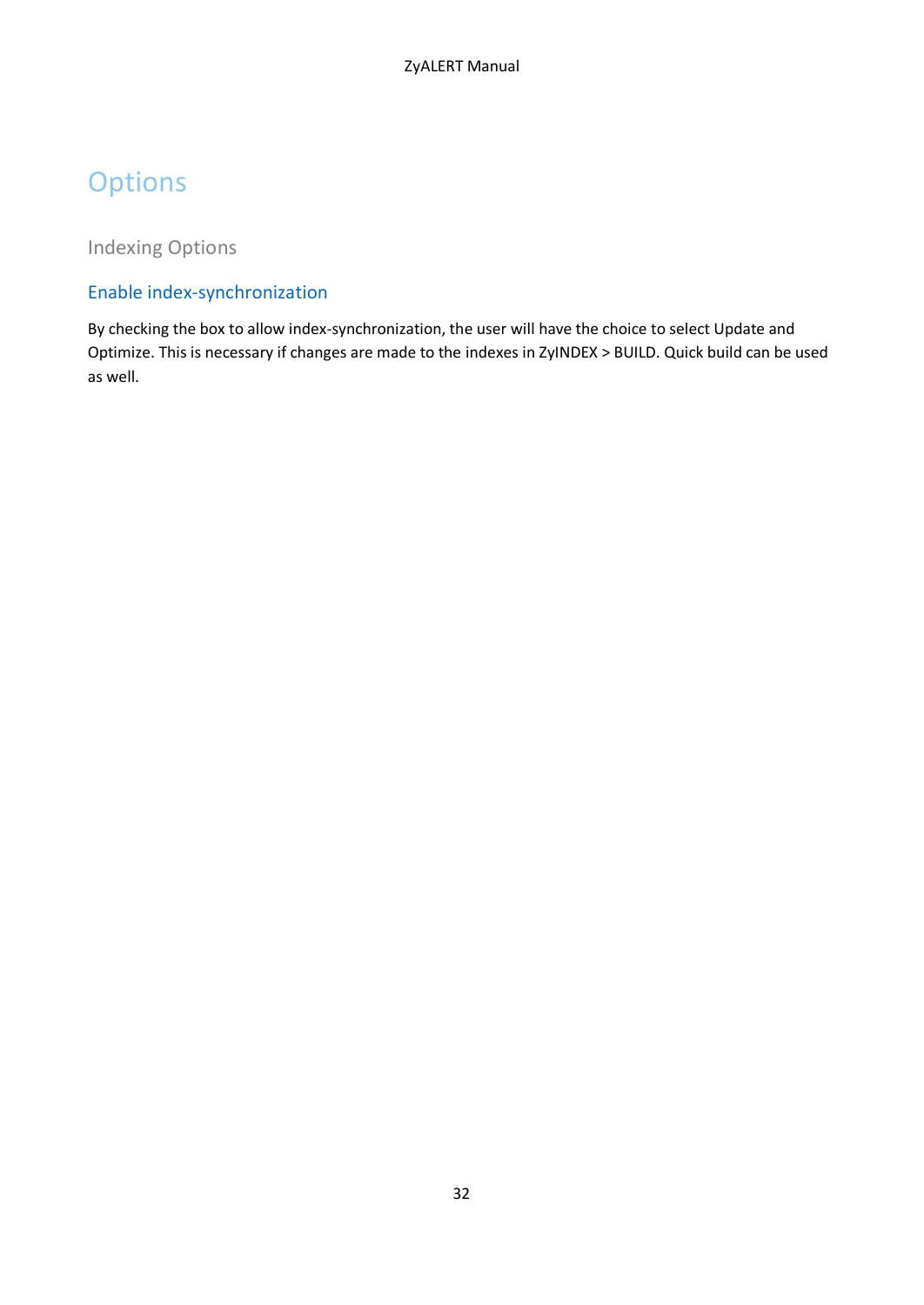### <span id="page-36-0"></span>Result List Options

### Result Lists

- *Delete after distribution*: After the filtered information has been sent to the relevant distribution file, there is an option to Delete after distribution. The user can filter the incoming information and delete what is irrelevant.
- *Rename to .BAK after distribution*: A search can be performed on all .BAK files for the user, making working and reviewing filtered information quicker and more efficient.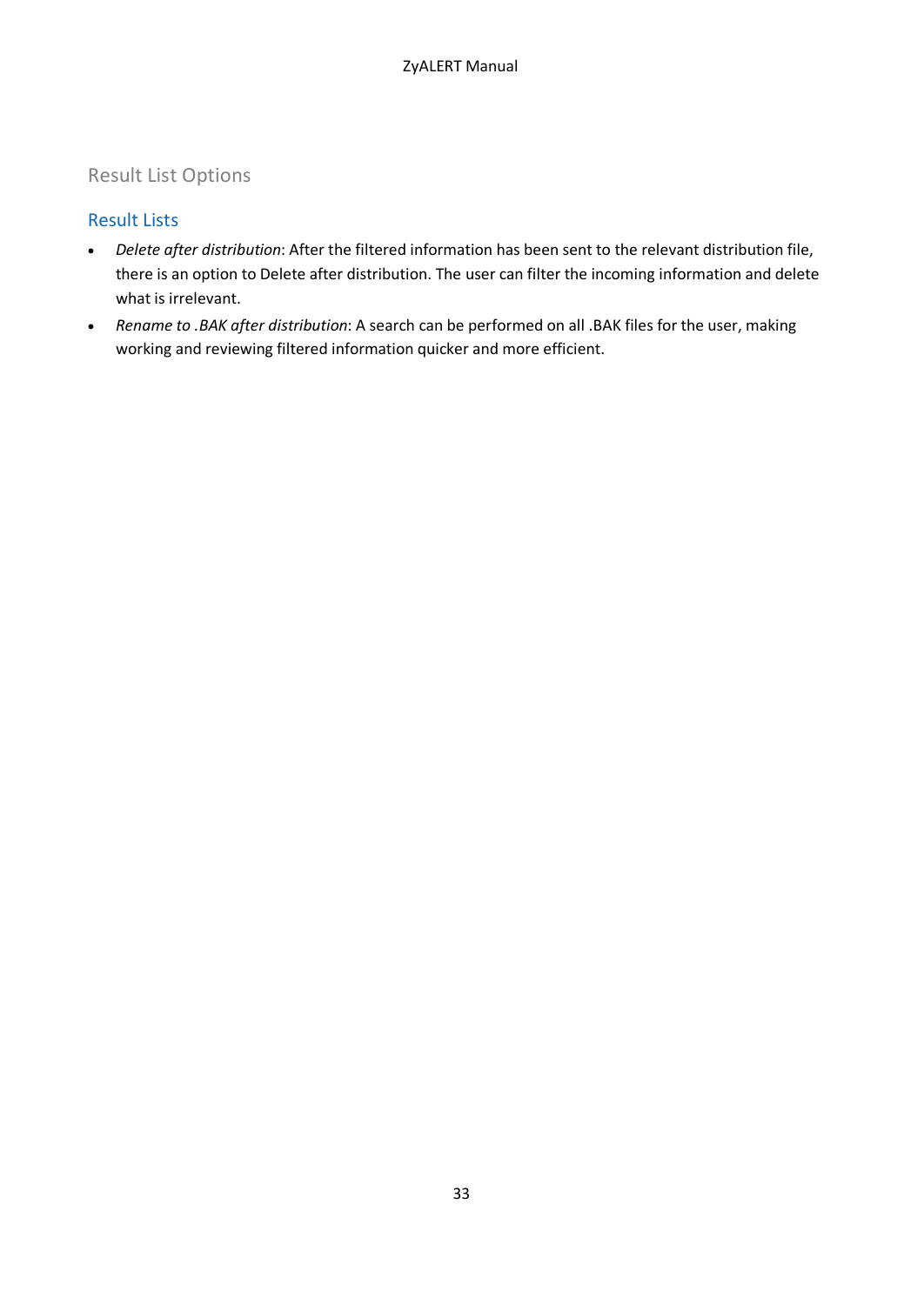### <span id="page-37-0"></span>Statistics

In the Statistics tab you can enable Statistics-logging.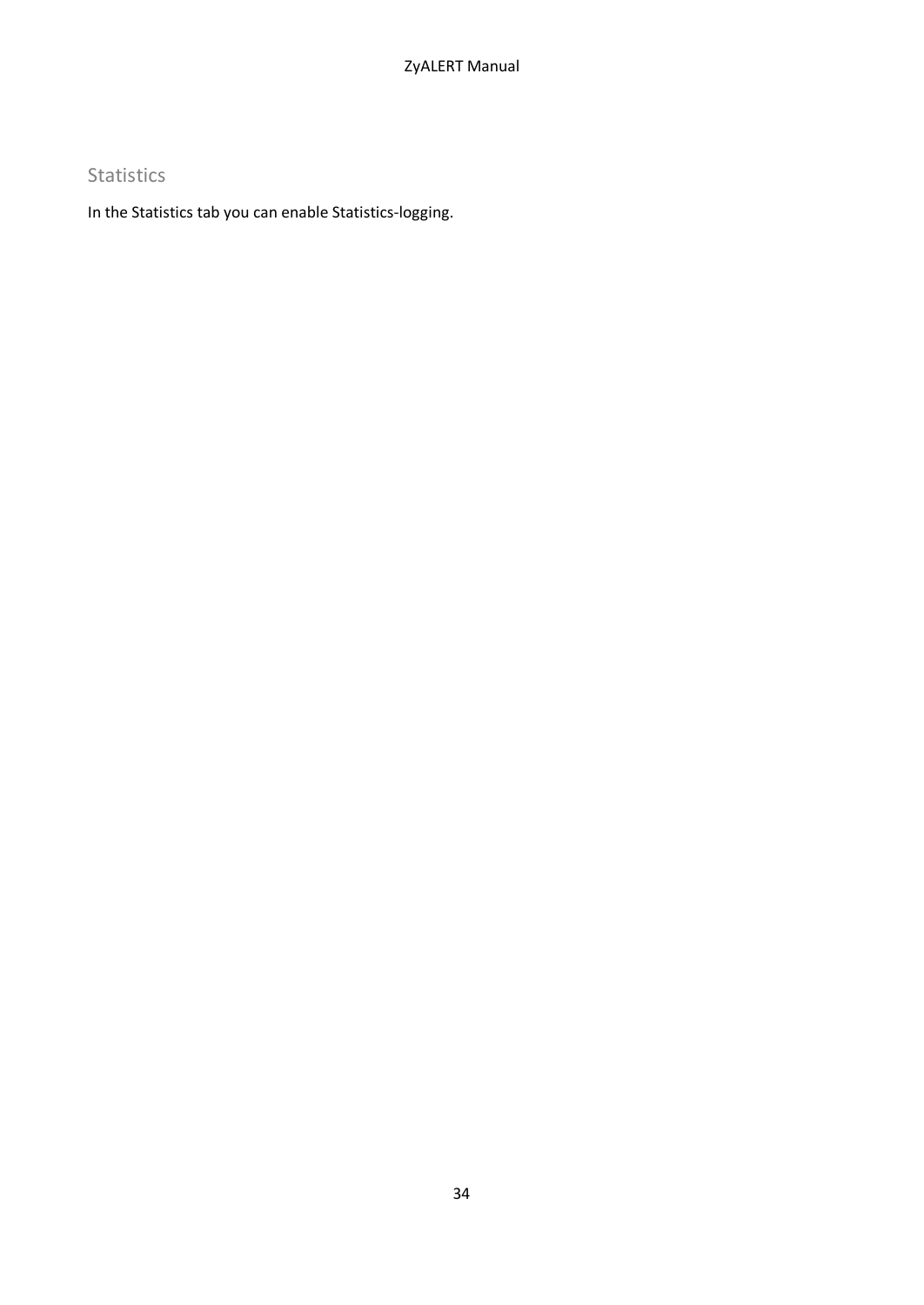### <span id="page-38-0"></span>Database Options

In the Database Options tab the user can add customized fields to the filtered information. New *database fields* can be added. Existing fields can be removed or rearranged.

This means that one can add field values that are used as meta information on the scanned documents. These fields will be added to the distribution **Database** (page **[20](#page-23-0)**) and can be picked up when you are making a report.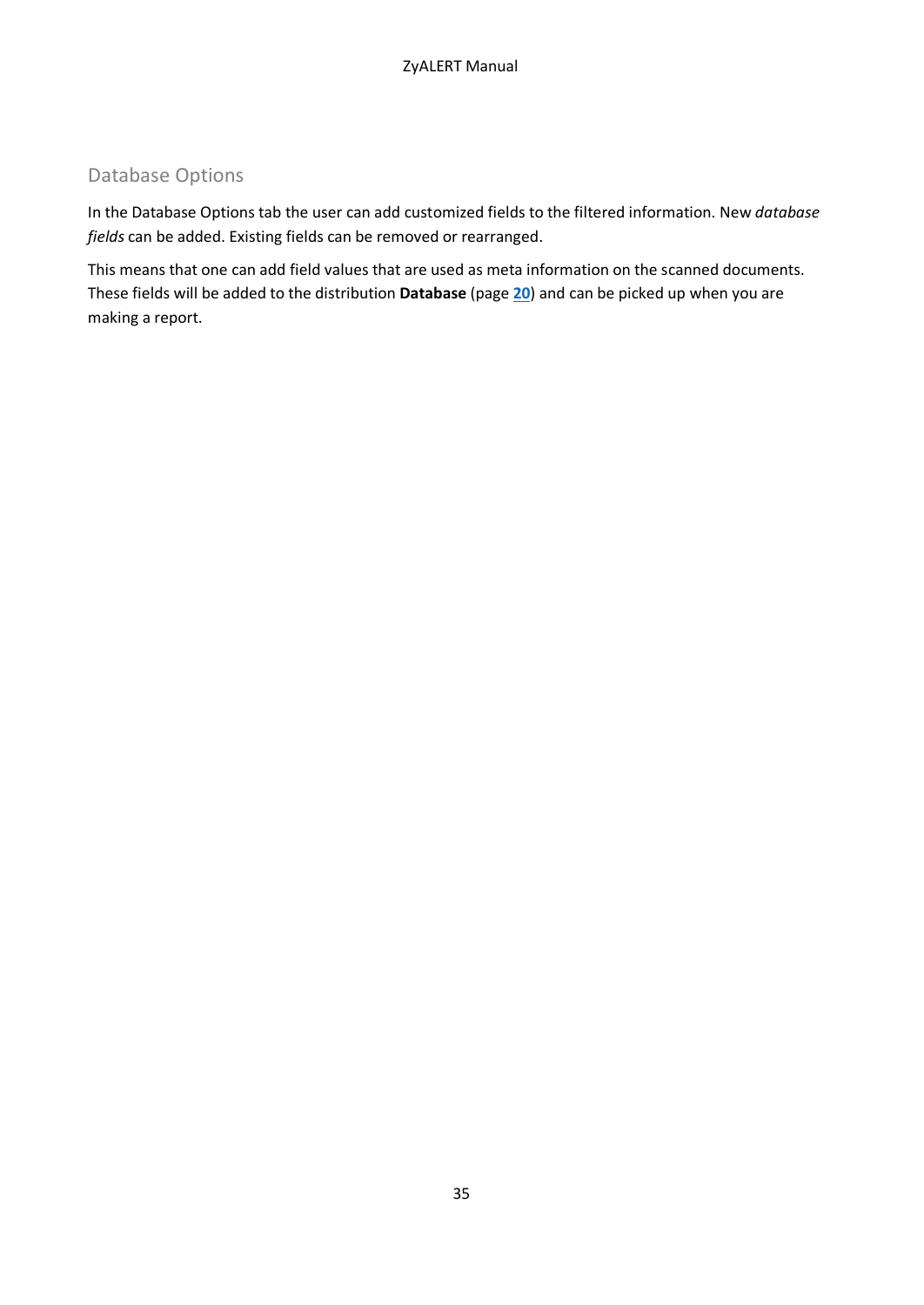### <span id="page-39-0"></span>Webserver Integration

In the Webserver Integration tab the host name of the website where ZyALERT has been integrated can be displayed.

This is the ability to distribute ZyALERT messages in HTML format. The template determines the format in which ZyALERT is distributed in HTML format. The ZyALERT administrator to customize ZyALERT may edit the template.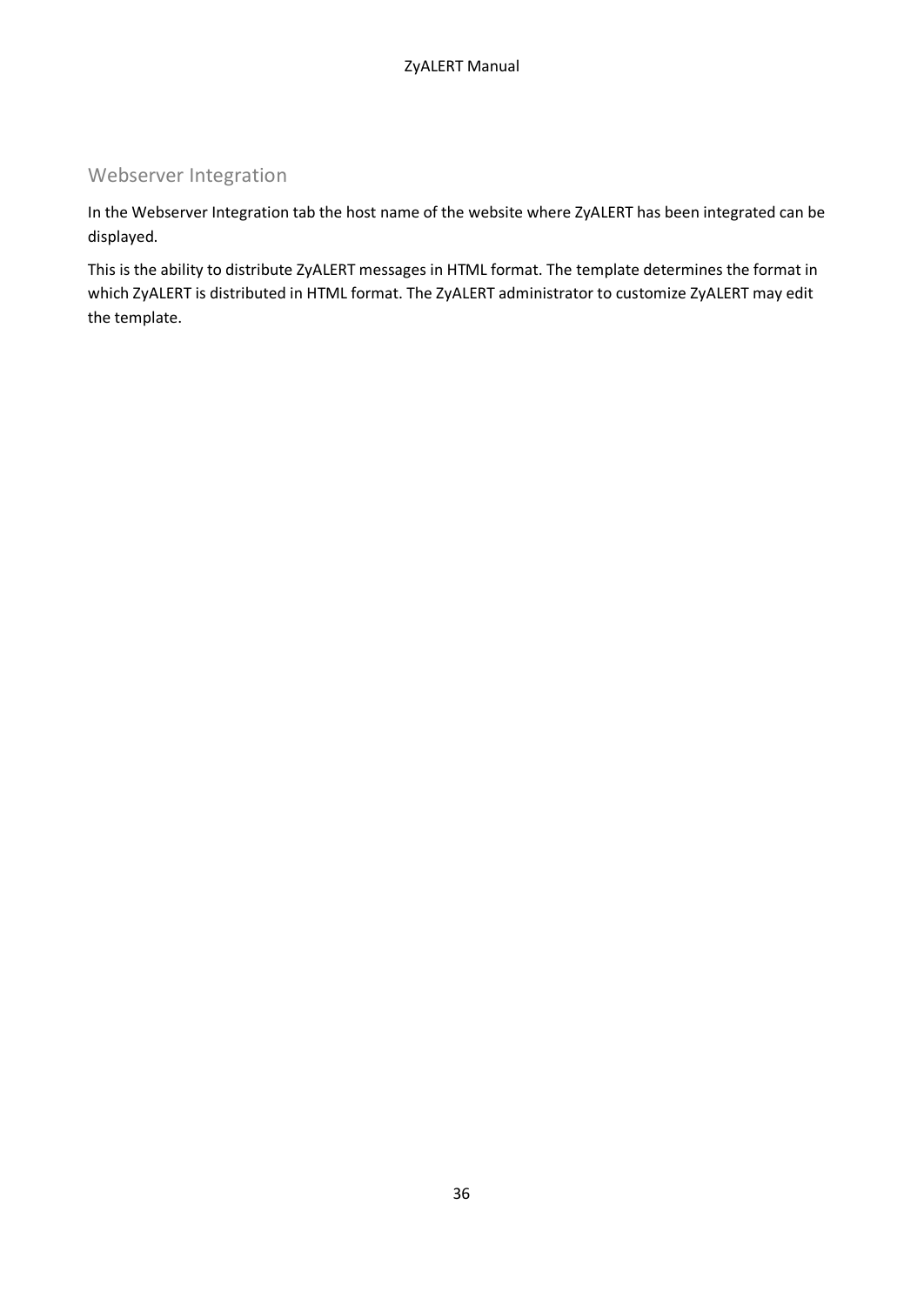### <span id="page-40-0"></span>Bannerpage Customization

The Bannerpage Customization tab allows you to customize your printed documentation with the following options:

- *Banner Bitmap*: An image can be displayed on the screen or on the printed documentation as a banner.
- *Banner Header*: Text can appear at the top of every page in the document, this can include page numbers, running heads or other information.
- *Banner Footer*: Text can appear at the bottom of every page in a document.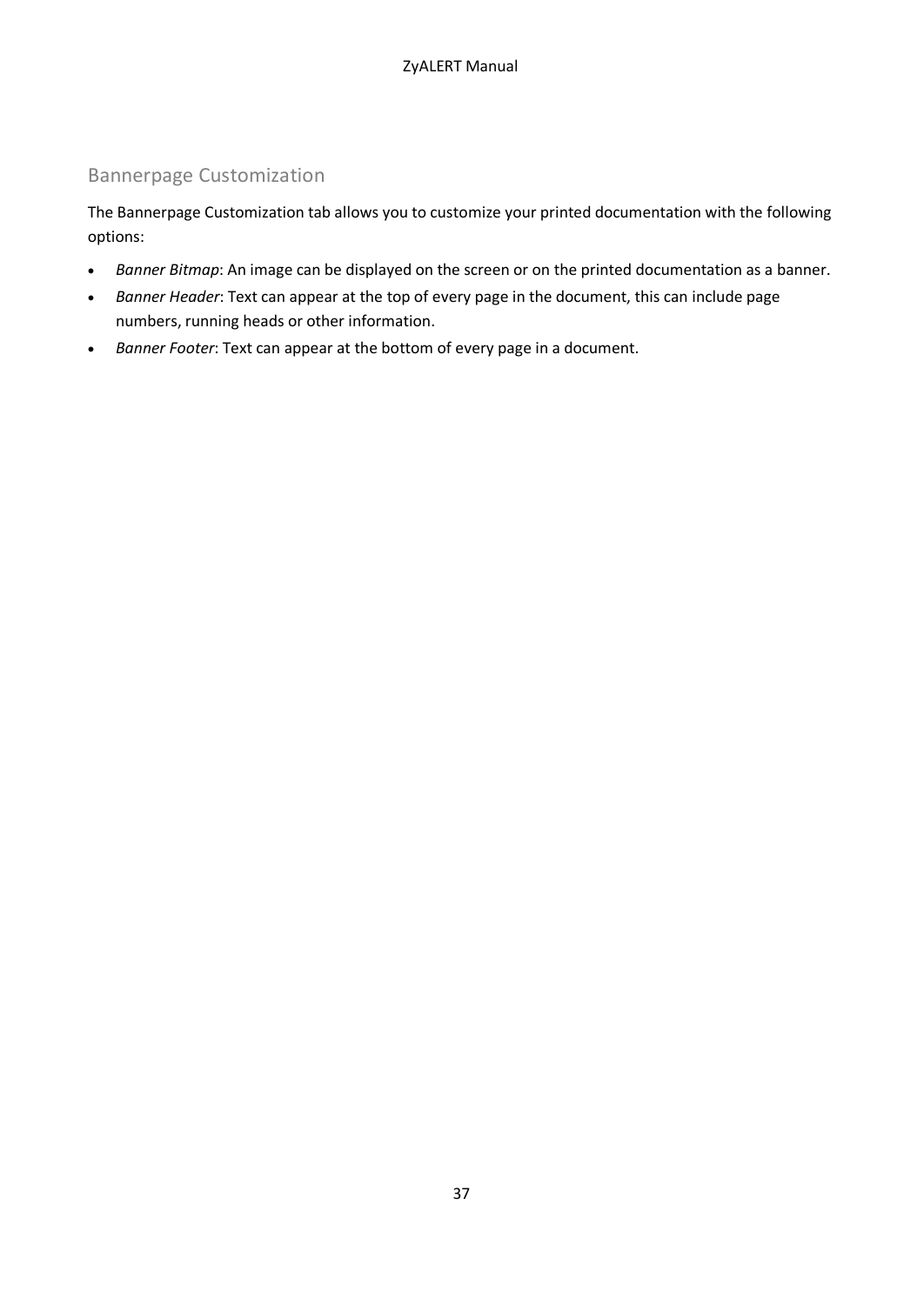### <span id="page-41-0"></span>Distribution Options

The Distribution Options tab provides the possibility to

- Distribute directly to the user distribution directory (will only take effect after restart);
- Designation of distribution directories by interval and unit;
- Send mail by SMTP (if available, will only take effect after restart); or If not available, this option will not be visible.
- Remote SMTP. For remote SMTP you have to give in the name of the remote host(s) and the port number of your SMTP server (note that on the SMTP server the ZyLAB webserver has to be installed, or at least the correct registry entries and the templates you want to use in the mail messages have to present). When you use more then one SMTP host the different hosts can be given in using a commaor semicolumn-separated list.

In order to get this working you have to install ASP mail for ZyALERT that can be found in the add on directory underneath the program files folder. After installation you have to double click the AspEmail.reg file to register. Only after the installation the distribution options for the remote SMTP will be activated.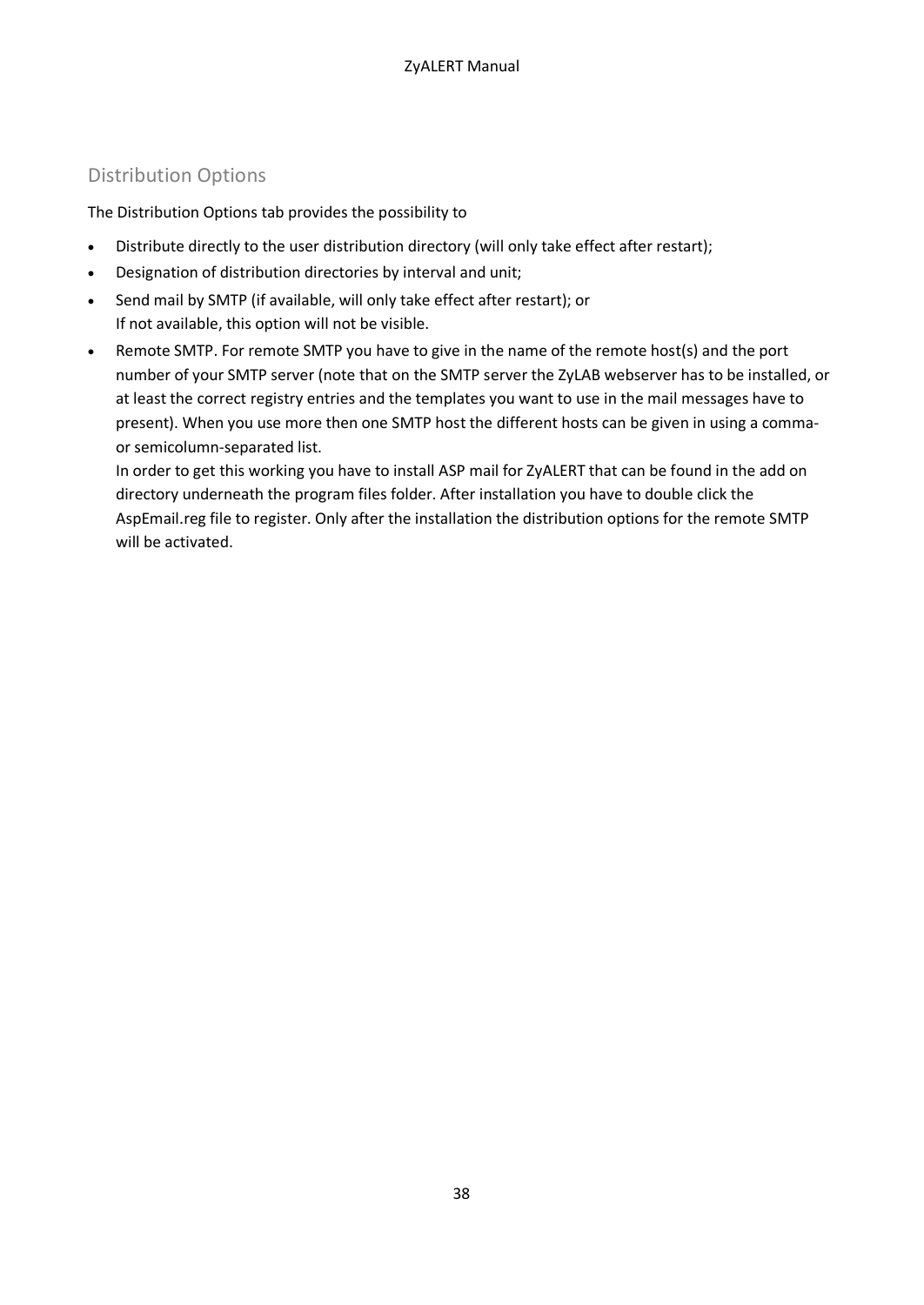### <span id="page-42-0"></span>Service

ZyALERT can also be set as a service. If ZyALERT is set as a service the program can be ended without stopping the alert distribution.

### Install / Remove

### **Conditions**

Alerts are added to the list.

### **Instructions**

- 1. Select the Service button, at the bottom of the dialog.
- 2. Enter the Account name: domain name\user name.
- 3. Enter the Account password.
- 4. Browse for the Temporary directory.
- 5. Define the Process priority.
- 6. Click OK.

### Result

You installed the ZyALERT Service. Alerts will be processed automatically.

### Note

- Start/Stop the Service, via Start > Settings > Control Panel > (Administrative Tools >) Services.
- To remove the service, click the Service button again, and select Remove Service.
- Accountname and password should correspond to a valid useraccount for the domain. The service uses "HKEY\_CURRENT\_USER" keys of this account.
- If the service is already installed, the "Remove" button is enabled.

#### Use

When ZyAlertService is running, users can add, modify or delete alerts using ZyALERT. New alerts will be taken into account every new cycle of the service. Errors are logged in the usual logfile. ZyALERT Service supports the distribution of .zyr files via SMTP, so resultfiles can now be distributed by the ZyALERT Service.

### Testing suggestions

Testing ZyAlertService is essentially the same as testing ZyAlert. Install and the service on a machine, and add alerts to the database using ZyAlert. This can be done on one and the same machine. If the service and the editing machine, the data (ZyAlert tables and indexes) should be shared through the network. Use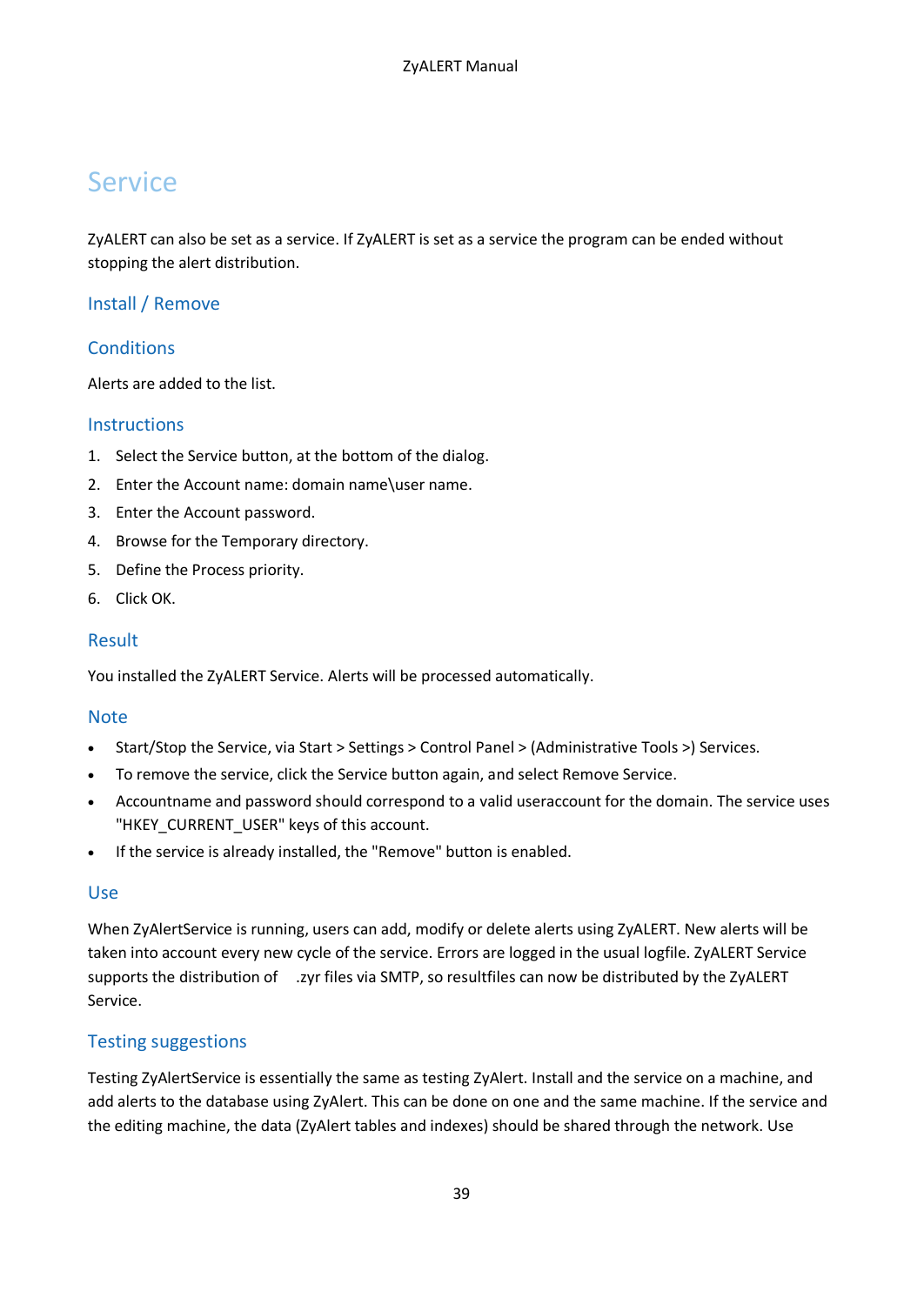#### ZyALERT Manual

mapped drives for index locations. The shared data-path should be manually edited in the registry (for both machines):

#### HKEY\_LOCAL\_MACHINE

Software

ZyLAB

ZyProfileServer

Preferences\DataDirectory

And

HKEY\_LOCAL\_MACHINE

Software

ZyLAB

ZyProfileServer

Preferences\DataDirectory

User feedback of the scheduling and rescheduling by the ZyAlertService should be visible in the editing application.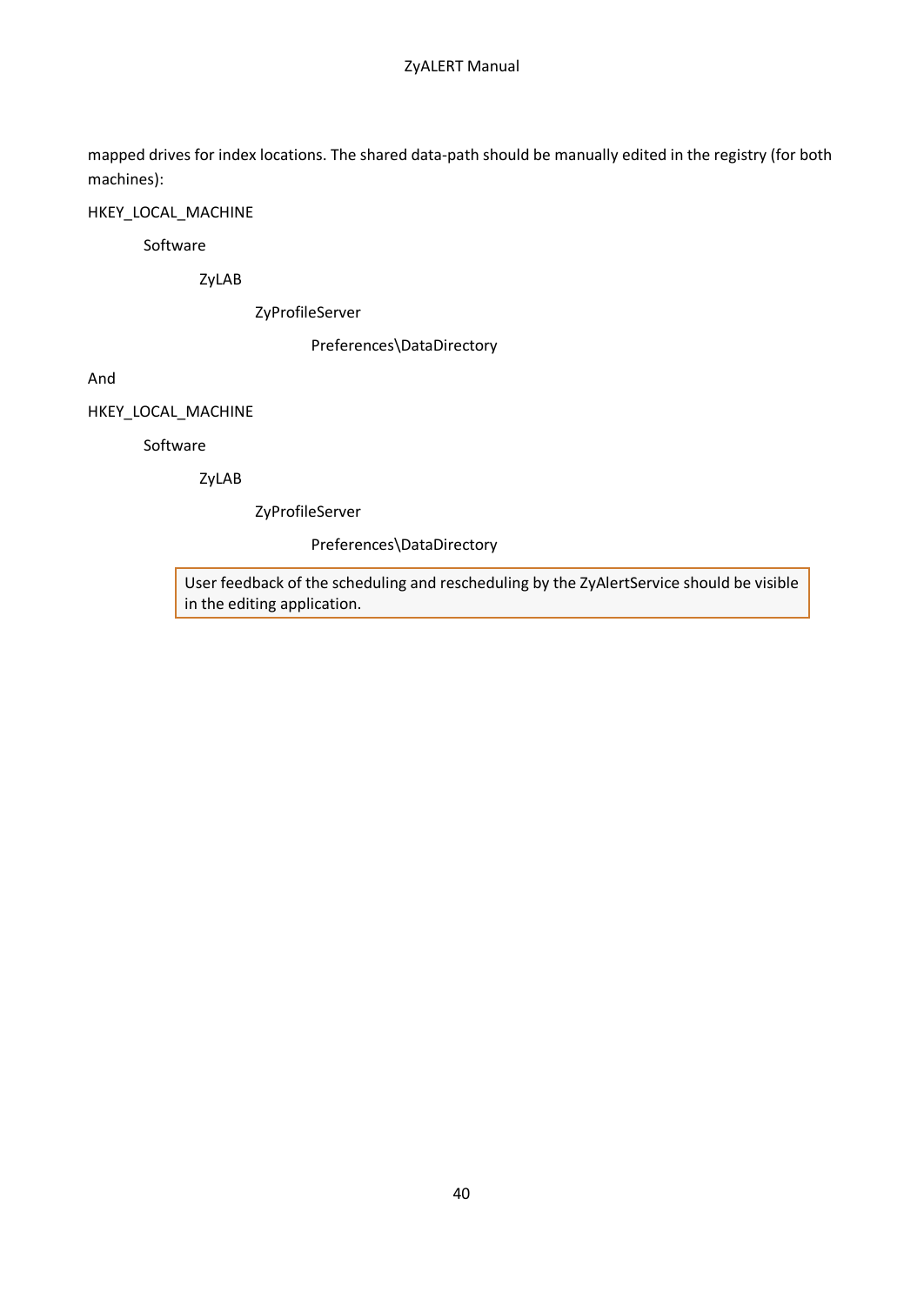## <span id="page-44-0"></span>Quality Control

Quality Control allows you to monitor the information that you will be filtering through your e-mail and/or disk. It is possible that due to the search query there is some noise or a critical document in the result list that has to be removed, because it is not destined for the receiver of the alert.

### **Conditions**

If you want to view the results of an Alert before distribution (and accept or edit the result list), the option 'Quality Control before Distribution' had to be selected during the creation of a new Alert. For more information, see **Advanced** (page **[21](#page-24-0)**).

### **Instructions**

- 1. Stop the ZyALERT process.
- 2. In the Main Window of ZyALERT, click Quality Control. The Quality Control Alerts dialog will appear.
- 3. Select a file.
- 4. Click Open File.
- 5. Check the result list.
- 6. Delete references to documents that shouldn't be distributed to that particular user.
- 7. Save the result list.
- 8. Close the result list.
- 9. Accept (or Reject) the result list.
- 10. Edit/accept or reject another result list.
- 11. Click Close.
- 12. Start ZyALERT again.

### Result

You viewed result lists, and edited/accepted or rejected them. The results that are accepted, will be distributed.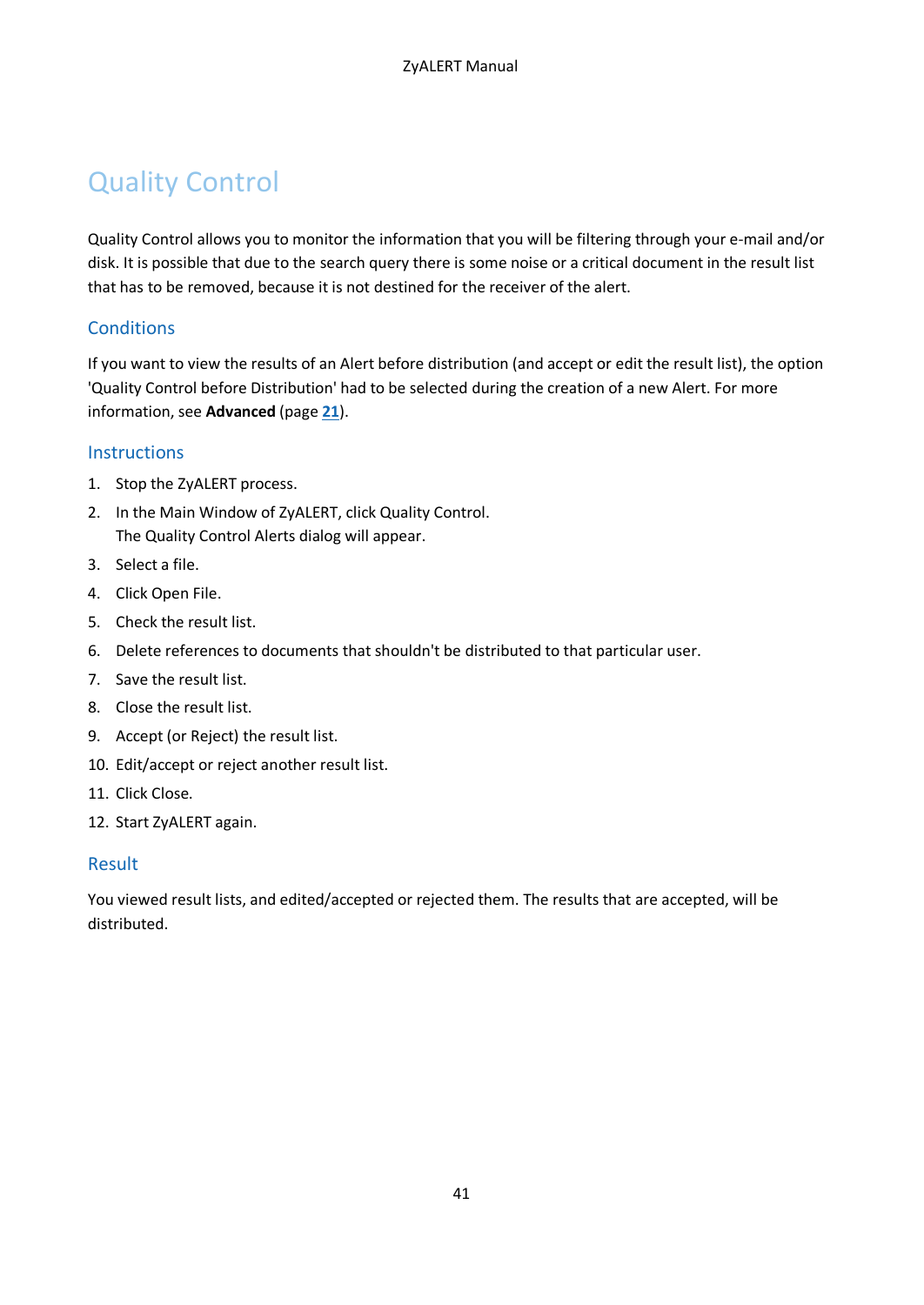## <span id="page-45-0"></span>Special Alerts

When you make a special alert for an index, this index will be removed from the Catch and Clean-up Alert list.

- Catch index: This function gives a list of all indexes that were uncaught. The indexes may be uncaught for various reasons. The indexes may be available in ZyALERT, but have not got a profile yet. (See **View Logfile** (page **[31](#page-34-0)**) for description of what may have gone wrong) Such an alert can also be used to catch every document from the index that is not distributed yet and will put this by default on disk. (the location where to store the data on disk is in the profile of the user)
- Clean-up index: This allows you too clean-up the index, all data will be removed from the index. This function is useful for companies that are constantly changing the index, e.g. newspaper clippings, weekly magazines etc. With this Clean-up alert you have to give in a search query that will be used to remove all documents that match the search query. In the schedule tab the 'maximum document lifecycle time' can be given in. Meaning that for instance every week the alert is running and every document that matches the query will be deleted. The user will need to re-build, update and optimize the index using ZyINDEX after the clean-up is completed.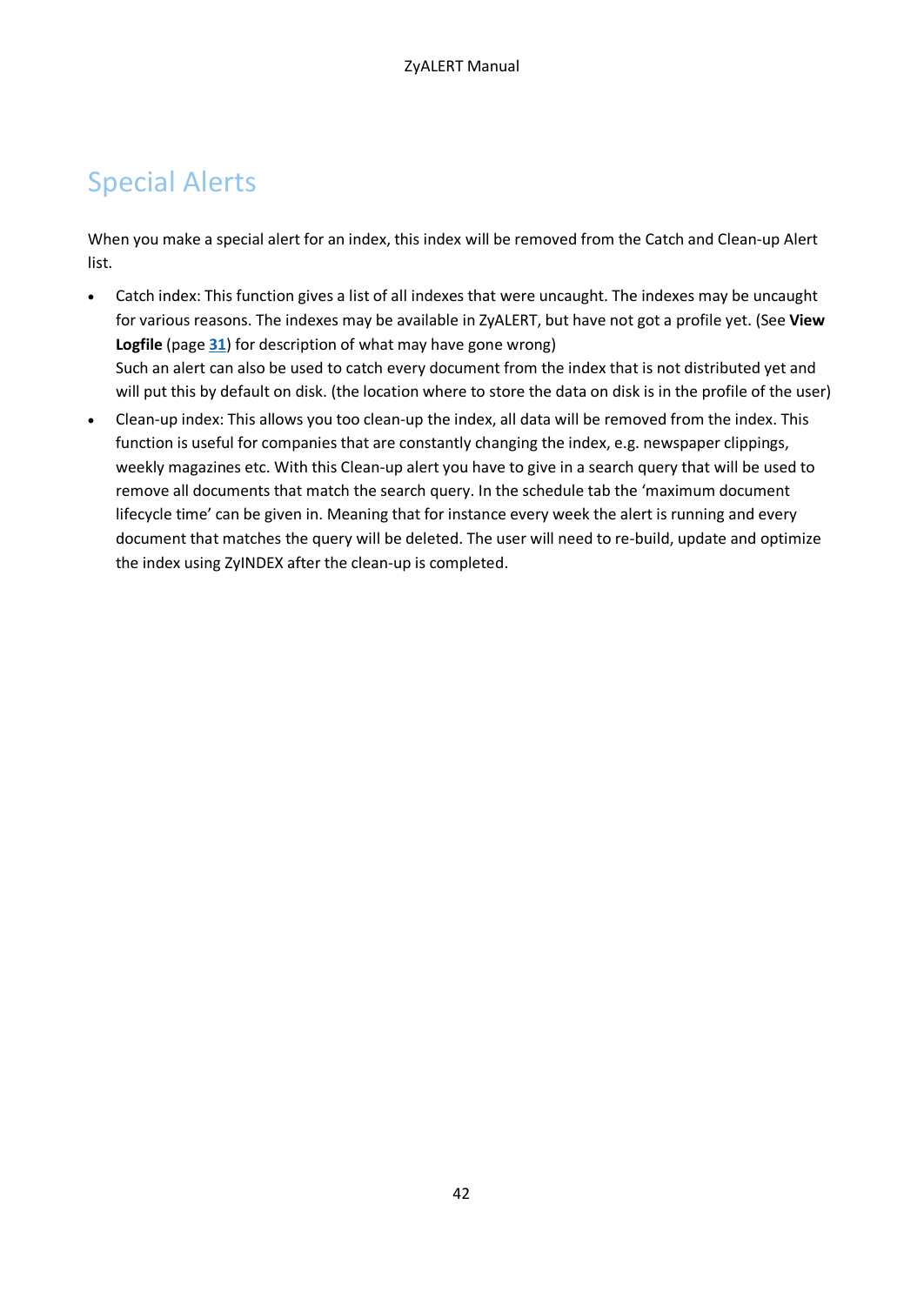### <span id="page-46-0"></span>Reports

With the Reports option you can create a printed report for each client, so you can see which client id received what kind of information, how many alerts etc. The information is coming from the distribution database. This option has to be selected during the setup of an alert (last option in the distribution tab).

Select the layout, page and margin style from the Report dialog. Change print set up if required, and preview the report before clicking on the print options. The report itself can't be exported into another database. This report functionality is only meant for printing.

If you want to store information from this distribution database into another database format (Microsoft Excel for instance) right click the .DBF file and 'open with' Excel. Make a selection which fields you want to print because all information won't fit on one page. After printing you will be asked if the distribution database has to be emptied. If you click 'ok' all printed information will be deleted from the database, so next time you print a report all the old information will not be there.

| Report                                                                                                                                                                                                                                        |                                             |  |
|-----------------------------------------------------------------------------------------------------------------------------------------------------------------------------------------------------------------------------------------------|---------------------------------------------|--|
| Margins<br>Page<br>Layout<br>Id<br>ᄉ<br>---><br>Filename<br>Path.<br>$\left\langle \ldots \right\rangle$<br>Creation Date<br>Size<br>Hits in Text<br>$\rightarrow$<br>Hits in Images<br>Links<br><<<br>$\checkmark$<br>Comment<br>Expression: | print<br>preview<br>printer setup<br>cancel |  |
| Sort:<br>$\checkmark$                                                                                                                                                                                                                         | Ascending<br>Descending                     |  |

The custom fields that can be added in the Database options tab that can be found underneath the 'Options' button in the main screen of ZyALERT will show up in the above list and therefore can be added to the report. The values of these fields are the same as the ones given in during scanning.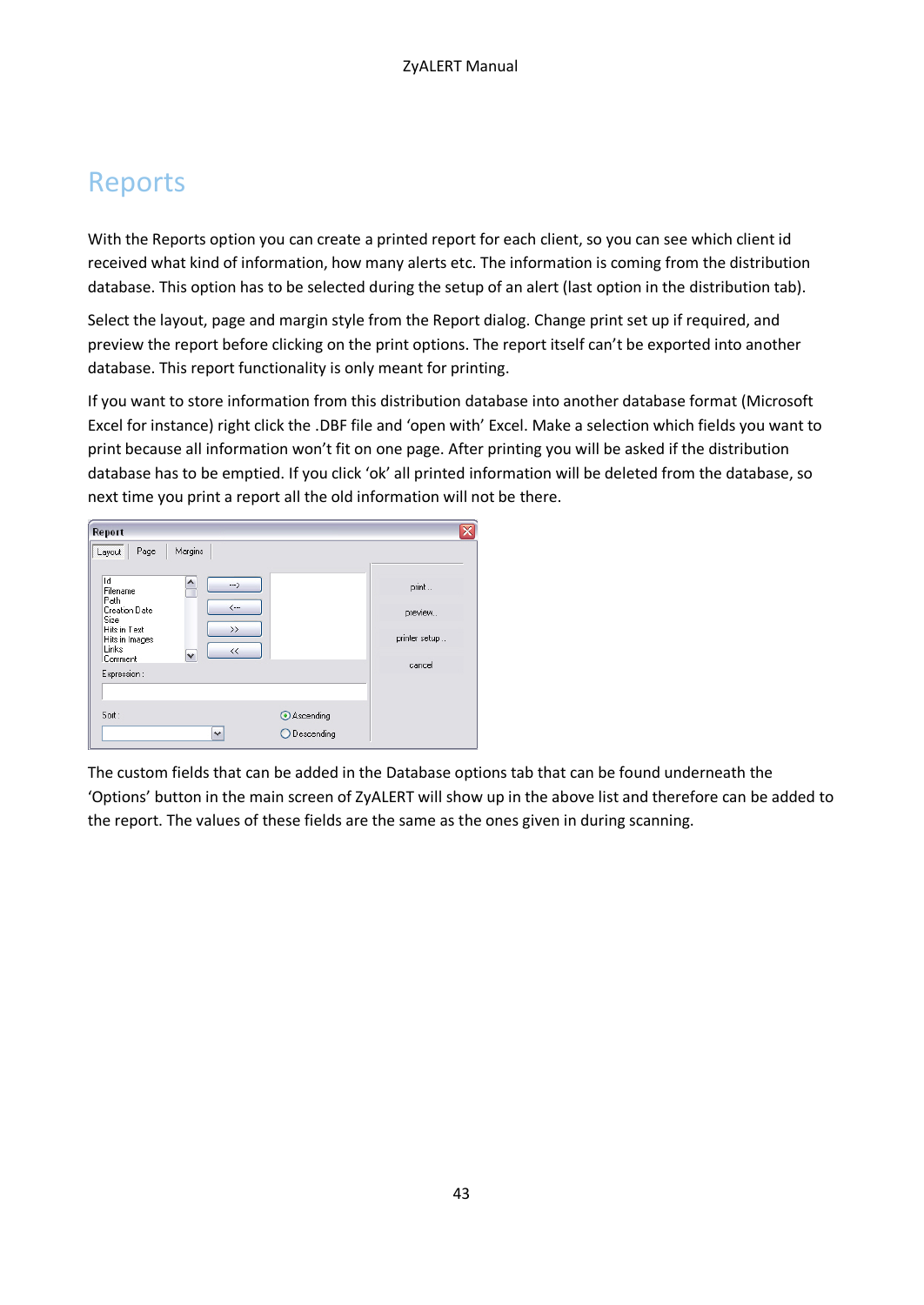### <span id="page-47-0"></span>**Start**

When the program is executed, Start is on, meaning activities of ZyALERT Index Server continue as long as this button is activated and the program is not terminated. If you would like to halt the program's activities, but not exit it, press the Stop button and the Server will stop all activities. As soon as you press Start again, it will continue waiting for commands automatically fired by ZyALERT on the scheduled interval time.

Note the message at the bottom of the screen. This notifies you of the current state of ZyALERT. If you e.g. see the message *Waiting*, this means that ZyALERT is not adding documents or updating any indexes at the moment, but is awaiting the start of the next session.

When you select Start, the below message appears if Index Synchronization is **not** enabled. If Index Synchronization is enabled, then the next message box appears.

| Index Synchronization Reminder                                                                                                                                                                                           | x |
|--------------------------------------------------------------------------------------------------------------------------------------------------------------------------------------------------------------------------|---|
| You have selected to automatically synchronize the index contents.<br>Please make sure that you didn't add files to any index with a file-date earlier than the last time the index was processed by<br>ZwALERT.         |   |
| Don't show this warning again                                                                                                                                                                                            |   |
| Cancel Processing<br>Continue                                                                                                                                                                                            |   |
|                                                                                                                                                                                                                          |   |
| Index Synchronization Reminder                                                                                                                                                                                           |   |
| You have selected not to automatically synchronize the index contents.<br>Please be aware that in this case, you should not start the ZyALERT process before you have copied the new data and have<br>rehuilt the index. |   |
| Don't show this warning again                                                                                                                                                                                            |   |
| Cancel Processing<br>Continue                                                                                                                                                                                            |   |

You have the opportunity to continue with the filtering or cancel the processing and make any changes required.

### Prescheduled Alerts

Decide carefully the choices below.

| <b>Prescheduled Alerts</b>                                                                             |                            |
|--------------------------------------------------------------------------------------------------------|----------------------------|
| Some unprocessed alerts are scheduled before now.<br>Do you want to reschedule them before continuing? | Reschedule and continue    |
|                                                                                                        | Continue, don't reschedule |
|                                                                                                        | Reschedule only            |
|                                                                                                        |                            |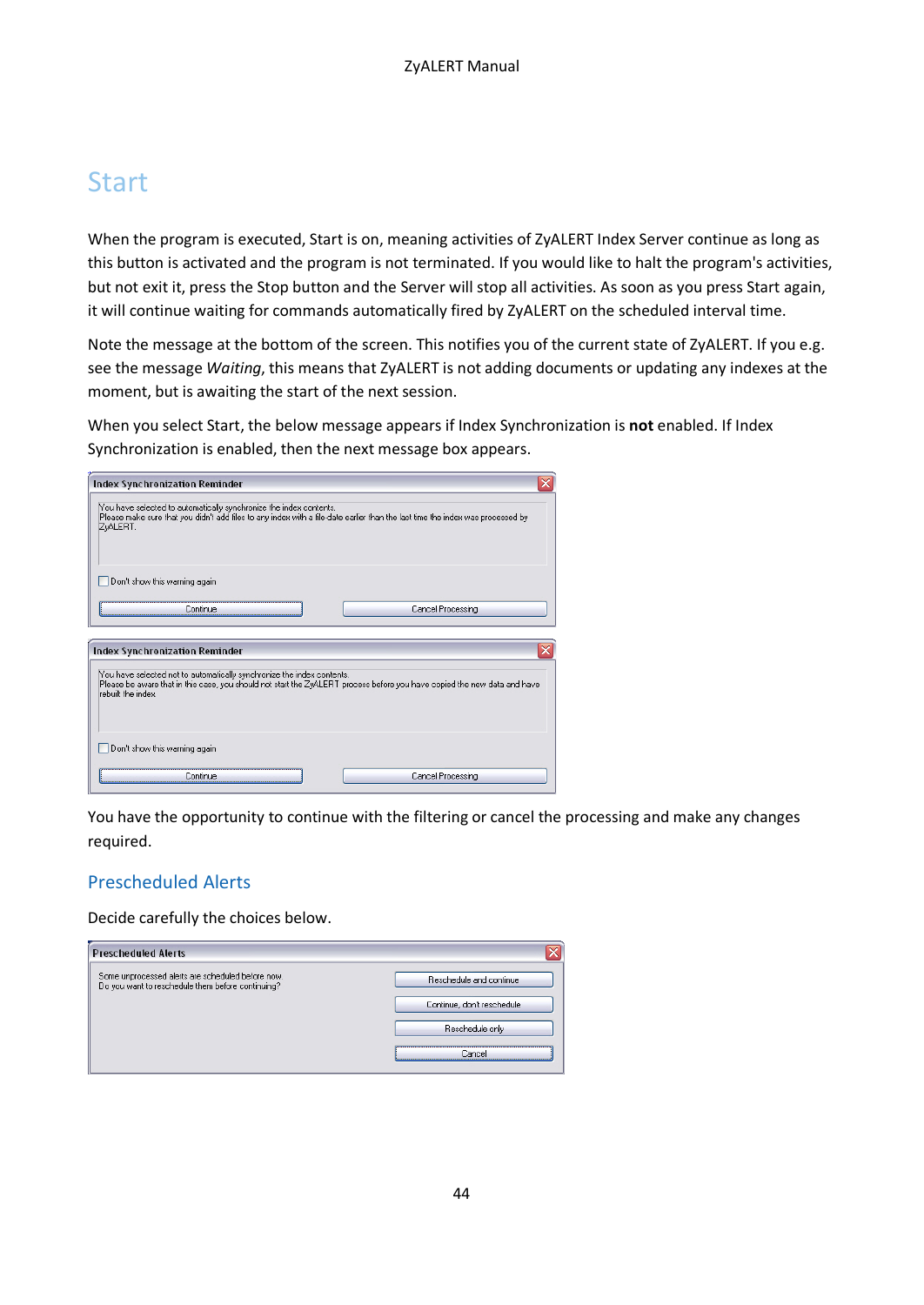- *Reschedule and continue:* The filtered registry will be updated and the process of filtering will begin.
- If you select the *Continue, don't reschedule* button then previous alerts will not be filtered.
- *Reschedule only* will update the filter registry but will not begin the process of filtering till you Select the Start button. Then the Index Synchronization message appears again, informing the User that the Index Synchronization is either enabled or disabled.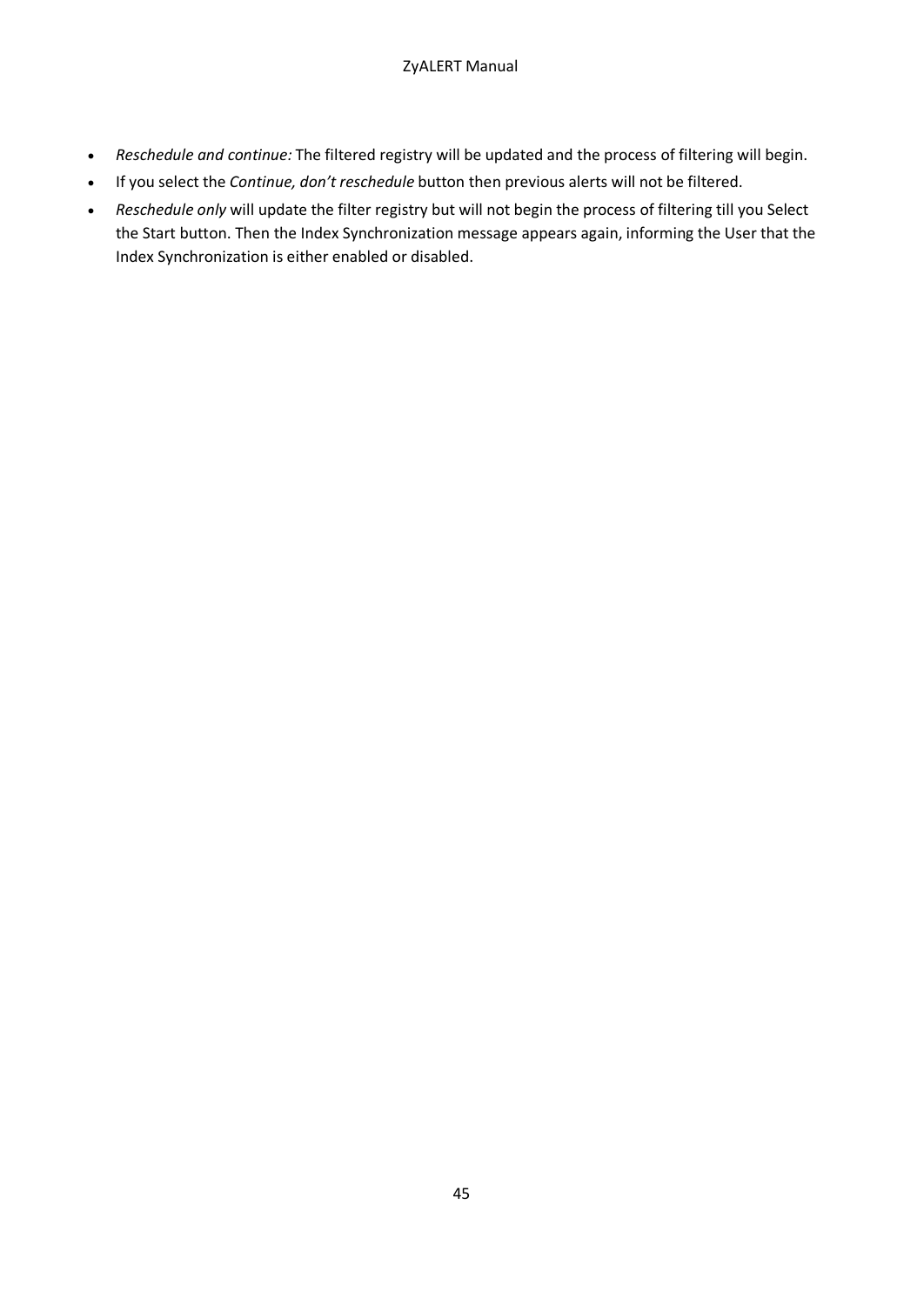# <span id="page-49-0"></span>ZyALERT Main event list box and flow

## information

The large list box gives you an overview of ZyALERT activities. The size of the columns is adjustable. If you move the mouse to the title bar of the list box, you can move the separation lines and adjust the width of the columns. If you move the separation line of a column to the right, you enlarge the size of this column. All other columns are then automatically moved to the right. If you move the separation line of a column to the left, you will notice that this reduces the width of the column directly to the left of this column.

The list box in ZyALERT main window shows the following columns: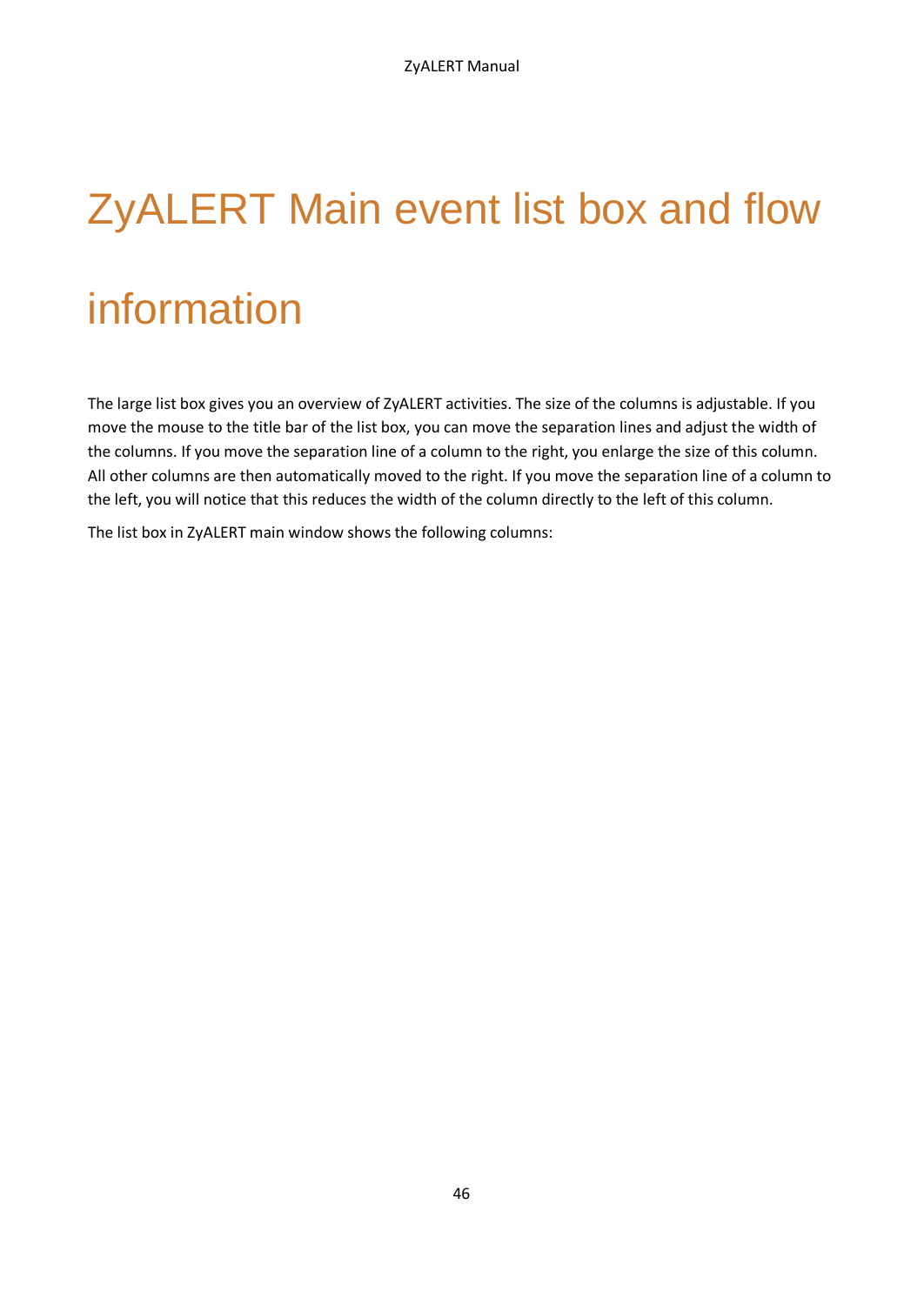#### ZyALERT Manual

| ID                       | Is an automatic number given by ZyALERT to<br>the profile.                                                                                                |
|--------------------------|-----------------------------------------------------------------------------------------------------------------------------------------------------------|
| Alert Type               | Maintenance: This is ZyALERT's maintenance<br>profile.<br>Retrieval is User's profile.                                                                    |
| <b>Status</b>            | Shows the status of ZyALERT's filtering,<br>Pending is waiting for the Start button to be<br>activated. Waiting is waiting for the interval<br>to filter. |
| User                     | Displays the user name.                                                                                                                                   |
| Schedule                 | Displays the time and date for next update.                                                                                                               |
| <b>Index</b>             | Shows the index that the user has chosen.                                                                                                                 |
| Query                    | The name of the flow against which the profile<br>is being compared.                                                                                      |
| From                     | The last time a flow was updated.                                                                                                                         |
| Тo                       | Starting date & time selected in the Schedule<br>Screen.                                                                                                  |
| <b>Interval</b>          | Frequency with which a flow is updated.                                                                                                                   |
| <b>Distribution File</b> | Distribution file and location.                                                                                                                           |

### Flow Information

The flow information shows you the progress where ZyALERT is busy with. Monitoring, Updating data, Querying data, Distributing data, Archiving data, Data clean up.